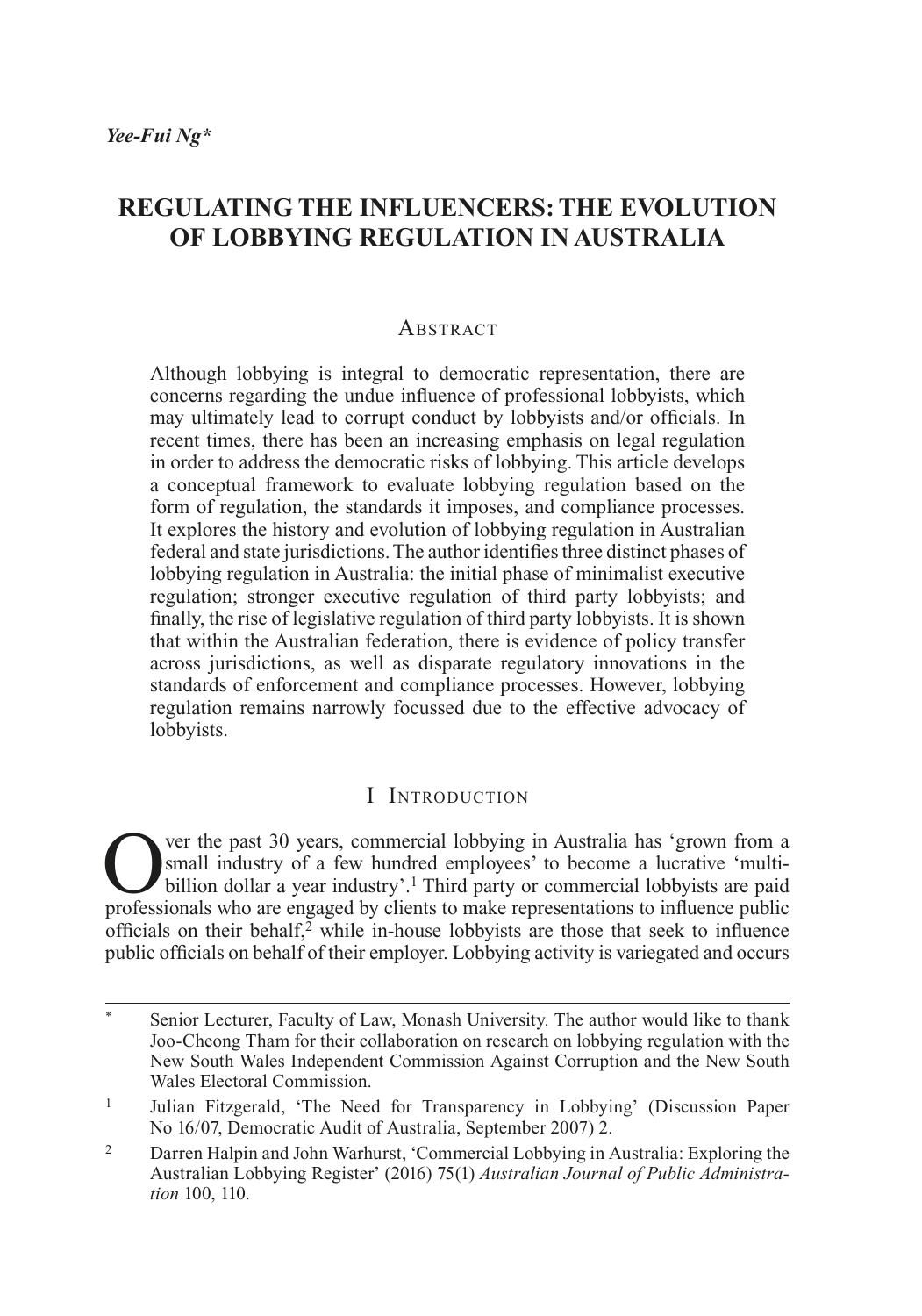between government and those external to government, as well as within government (department to department), and across the federal tiers. A Senate Committee in 2008 received evidence indicating that there are approximately 4,000 lobbyists in the broader community.3 If in-house lobbyists are included, an estimate in 2012 indicates that there are about 5,000 lobbyists in the system.4 However, the federal Lobbyist Register shows a much lower number as it only applies to third party lobbyists, which means that only approximately 20% of lobbyists are required to register under the scheme.5 As of August 2020, the federal Lobbyist Register indicates that 579 individual lobbyists are employed by 266 firms.<sup>6</sup> Of the 579 lobbyists, 39% (225) are former government representatives,<sup>7</sup> that is, former politicians, senior public servants or ministerial advisers. This shows that there is a revolving door between government and lobbyists due to the extensive and beneficial networks developed by public officials. The top 10 lobbying firms (by number of lobbyists) in 2014 employed between 10 and 21 lobbyists each, who together had about 20% of lobbyists in the entire industry.8 Beyond this impressionistic sketch, there is little clarity as to precisely how many lobbyists there are, how they are structured, and how they operate.

The opaqueness concerning both third party and in-house lobbying in Australia, in fact, points to its vexed role. On the one hand, there is no doubt that lobbying — communication with public officials aimed at influencing public decision-making  $9 -$  is essential to the proper workings of democracies. As the British Neill Committee on Standards in Public Life recognised, '[t]he democratic right to make representations to government — to have access to the policy-making process — is fundamental to the proper conduct of public life and the development of sound policy'.10 Similarly, the Western Australian Corruption and Crime Commission ('WACCC') emphasised that

- <sup>3</sup> Ibid 101, referring to evidence provided before the Senate Standing Committee on Finance and Public Administration, Parliament of Australia, *Knock, Knock: Who's There? The Lobbying Code of Conduct* (Report, 3 September 2008).
- <sup>4</sup> Senate Finance and Public Administration References Committee, *The Operation of the Lobbying Code of Conduct and the Lobbyist Register* (Report, 1 March 2012) 10 [2.20]–[2.21] ('*Operation Inquiry*').
- <sup>5</sup> Evidence to Senate Finance and Public Administration References Committee, Parliament of Australia, Canberra, 21 February 2012, 19 (David Solomon). See Senate Finance and Administration References Committee, *Operation Inquiry* (n 4).
- <sup>6</sup> 'The Lobbyist Register', *Attorney-General's Department* (Web Page) <[https://](https://lobbyists.ag.gov.au/register) [lobbyists.ag.gov.au/register](https://lobbyists.ag.gov.au/register)>.
- <sup>7</sup> Ibid.
- <sup>8</sup> Halpin and Warhurst (n 2) 105.
- <sup>9</sup> This corresponds with the definition used by the Organisation for Economic Cooperation and Development ('OECD'), which has defined 'lobbying' as 'solicited communication, oral or written, with a public official to influence legislation, policy or administrative decisions': OECD, *Lobbyists, Governments and Public Trust, Volume 1: Increasing Transparency through Legislation (OECD Publishing, 2009) 18* ('*Volume 1*').
- <sup>10</sup> Committee on Standards in Public Life, *Reinforcing Standards: Sixth Report of the Committee on Standards in Public Life* (Report, 2000) 86.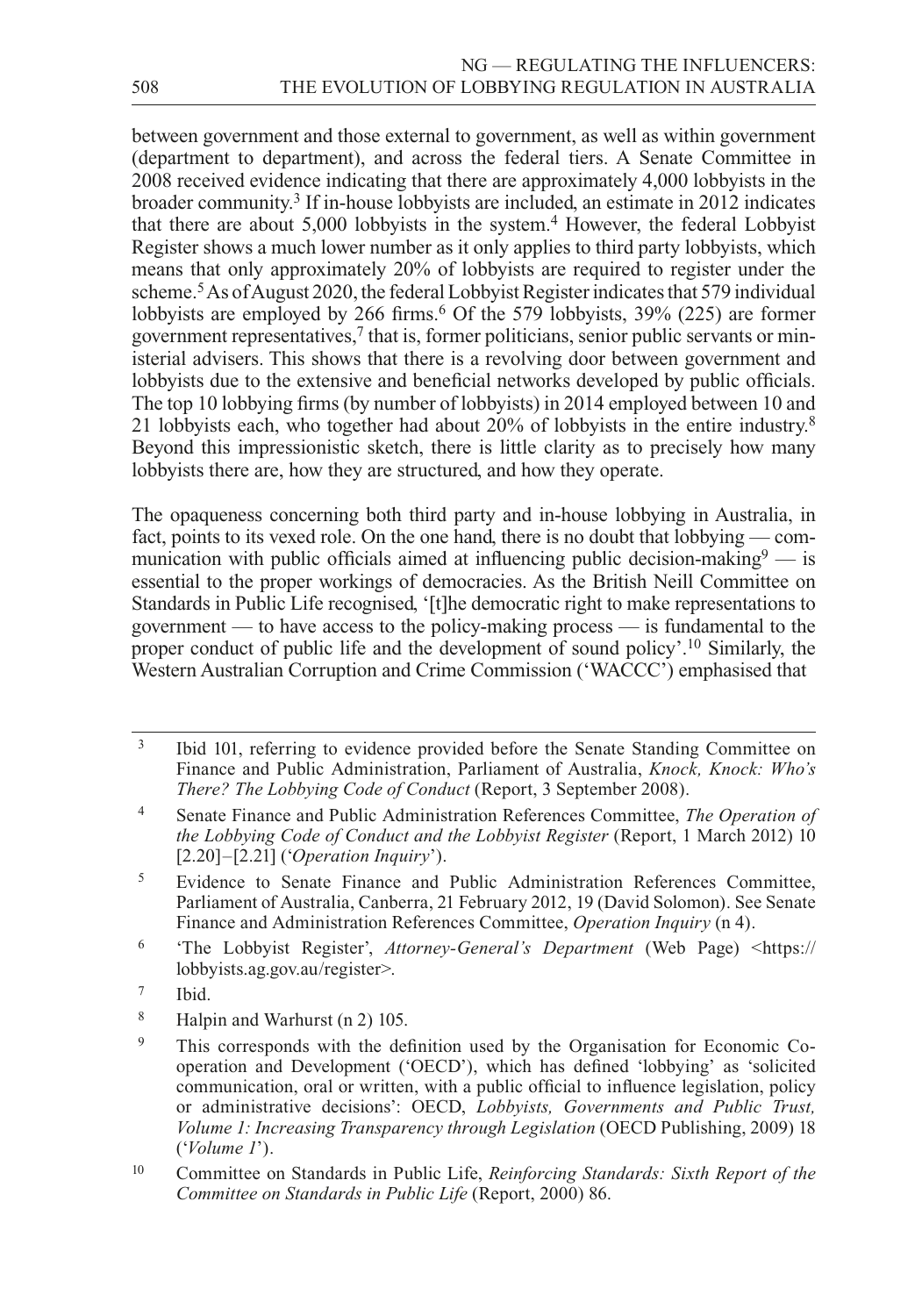[t]he right to influence government decisions is a fundamental tenet underpinning our system of government and a form of political participation that helps make 'the wheels of government' turn. When managed according to 'the public interest', lobbying has not only a legitimate but also an important role to play in the democratic process.<sup>11</sup>

At the same time, democracies can also be undermined by lobbying. As the Organisation for Economic Co-operation and Development ('OECD') has observed, '[l]obbying is often perceived negatively, as giving special advantages to "vocal vested interests" and with negotiations carried on behind closed doors, overriding the "wishes of the whole community" in public decision-making'.12

There are three main purposes in regulating lobbying. The first is to prevent corrupt behaviour by lobbyists and public officials. The second is a broader notion of political equality in ensuring the fairness of government policymaking and decisionmaking processes by increasing transparency in the disclosure of lobbying activities. This is aimed at reducing the incidence of secret lobbying by vested interests and reducing the risk of regulatory capture by government. The prevention of corruption and increased transparency leads to the third main purpose of improving the quality of government decision-making and policymaking in ensuring that government decisions are made according to merit, rather than skewed towards narrow sectional interests.13 This in turn will increase public confidence in the integrity of political institutions.

Lobbying has the potential to lead to corrupt conduct by both lobbyists and government officials, as brought to light by inquiries by the New South Wales Independent Commission Against Corruption ('ICAC (NSW)') and the WACCC, that led to multiple findings of misconduct against lobbyists and public officials.14 As recently as 2019, ICAC launched a public inquiry into lobbying regulation

<sup>11</sup> Procedure and Privileges Committee of the Legislative Assembly, Parliament of Western Australia, *Inquiry Conducted Into Alleged Misconduct by Mr John Edwin McGrath MLA, Mr John Robert Quigley MLA and Mr Benjamin Sana Wyatt MLA* (Report No 5 of 2008, 10 June 2008) 44 [141].

<sup>12</sup> OECD, *Volume 1* (n 9) 9.

<sup>13</sup> Richard L Hasen referred to this as the 'national economic welfare rationale', that lobbyists threaten national economic welfare by rent-seeking, ie 'devot[ing] resources to captur[e] government transfers, rather than putting them to a productive use'. '[L]obbyists tend to lobby for legislation that is itself an inefficient use of government resources', eg lobbying to keep an obsolete weapons program: Richard L Hasen, 'Lobbying, Rent-Seeking, and the Constitution' (2012) 64(1) *Stanford Law Review*  191, 197.

<sup>14</sup> See, eg, New South Wales Independent Commission Against Corruption ('ICAC (NSW)'), *Investigation into the Conduct of Ian MacDonald, Ronald Medich and Others* (Report, July 2013); ICAC (NSW), *Investigation into the Conduct of the Hon Edward Obeid MLC and Others Concerning Circular Quay Retail Lease Policy*  (Report, June 2014); ICAC (NSW), *Investigation into the Conduct of Moses Obeid, Eric Roozendaal and Others* (Report, July 2013).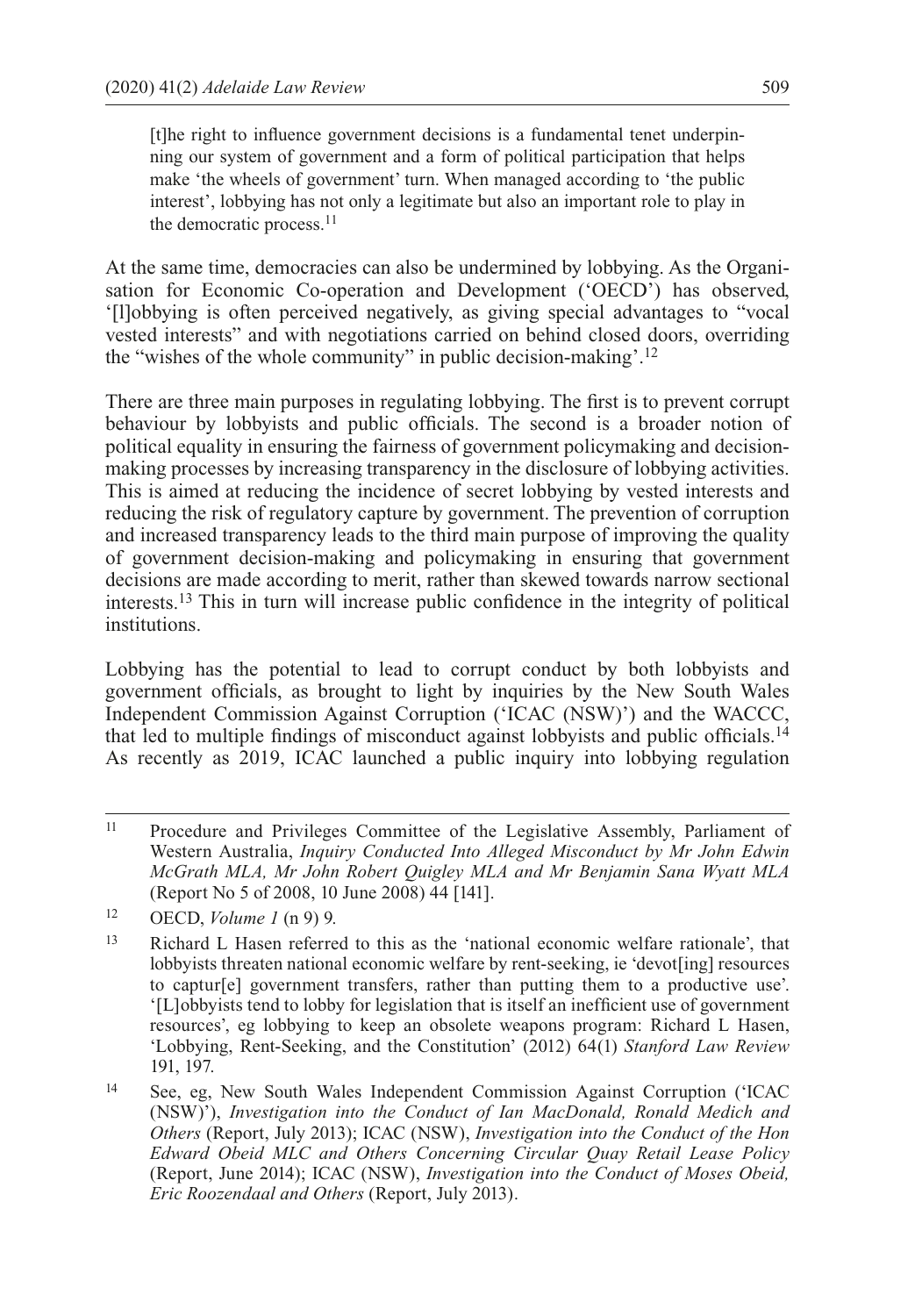(Operation Eclipse), as it identified lobbying as a potential corruption risk,15 following its previous lobbying investigation in Operation Halifax in 2010.16 The recent revelations that a One Nation political candidate and senior adviser sought political donations from the United States' ('US') National Rifle Association and the Koch brothers in exchange for seeking to water down Australian gun laws provides a strong impetus to examine more closely the regulation of lobbying in Australia.17

Lobbying may lead to corruption if it sways public officials to decide issues other than on their merits, or leads to the dishonest or partial exercise of public officials' functions, in breach of public trust.<sup>18</sup> There are several lobbying activities that represent a corruption risk and may produce outcomes contrary to the public interest, including providing 'cash for access' to public officials, or making prohibited donations to political parties, particularly those that disguise the true identity of vested interests.19 A further dubious practice is astroturfing, ie where wealthy vested interests hide behind 'pseudo grass-roots groups ("astro-turf " groups)',20 and utilise social media or 'fake news' to project the appearance of genuine community support or opposition to an issue, with the 'intent to mislead decision-makers'.<sup>21</sup>

Beyond quid pro quo corruption, where a payment or inducement is directly made in exchange for an official act, the need to regulate lobbying stems from issues of fairness. There is the potential for regulatory capture, where governments may be

<sup>16</sup> ICAC (NSW), *Investigation into Corruption Risks Involved in Lobbying* (Report, November 2010) ('*Investigation into Corruption*'); ICAC (NSW), *Lobbying in NSW: An Issues Paper on the Nature and Management of Lobbying in NSW* (Report, May 2010).

- <sup>17</sup> Paul Karp, 'One Nation's James Ashby Filmed Seeking \$20m from NRA to Weaken Australia's Gun Laws', *The Guardian* (online, 26 March 2019) [<https://www.](https://www.theguardian.com/australia--news/2019/mar/26/one--nations--james--ashby--filmed--lobbying--for--20m--in--nra--donations--to--weaken--australias--gun--laws) [theguardian.com/australia-news/2019/mar/26/one-nations-james-ashby-filmed](https://www.theguardian.com/australia--news/2019/mar/26/one--nations--james--ashby--filmed--lobbying--for--20m--in--nra--donations--to--weaken--australias--gun--laws)[lobbying-for-20m-in-nra-donations-to-weaken-australias-gun-laws>](https://www.theguardian.com/australia--news/2019/mar/26/one--nations--james--ashby--filmed--lobbying--for--20m--in--nra--donations--to--weaken--australias--gun--laws).
- <sup>18</sup> ICAC (NSW), *Operation Eclipse: Lobbying Access and Influence in NSW* (Interim Paper, October 2019) 4, 16.
- <sup>19</sup> ICAC (NSW), *The Regulation of Lobbying, Access and Influence in NSW: A Chance to Have Your Say* (Report, April 2019) 9 ('*Have Your Say'*). Such issues have arisen in an ongoing investigation by the Victorian Independent Broad-Based Anti-Corruption Commission ('IBAC'), Operation Sandon, where it was alleged that councillors 'accepted undeclared payments, gifts or other benefits, including political donations, in exchange for favourable council outcomes': Transcript of Proceedings, *Operation Sandon Investigation* (IBAC, Robert Redlich QC, 18 November 2019) 1 (Michael Tovey QC).
- <sup>20</sup> A Paul Pross and Robert P Shepherd, 'Innovation Diffusion and Networking: Canada's Evolving Approach to Lobbying Regulation' (2017) 60(2) *Canadian Public Administration* 153, 169.

<sup>15</sup> ICAC (NSW), 'New ICAC Public Inquiry into Lobbying to Start 5 August' (Media Release, 18 July 2019). See Yee-Fui Ng and Joo-Cheong Tham, *Enhancing the Democratic Role of Direct Lobbying in New South Wales: A Discussion Paper for the New South Wales Independent Commission Against Corruption* (Report, April 2019).

<sup>21</sup> ICAC (NSW), *Have Your Say* (n 19) 9.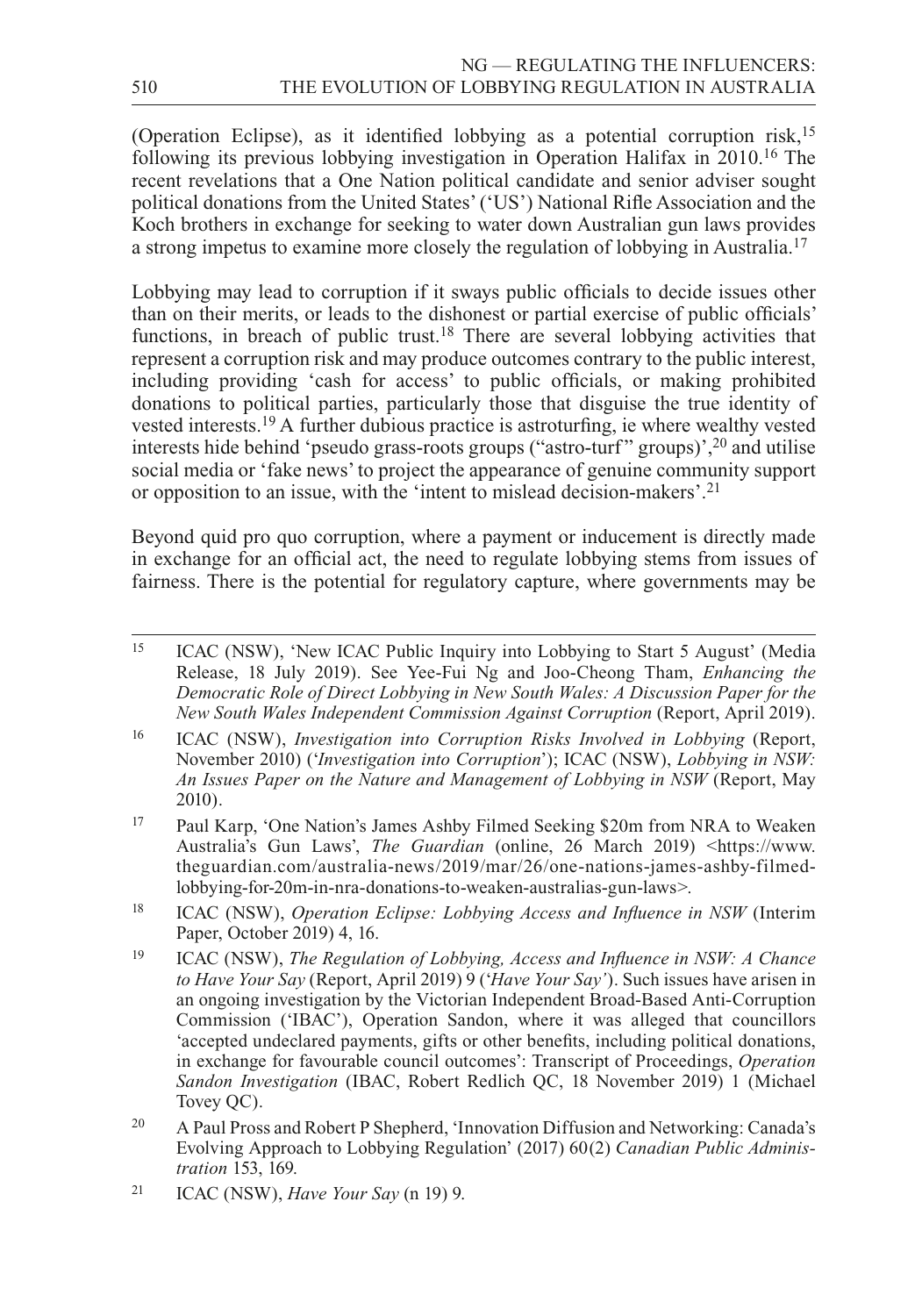granting preferential access and influence to certain groups, who are better resourced and are able to hire well-connected lobbyists to advance their own self-serving agenda. This leads to the danger that government officials will decide issues, not on their merits or the desires of their constituencies, but according to the wishes of certain vested interests — what a High Court majority in *McCloy v New South Wales* called 'clientelism'.22 This skewing of government decision-making away from the public interest corrodes the quality and integrity of the democratic system.

The regulation of lobbying sits within a broader context of an intricate, interlocking integrity framework for Ministers, Members of Parliament ('MPs'), and senior public servants, including ministerial standards, political donations legislation, conflict of interest provisions, and post separation employment regulations. These regulatory frameworks may overlap. For instance, lobbyists may seek to improperly influence Ministers by making donations to political campaigns, which is a breach of both ministerial standards and political finance rules. This integrity framework is intended to ensure that Ministers, MPs and senior public servants do not behave corruptly, not merely in the narrow sense that officials do not take bribes, but in the broader sense of observing proper practice, so that 'each governmental institution exercises the powers conferred on it in the manner in which it is expected and/or required to do so and for the purposes for which those powers were conferred, and for no other purpose'.23 If public officials act with probity, this will lead to a more transparent and ethical government.

To date, legal regulation has had little role in dealing with the centrality and risks of direct lobbying to democracies, that is, direct communication with public officials through conduct that could include negotiation, interaction, provision of additional information, making submissions and media management (as distinct from indirect lobbying such as political advertisements). This is changing. The OECD, for one, has through a series of publications called for more robust legal regulation of lobbying.<sup>24</sup> There is a small but growing number of countries that have enacted legal regulation of lobbying, including recent legislation by major democracies such as the United Kingdom ( $^{\circ}$ UK') (2014), Ireland (2015), and Scotland (2016).<sup>25</sup> Indeed, Australia is

<sup>25</sup> *Transparency of Lobbying, Non-Party Campaigning and Trade Union Administration Act 2014* (UK); *Regulation of Lobbying Act 2015* (Ireland); *Lobbying (Scotland) Act 2016* (Scot) ('*Lobbying (Scotland) Act*'). See also Transparency International, *International Standards for Lobbying Regulation: Towards Greater Transparency, Integrity and Participation* (Report, 2015).

<sup>22</sup> *McCloy v New South Wales* (2015) 257 CLR 178, 204 [36] (French CJ, Kiefel, Bell and Keane JJ).

<sup>23</sup> James Spigelman, 'The Integrity Branch of Government' (Lecture Series, Australian Institute of Administrative Law, Sydney, 29 April 2004) 6–7.

<sup>24</sup> See OECD, *Volume 1* (n 9); OECD, *Lobbyists, Governments and Public Trust, Volume 2: Promoting Integrity through Self-Regulation* (OECD Publishing, 2012) ('*Volume 2*'); OECD, *Lobbyists, Governments and Public Trust, Volume 3: Implementing the OECD Principles for Transparency and Integrity in Lobbying* (OECD Publishing, 2014).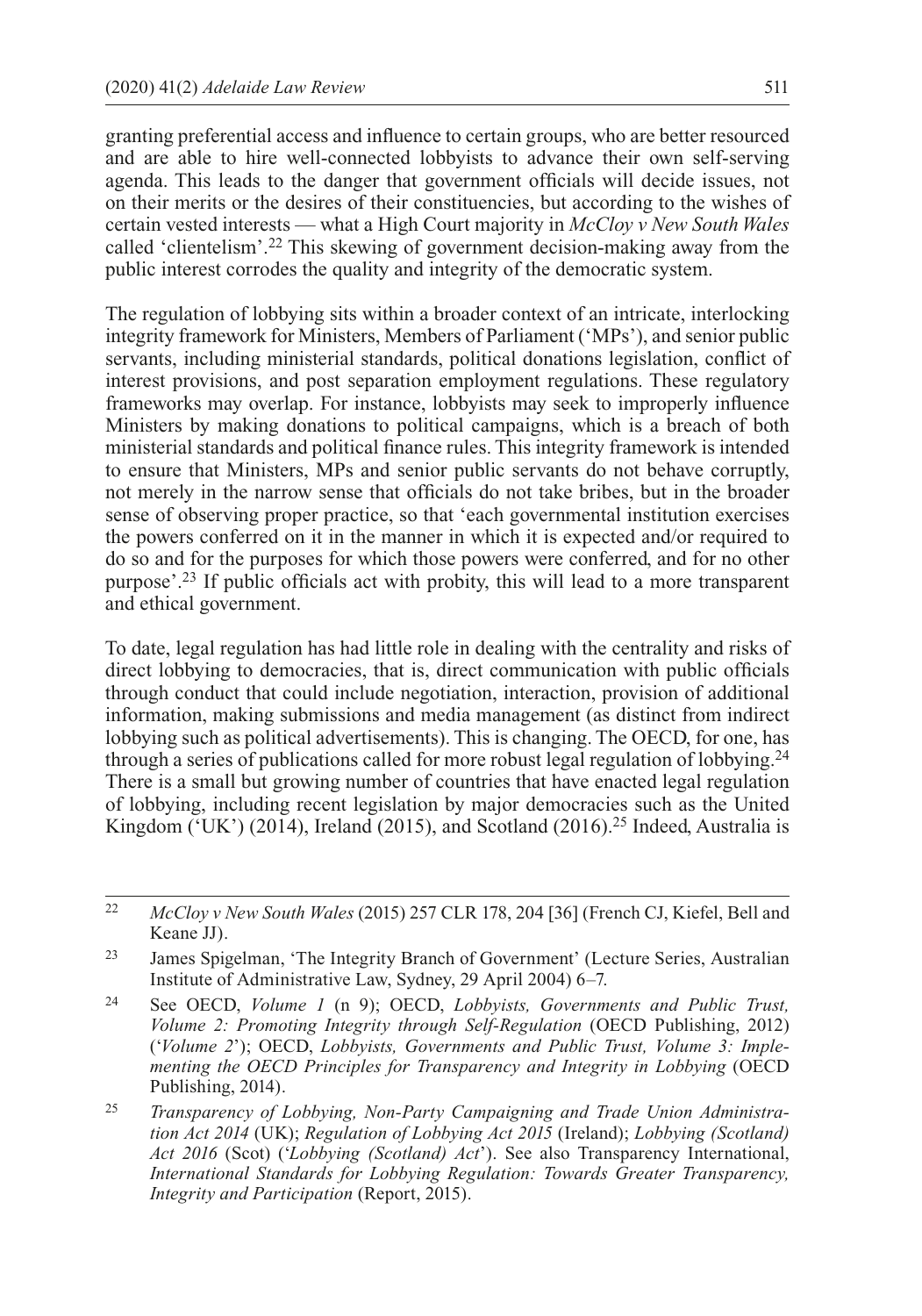one of the pioneers on this count, being the third country in the world to adopt legal regulations on lobbying in 1983.26

Yet there is not a great deal of literature on the regulation of lobbying in Australia.27 In part, this may be attributable to the limited data sets available to researchers on lobbying activity, given the narrow coverage of Australian lobbying regulation that is restricted to third party lobbyists, which excludes up to 80% of those who lobby government.28 Accordingly, the existing literature tends to focus on lobbying tactics and strategies, and there is limited scholarship identifying the systemic trends in lobbying regulation in Australia.<sup>29</sup> The latter is also somewhat dated as it does not cover the most recent — and significant — developments in lobbying regulation; the Queensland reforms introduced in 2009,30 and the new systems introduced in New South Wales ('NSW') in 2014,<sup>31</sup> South Australia ('SA') in 2015,<sup>32</sup> Western Australia ('WA') in 2016,<sup>33</sup> and the Commonwealth in 2018.<sup>34</sup>

It is this gap that this article seeks to address. It first provides — in Part  $II - a$ conceptual framework for analysing the regulation of lobbying that centres upon

- <sup>27</sup> See, eg, ibid 102; John Warhurst, *Behind Closed Doors: Politics, Scandals and the Lobbying Industry* (University of New South Wales Press, 2007) ('*Behind Closed Doors*'); Mark Sheehan and Peter Sekuless (eds), *The Influence Seekers: Political Lobbying in Australia* (Australian Scholarly Publishing, 2012); Julian Fitzgerald, *Lobbying in Australia: You Can't Expect Anything to Change if You Don't Speak Up*  (Rosenberg Publishing, 2006) (*'Lobbying in Australia*'); Halpin and Warhurst (n 2). For comparative literature, see Raj Chari, John Hogan and Gary Murphy, *Regulating Lobbying: A Global Comparison* (Manchester University Press, 2010); Raj Chari, John Hogan and Gary Murphy, 'Report on the Legal Framework for the Regulation of Lobbying in the Council of Europe Member States' (Study No 590/2010, European Commission for Democracy through Law, 31 May 2011).
- <sup>28</sup> Finance and Administration Committee, Parliament of Queensland, *Oversight of the Queensland Integrity Commissioner 2012 and Review of Lobbyists Code of Conduct*  (Report No 26, March 2013) vi.
- <sup>29</sup> John Hogan, Raj Chari and Gary Murphy, 'Regulating Australia's Lobbyists: Coming Full Circle to Promote Democracy?' (2011) 11(1) *Journal of Public Affairs* 35.
- <sup>30</sup> *Integrity Act 2009* (Qld).
- <sup>31</sup> *Electoral and Lobbying Legislation Amendment (Electoral Commission) Act 2014*  (NSW) amending *Lobbying of Government Officials Act 2011* (NSW). See Joo-Cheong Tham and Yee-Fui Ng, *Regulating Direct Lobbying in New South Wales for Integrity and Fairness* (Report, August 2014).
- <sup>32</sup> *Lobbyists Act 2015* (SA).
- <sup>33</sup> *Integrity (Lobbyists) Act 2016* (WA).
- <sup>34</sup> *Foreign Influence Transparency Scheme Act 2018* (Cth) ('*FITSA*').

<sup>26</sup> The first national regulations of lobbying in the world were adopted in the United States in 1946, with Germany also being an early adopter in 1951: John Hogan, Gary Murphy and Raj Chari, 'Regulating the Influence Game in Australia' (2011) 57(1) *Australian Journal of Politics and History* 102, 102 ('Regulating the Influence Game in Australia').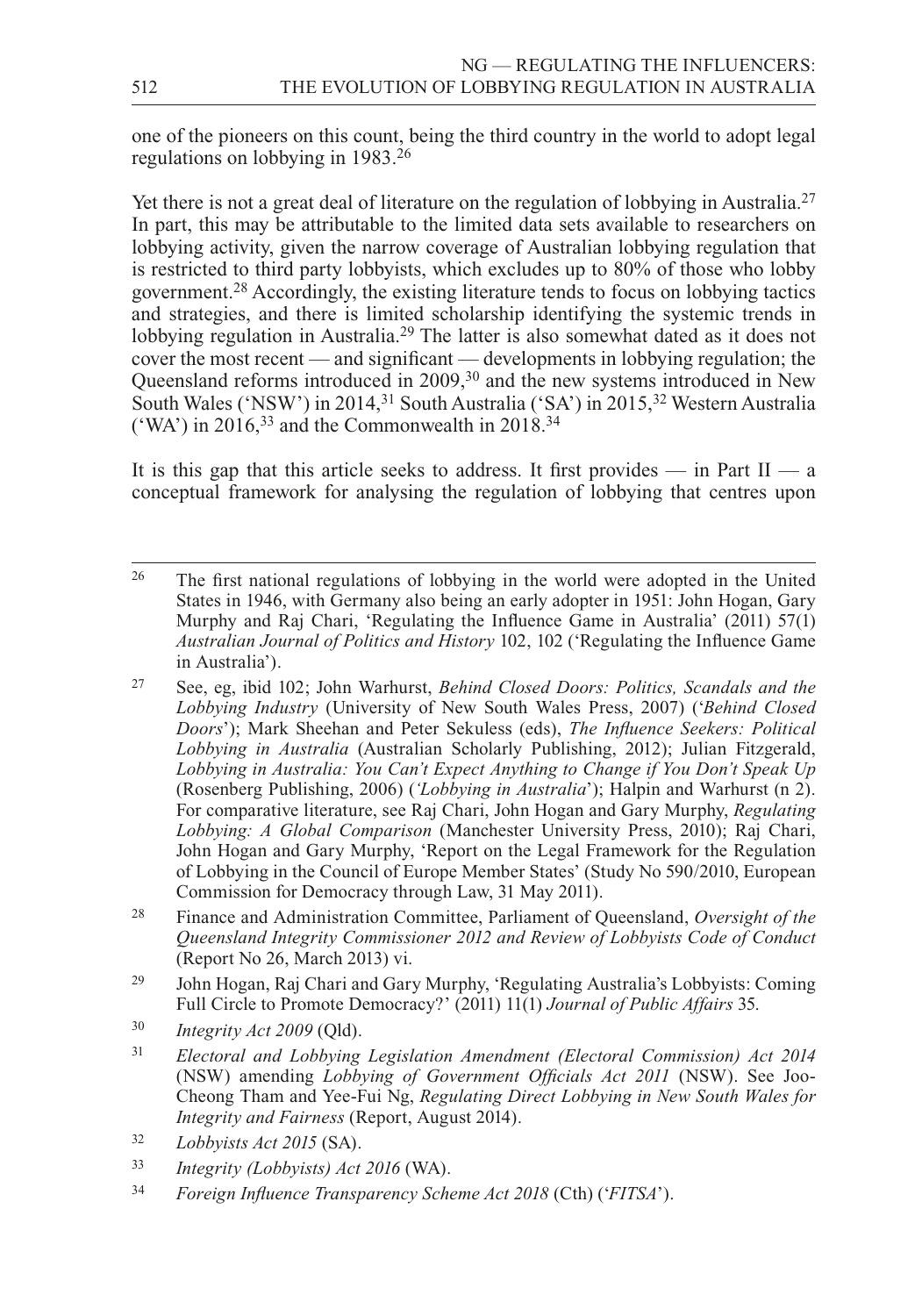three dimensions: the form of such regulation; the standards it imposes; and its compliance processes. Utilising this framework, three phases of the legal regulation of lobbying are identified in Part III: (1) 1983–2006: minimalist executive regulation of third party lobbyists; (2) 2007–09: stronger executive regulation of third party lobbyists; and (3) 2009–16: the emergence of legislative regulation of third party lobbyists. Building upon this analysis, the final part of the article will analyse and explain the variation of legal regulation between the Australian jurisdictions. It is argued that within the Australian federation, there is evidence of policy transfer across jurisdictions, as well as disparate regulatory innovations in the standards of enforcement and compliance processes. However, lobbying regulation in Australia remains narrowly focussed due to the effective advocacy of lobbyists.

#### II A Conceptual Framework for the Regulation of Lobbying

The regulation of lobbying can be understood according to three key dimensions: the *form of regulation*; the *standards* that regulation imposes; and its *compliance processes*.

#### A *Form of Regulation*

Regulation is a protean term that has been applied differently across disciplinary boundaries. Robert Baldwin, Colin Scott and Christopher Hood argue that there are three main conceptions of regulation: (1) regulation as 'the promulgation of an authoritative set of rules, accompanied by some mechanism, …, for monitoring and promoting compliance with these rules'; (2) regulation as 'all the efforts of state agencies to steer the economy'; and (3) regulation as 'all mechanisms of social control — including unintentional and non-state processes'.35 While the legal conception of regulation focuses on the first two elements of direct and intentional interventions 'involving binding standard-setting, monitoring, and sanctioning … exercised by public-sector actors on … private-sector actors', the third element of 'all mechanisms of social control' explicitly incorporates the element of nonintentionality.36 Based on this broader conception of regulation, this article identifies three main forms of lobbying regulation: (1) informal regulation through the broader political process; (2) self-regulation by the lobbyists and the lobbied; and (3) legal regulation of lobbying.

The first form, *informal regulation through the broader political process* (competitive party politics, elections, media scrutiny) is a form of indirect regulation. This has potential advantages in terms of legitimacy, with the principle of popular sovereignty extending not only to the outcomes of the political process (policies and laws), but also

<sup>35</sup> Robert Baldwin, Colin Scott, and Christopher Hood, 'Introduction' in Robert Baldwin, Colin Scott and Christopher Hood (eds), *A Reader on Regulation* (Oxford University Press, 1998) 1, 3–4.

<sup>36</sup> Christel Koop and Martin Lodge, 'What is Regulation? An Interdisciplinary Concept Analysis' (2017) 11(1) *Regulation & Governance* 95, 97, 105.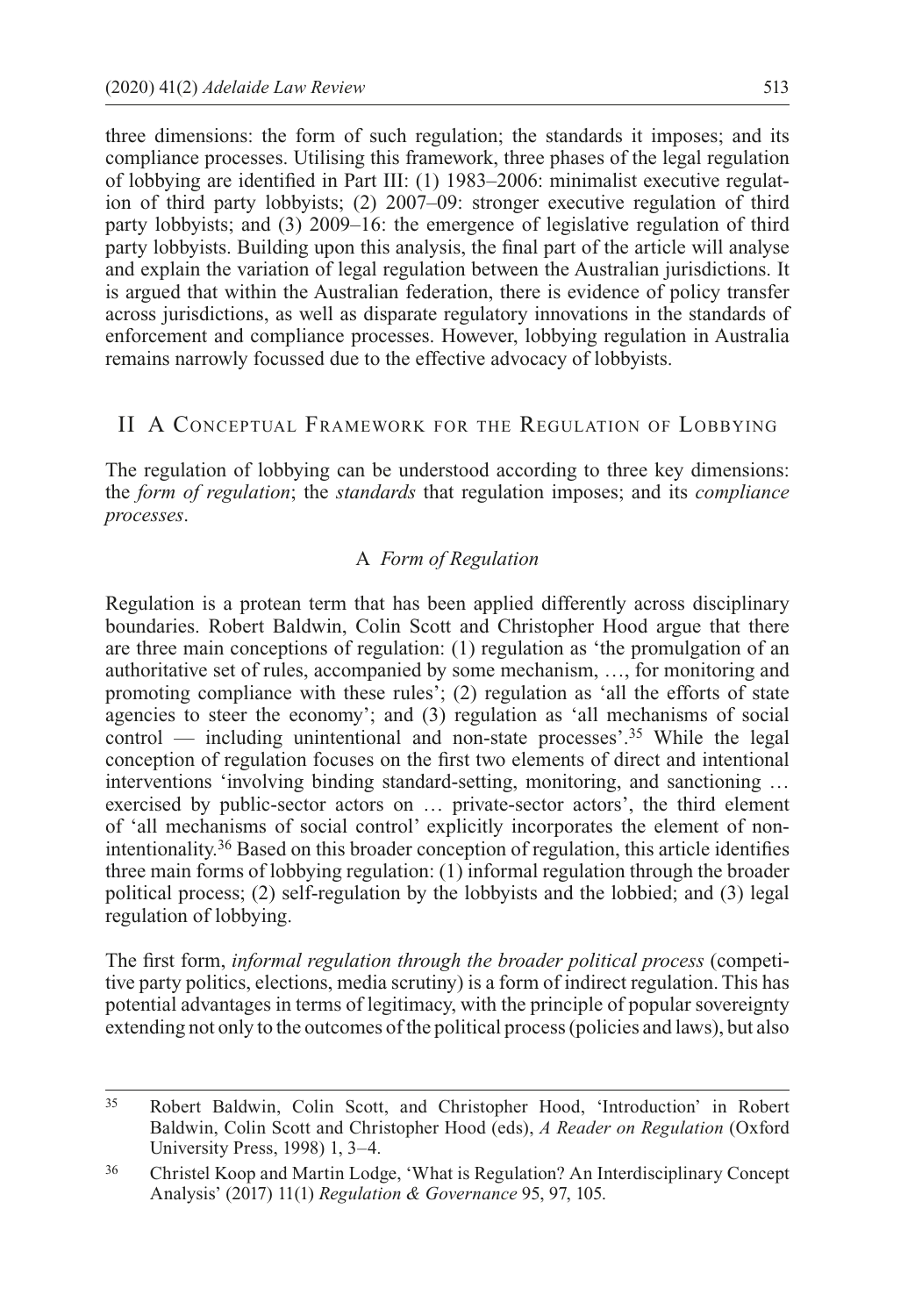to how politics is conducted (including lobbying). Indeed, Australian constitutional law recognises this by conferring substantial autonomy upon the Commonwealth Parliament in relation to the regulation of elections,  $37$  which is given legislative form through the *Commonwealth Electoral Act 1918* (Cth). It prescribes requirements regarding a range of matters including compulsory voting,<sup>38</sup> electoral divisions,<sup>39</sup> registration of political parties,<sup>40</sup> and review of decisions.<sup>41</sup>

There are potential benefits to informal regulation through the broader political process in terms of effectiveness. The loss of office through the ballot box can act as a powerful sanction against conduct that is viewed adversely by the electorate, and it is possible that political norms generated through political deliberation and debate will prove to be more durable than those norms imposed by legal regulation. However, this only applies to a narrow category of the lobbied, that is, those who are elected officials.

Putting aside the general shortcomings of the broader political process when it is working effectively (its bluntness, its inability to deal effectively with issues that are not priorities for the majority of the electorate), the most significant objection with respect to lobbying is that its key mechanisms have little 'bite'. This is because lobbying tends to be conducted in secret and, as such, the publicity that is required for effective control through the broader political process is typically absent. Thus, the non-targeted nature of this informal regulation means that it does not effectively constrain the behaviour of lobbyists.

In the absence of mandated transparency, informal regulation of lobbying through the political process, therefore, occurs only in a cursory fashion. Invocations of such limitations can often be a legitimating device for another form of regulation *self-regulation by the lobbyists and the lobbied*, where lobbyists collectively and consensually agree to abide by certain standards, or alternatively, where government officials agree to avoid conflicts of interest with lobbyists without external policing. For instance, the Australian Professional Government Relations Association, which was established in 2014 as a professional association for consulting and in-house government relations practitioners in Australia, has a Code of Conduct that its members have to abide by as a condition of membership. There are disciplinary procedures within the Association for breaches of the Code, with sanctions including membership suspension or cancellation.<sup>42</sup> In Europe, there are elaborate

<sup>41</sup> Ibid pt X.

<sup>37</sup> Joo-Cheong Tham, 'Political Participation' in Adrienne Stone and Cheryl Saunders (eds), *The Oxford Handbook of the Australian Constitution* (Oxford University Press, 2018) 979, citing *Smith v Oldham* (1912) 15 CLR 355; *Judd v McKeon* (1926) 39 CLR 380.

<sup>38</sup> *Commonwealth Electoral Act 1918* (Cth) s 245.

<sup>39</sup> Ibid pt IV.

<sup>40</sup> Ibid pt XI.

<sup>42</sup> 'Code of Conduct', *Australian Professional Governmental Relations Association* (Web Page) <[http://www.apgra.org.au/code-of-conduct](http://www.apgra.org.au/code--of--conduct)>.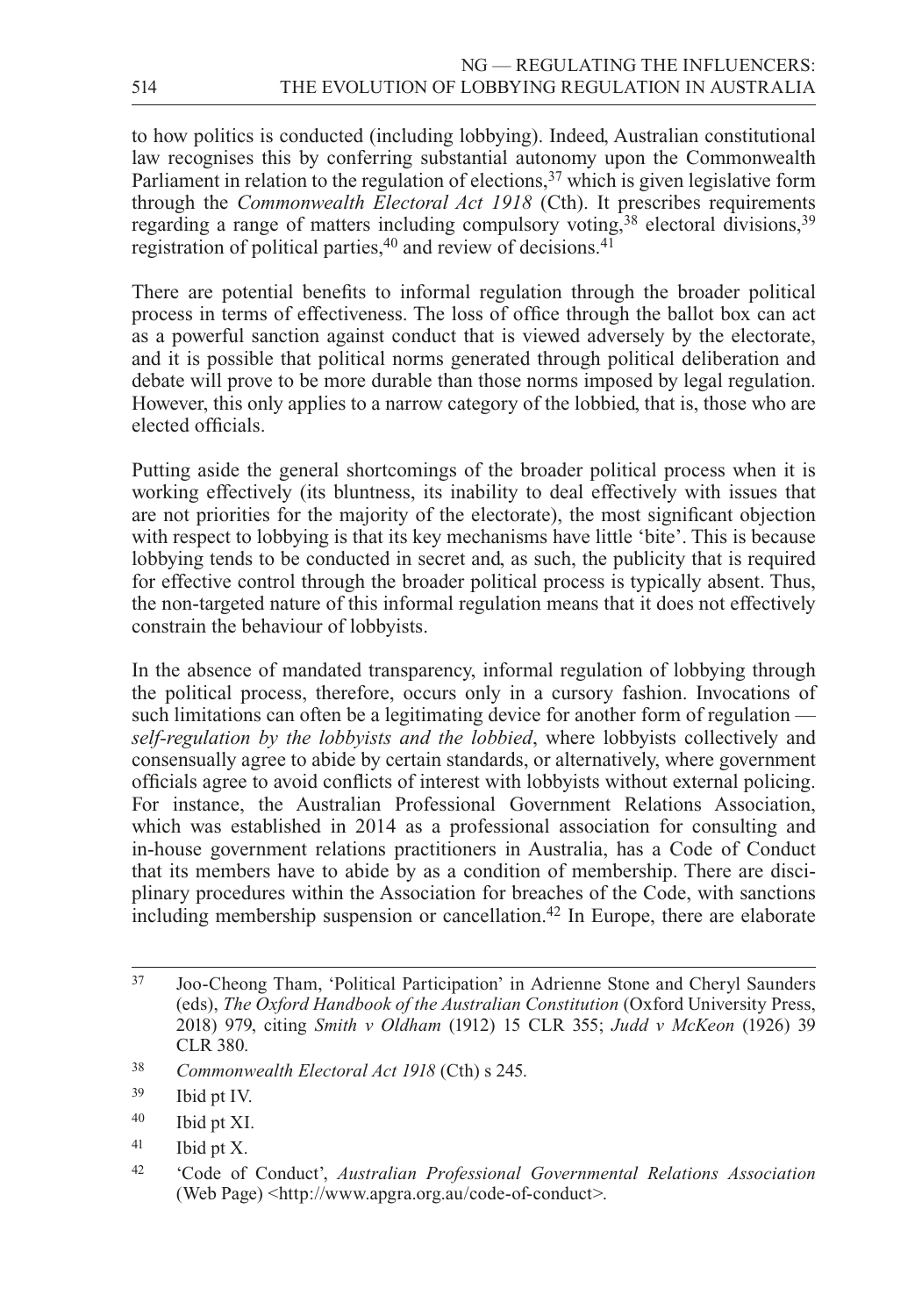self-regulatory lobbying regimes, such as that of the Society of European Affairs Professionals, which includes a Code of Conduct, education and training, and disciplinary procedures within the Society that incorporate private or public reprimands, or alternatively suspension or expulsion from the Society, which is publicly published on their website.43

There are, of course, benefits from those directly involved in lobbying developing norms for such activity.44 Self-regulation by lobbyists and the lobbied is, however, bedevilled by a systemic conflict of interest — those responsible for self-regulation are the same as those who could benefit from lobbying being conducted in ways that undermine the democratic process (through lack of transparency, unfair access and influence, and corruption). In addition, self-regulatory schemes are by nature voluntary, meaning that their coverage may not be comprehensive. For example, Conor McGrath found that self-regulation only applied to around 20–25% of the lobbying industry in the UK.45 Further, ensuring compliance within a self-regulatory regime is a challenge as the principal sanction is merely expulsion from the selfregulatory association, membership of which was voluntary in the first place.

The turn to the third form of regulation of lobbying — *legal regulation* — has been prompted by various scandals and controversies, as we will see in Part III. Legal regulation can be promulgated by the legislature (legislative regulation) and/or by the executive (executive regulation).46 The benefit of legal regulation is that it ameliorates the shortcomings of regulation through the broader political process and self-regulation by the lobbyists and the lobbied in terms of legitimacy and conflicts of interest, as it introduces independent standards and a third party as regulator to police the system. There are, however, risks to adopting a legal approach to regulating lobbying: legal regulation may detract from the ability of the public to constitute democratic politics and do so in a manner that further distorts the political process (including by favouring one group of lobbyists over another).<sup>47</sup> It may also prove to be ineffectual as there is certainly no assurance that a legal standard will be accompanied by adequate compliance. The extent to which legal regulation of lobbying can

<sup>43</sup> OECD, *Volume 2* (n 24) 47.

<sup>44</sup> See generally Christine Parker, *The Open Corporation: Effective Self-Regulation and Democracy* (Cambridge University Press, 2002).

<sup>45</sup> Conor McGrath, 'Transparency, Access and Influence: Regulating Lobbying in the UK' (Meeting Paper, American Political Science Association 2009 Annual Meeting, 13 August 2009) 13.

<sup>46</sup> Judicial regulation could also occur where actions of lobbyists or the lobbied violate administrative sanctions or criminal law.

<sup>47</sup> See Committee on Standards in Public Life, *Standards in Public Life: First Report of the Committee on Standards in Public Life* (Report Vol 1, May 1995), 35–6 ('*First Report*'); William Dinan, 'Learning Lessons? The Registration of Lobbyists at the Scottish Parliament' (2006) 10(1) *Journal of Communication Management* 55, 56; Margaret F Brinig, Randall G Holcombe and Linda Schwartzstein, 'The Regulation of Lobbyists' (1993) 77(2) *Public Choice* 377; Scott Ainsworth, 'Regulating Lobbyists and Interest Group Influence' (1993) 55(1) *The Journal of Politics* 41.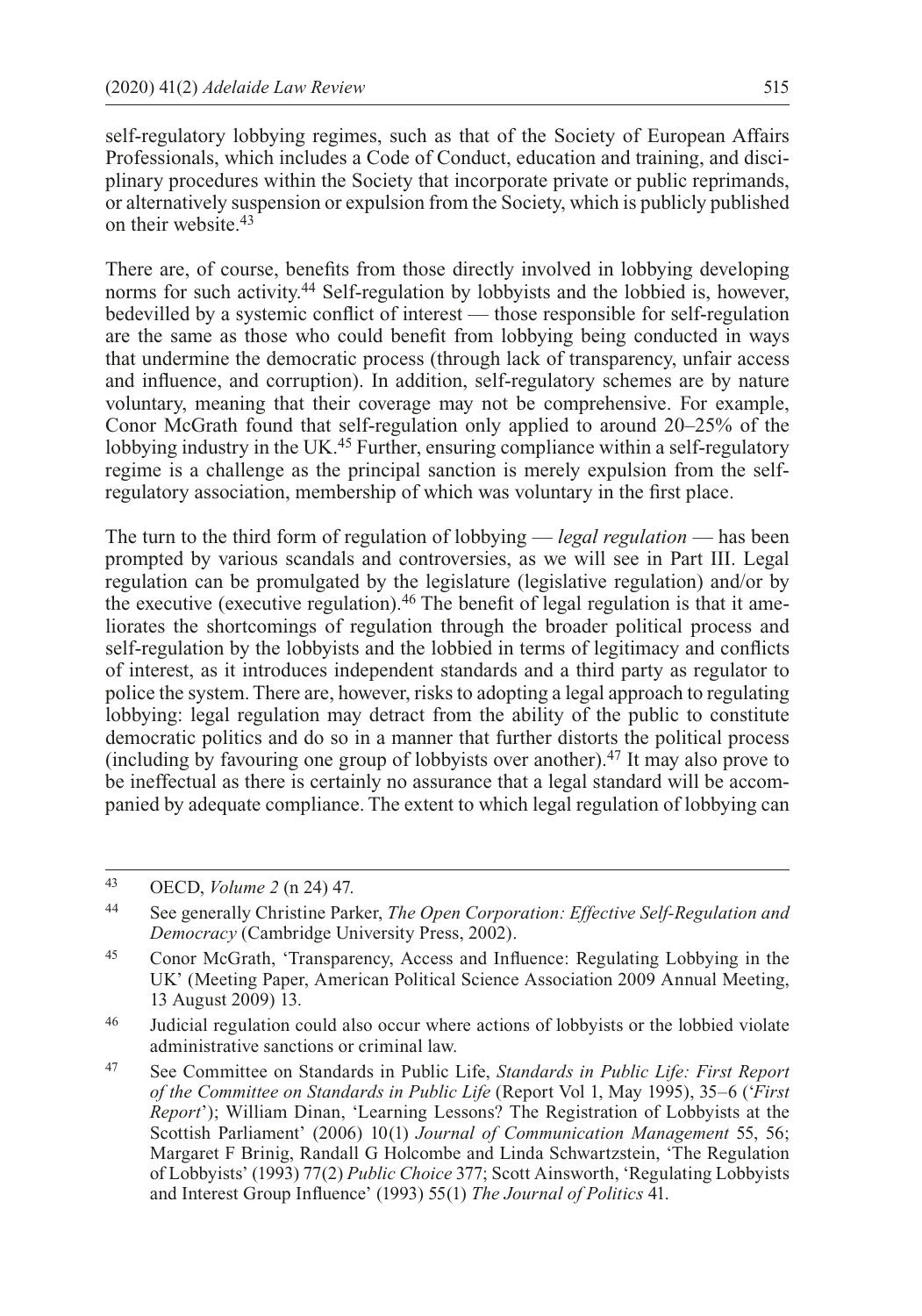be legitimate and effective goes beyond the question of legal form and very much turns on the standards such regulation imposes and its compliance processes.

#### B *Standards of Regulation*

A key aspect of the standards imposed by the regulation of lobbying is their coverage of lobbyists and the lobbied. In terms of lobbyists, a variety of individuals, groups and organisations engage in lobbying, including: third party or professional lobbyists; government relations staff of corporations; directors of corporations; technical advisers who lobby as a part of their principal work for clients (eg, architects, engineers, lawyers, accountants); representatives of peak bodies and member organisations; churches; charities and social welfare organisations; community-based groups and single interest groups; MPs; local councillors; head office representatives of political parties; and citizens acting on their own behalf or for their relatives, friends or local communities.48 Coverage of lobbyists, therefore, can be narrow or broad: at one end its scope could be restricted to third party lobbyists, and at the other end it could extend to all those engaged in lobbying activity (whether as 'repeat players' or otherwise). Similarly, coverage of the lobbied can be narrow or broad. It could be restricted to senior governmental decision-makers (such as Ministers) or extend to all those who hold public office (including non-government MPs).

A further aspect of lobbying standards concerns the *object of regulation*. One option is to target the behaviour and actions of lobbyists themselves, while the other is to target the behaviour and actions of the lobbied, eg government officials. This article argues that ideally both lobbyists and the lobbied should be subject to regulation, as this will enable data to be triangulated to crosscheck and verify the information provided by each party, and more easily detect omissions, thus enhancing the effectiveness of disclosures. Closely related to this is another key aspect of lobbying standards, which is the *conduct required of those subject to these norms*. Broadly speaking, we can distinguish here between standards pertaining to the actual activity of lobbying (eg, the obligation not to misuse confidential information), and those in relation to transparency such as disclosure obligations.

Governments seeking to regulate the market of access and influence through lobbying have several regulatory options in their toolkit. The most radical approach is to ban certain aspects of lobbying activity entirely, either for 'moral, ethical, strategic or other "public interest" grounds',49 particularly for lobbying activities that are most likely to lead to quid pro quo corruption. For instance, in terms of lobbyists, there are bans on the ability of lobbyists to receive success fees that exist in certain Australian jurisdictions,  $50$  which can be justified because fees contingent on success

<sup>48</sup> ICAC (NSW), *Investigation into Corruption* (n 16) 22.

<sup>49</sup> Terence Daintith, 'Regulating the Market for MPs' Services' [1996] (Summer) *Public Law* 179, 180.

<sup>50</sup> See, eg, *Lobbying of Government Officials Act 2011* (NSW) ss 14–16; *Lobbyists Act 2015* (SA) s 14; *Integrity (Lobbyists) Act 2016* (WA) ss 20–2.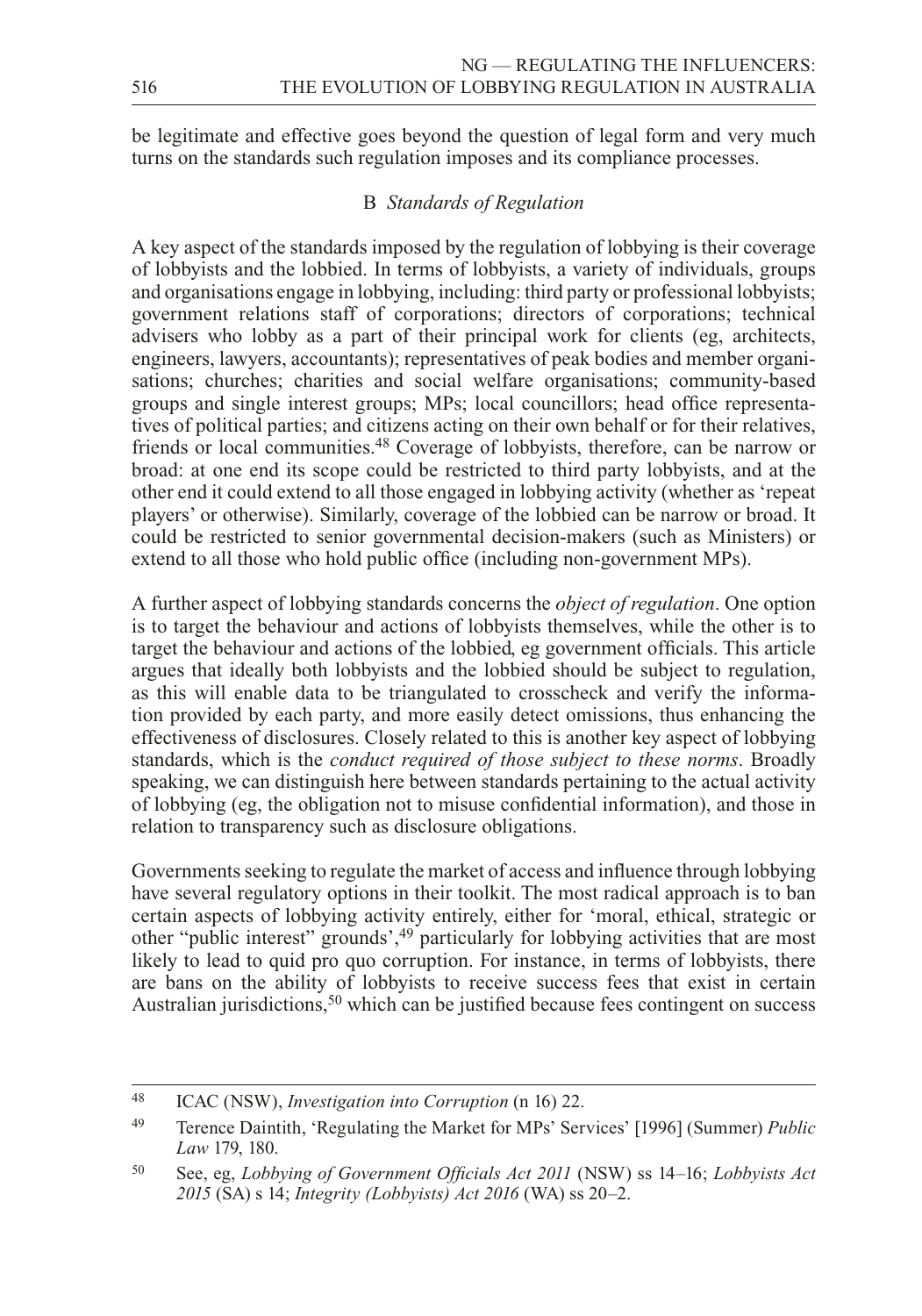give lobbyists an incentive to engage in potentially unethical or corrupt behaviour in order to secure their remuneration.

In terms of the lobbied, in a number of jurisdictions MPs are banned from receiving remuneration for parliamentary speeches, questions, motions, the introduction of a Bill, or amendment to a motion or Bill, as this enables interest groups to utilise money to monopolise a scarce parliamentary resource. Consequently, this may lead to a conflict of interest between the MP's personal financial advancement and the public interest.51 This is illustrated by the repeated 'cash for questions' scandals that have engulfed MPs in the UK, which have resulted in public consternation and parliamentary inquiries:<sup>52</sup> salutary examples of MPs being unduly influenced to use their parliamentary duties to secure personal pecuniary benefit.

In addition, there are bans on post separation employment for government officials both in Australia and overseas, where certain government officials (such as Ministers, their advisers, and senior public servants) are prohibited from working for lobbyists in their portfolio area for a certain period,<sup>53</sup> although these are not well enforced in Australia.54 The post separation employment bans are to prevent corruption by combating the use of confidential information by former government officials, as well as reducing the risk that well-funded industry groups may approach Ministers while they are still in office with promises of lucrative positions after politics if their grants or applications are approved.55

<sup>51</sup> See Daintith (n 49).

<sup>52</sup> Donald Macintyre, 'Cash-for-Questions MPs Suspended by Commons', *The Independent* (online, 21 April 1995) <[https://www.independent.co.uk/news/uk/politics/](https://www.independent.co.uk/news/uk/politics/cash--for--questions--mps--suspended--by--commons--1616440.html) [cash-for-questions-mps-suspended-by-commons-1616440.html>](https://www.independent.co.uk/news/uk/politics/cash--for--questions--mps--suspended--by--commons--1616440.html); Rebecca Lefort, 'Four Labour MPs Implicated in "Cash for Influence" Scandal', *The Telegraph* (online, 21 March 2010) <[https://www.telegraph.co.uk/news/politics/labour/7490787/](https://www.telegraph.co.uk/news/politics/labour/7490787/Four--Labour--MPs--implicated--in--cash--for--influence--scandal.html) [Four-Labour-MPs-implicated-in-cash-for-influence-scandal.html>](https://www.telegraph.co.uk/news/politics/labour/7490787/Four--Labour--MPs--implicated--in--cash--for--influence--scandal.html); Committee on Standards in Public Life, *First Report* (n 47); Committee on Standards in Public Life, *Standards in Public Life: Local Public Spending Bodies* (Report Vol 1, May 1996) ('*Second Report*').

<sup>53</sup> For example, the 'cooling off period' at the Commonwealth level is 18 months for Ministers taking up lobbying positions in their former portfolio area and 12 months for ministerial advisers and senior public servants: 'Lobbying Code of Conduct', *Attorney-General's Department* (Web Page, 28 November 2019) <[https://www.](https://www.ag.gov.au/integrity/publications/lobbying--code--conduct) [ag.gov.au/integrity/publications/lobbying-code-conduct](https://www.ag.gov.au/integrity/publications/lobbying--code--conduct)>; Department of the Prime Minister and Cabinet, *Statement of Ministerial Standards* (30 August 2018). Canada has a five-year post separation ban for Ministers, MPs, ministerial advisers, and senior public servants from being third party or in-house lobbyists: *Lobbying Act,* RSC 1985 (4th Supp), c 44, s 10.11 (*'Lobbying Act* (Canada)*'*).

<sup>54</sup> Ng and Tham (n 15) 32.

<sup>55</sup> Transcript of Proceedings, *Operation Eclipse* (Independent Commission Against Corruption (NSW), E19/0417 Peter M Hall QC, 7 August 2019) 148T, 149T (Yee-Fui Ng).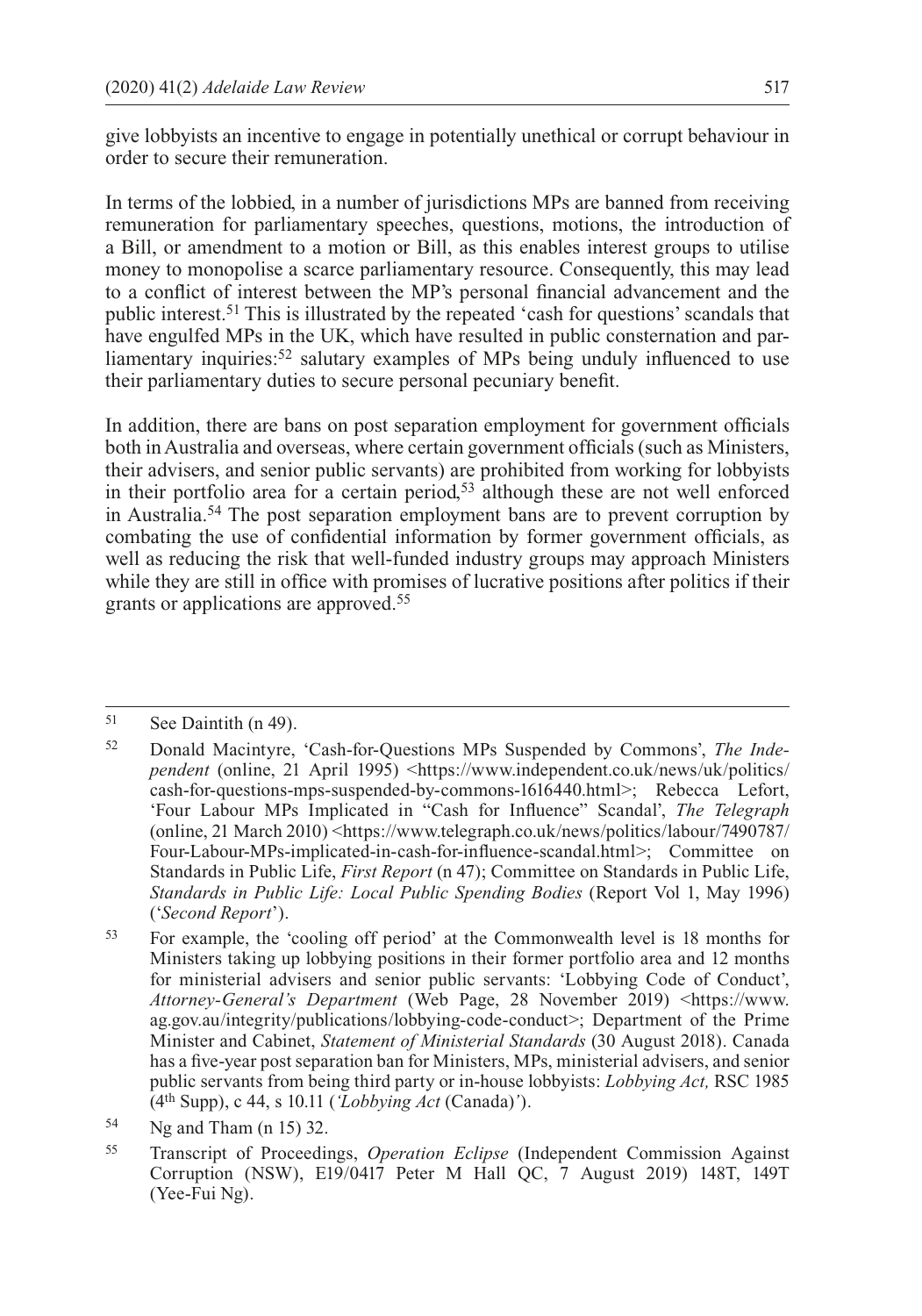These bans on specific lobbying activities seek to reduce the risk of narrow quid pro quo corruption, where public officials receive a direct or indirect benefit in order to advance the causes of narrow vested interests, which then detracts from the public interest and the integrity and legitimacy of democratic governance.

Further, the regulation of lobbying activity can also include both positive and negative ethical requirements imposed on lobbyists through Codes of Conduct. For example, the *NSW Lobbyists Code of Conduct* prescribes ethical standards of behaviour such as the requirement to disclose any conflicts at meetings and the requirement to provide true and accurate information.<sup>56</sup> It also includes negative stipulations such as the prohibition on lobbyists engaging in misleading and corrupt conduct.<sup>57</sup> Likewise, codes of ethical conduct for the lobbied (eg, Ministers and public servants) can require compliance with the Lobbyists Codes of Conduct.<sup>58</sup>

Besides bans on the most pernicious of lobbying activities that are likely to lead to quid pro quo corruption and the imposition of ethical requirements, another prevalent regulatory approach is to provide increased transparency of lobbying activities. This takes the form of registers of lobbyists and varying levels of disclosure requirements of lobbying activities across jurisdictions. Increased transparency will enhance the fairness of the democratic system by correcting the information asymmetry that may develop where lobbyists can hide their activities behind closed doors.

Disclosure requirements for lobbyists could include a once off disclosure by lobbyists who register their details, regular periodic confirmation of lobbyists' details, and/ or more extensive disclosure of each lobbying contact undertaken. An example of extensive disclosures can be seen in Scotland, where the lobbying register has a searchable database that includes detailed information about each lobbying contact with government officials, including precisely who they met, the subject matter, which legislation they were lobbying in relation to, and what they were hoping to achieve with the meeting.59

<sup>56</sup> *Lobbying of Government Officials (Lobbyists Code of Conduct) Regulation 2014* (NSW) sch 1 pt 2 ('*NSW Lobbyists Code of Conduct*').

<sup>57</sup> Ibid sch 1 cl 7.

<sup>58</sup> For example, the Ministers should ensure that dealings with lobbyists are conducted consistently with the Lobbyists Code of Conduct, so that they do not give rise to a conflict between public duty and private interest. Federal Ministers are required to report any breaches: Department of the Prime Minister and Cabinet, *Statement of Ministerial Standards* (n 53) 10–11 cl 8. The Queensland Code of Conduct for public servants provides that public servants will ensure any engagement with lobbyists is properly recorded and ensure that business meetings with persons who were formerly Ministers, Parliamentary Secretaries or senior government representatives are not on matters those persons had official dealings with in their previous employment in accordance with government policy: Public Service Commission (Qld), *Code of Conduct for the Queensland Public Service* (1 January 2011) cl 4.2(b).

<sup>59</sup> See 'Welcome to the Lobbying Register', *The Scottish Parliament* (Web Page) <<https://www.lobbying.scot>/> ('Scottish Parliament Lobbying Register').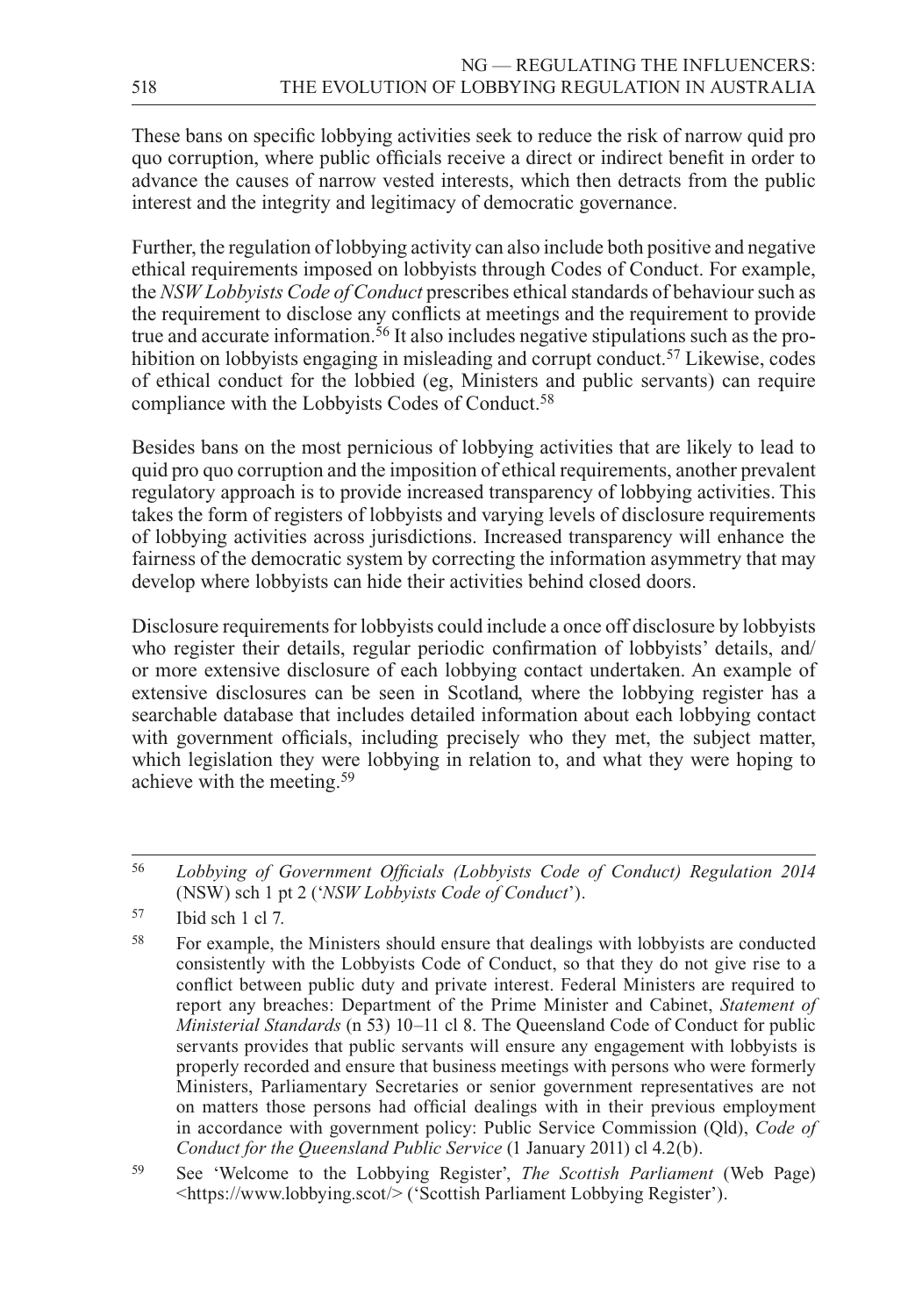Transparency requirements can also be mandated for the lobbied, including the disclosure of lobbying activity via disclosure of ministerial diaries. For example, in Queensland, ministerial diaries are required to be disclosed on a monthly basis, providing information about the name of the organisation or person the Minister has met with and the purpose of the meeting.<sup>60</sup>

The requirement to disclose lobbying contacts, as implemented in Queensland (as well as Canada and Scotland),  $61$  or the disclosure of ministerial diaries, as required in NSW and Queensland, $62$  enables civil society and opposing interest groups to be aware of who is lobbying government and for what purpose (provided that the disclosures are timely and provide a meaningful level of detail). This will enable other interest groups to engage in counter lobbying and put forward their opposing views, which will furnish government officials with a more diverse range of views to inform their decision-making. As a result, the quality and integrity of government policymaking and decision-making will be enhanced.

#### C *Compliance Processes*

As to compliance processes, these are closely associated with the form of the regulation. Regulation through the broader political process institutes the electorate as the entity responsible for compliance (with political norms). The sanctions available for noncompliance are both drastic and limited: there is the ultimate sanction of loss of office, but that only applies to those standing for election (a particular section of the lobbied). Self-regulation by lobbyists and the lobbied, with its absence of governmental intervention, posits the lobbyists and/or the lobbied as the arbiter of standards, with the sanction of peer disapproval. For legal regulation, the options are more diverse. The compliance processes of such regulation could, in fact, be based on a mix of governmental intervention, stakeholder input, and industry selfmanagement in the form of co-regulation, with the legal regulation merely stipulating

<sup>60</sup> Diary entries exclude personal, electorate or party political meetings or events, media events and interviews and information contrary to public interest (eg, meetings regarding sensitive law enforcement, public safety or whistleblower matters): The Queensland Cabinet and Ministerial Directory, 'Ministerial Diaries', *Queensland Government* (Web Page, 31 August 2020) [<https://cabinet.qld.gov.au/ministers/](https://cabinet.qld.gov.au/ministers/diaries.aspx) [diaries.aspx>](https://cabinet.qld.gov.au/ministers/diaries.aspx).

<sup>61</sup> See 'Lobbying', *Queensland Integrity Commissioner* (Web Page, 20 June 2019) <[https://lobbyists.integrity.qld.gov.au/ContactLog.aspx>](https://lobbyists.integrity.qld.gov.au/ContactLog.aspx) ('Queensland Lobbying'); *Lobbying (Scotland) Act* (n 25) s 6; Scottish Parliament Lobbying Register (n 59); 'Advanced Registry Search', *Office of the Commissioner of Lobbying of Canada* (Web Page, 30 July 2020) <[https://lobbycanada.gc.ca/app/secure/ocl/lrs/do/advSrch?](https://lobbycanada.gc.ca/app/secure/ocl/lrs/do/advSrch?lang=eng) [lang=eng>](https://lobbycanada.gc.ca/app/secure/ocl/lrs/do/advSrch?lang=eng).

<sup>62</sup> The Queensland Cabinet and Ministerial Directory (n 60); Department of Premier and Cabinet (NSW), Premier's Memorandum M2015-05, *Publication of Ministerial Diaries and Release of Overseas Travel Information* (2015) ('Memorandum M2015-05').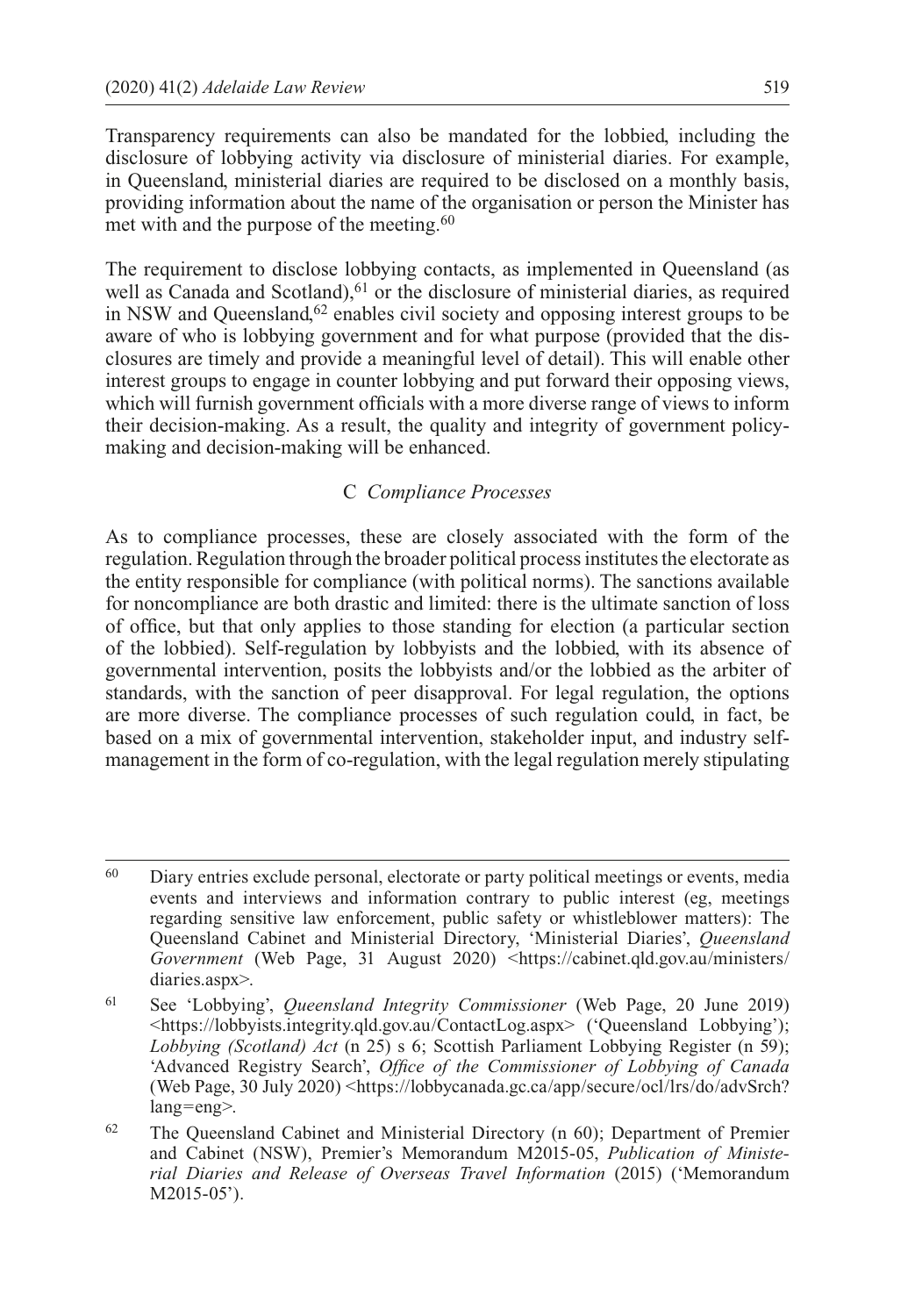the obligations (but not providing separately for compliance processes).63 Alternatively, legal regulation could provide for criminal and administrative penalties in place of, or sitting alongside, these other sanctions. It could also provide for a dedicated agency responsible for ensuring compliance. Here there are two main options: a government agency (departmental supervision) or a statutory authority (supervision by statutory authority).

Taken together, this framework emphasising the forms of regulation, standards of regulation, and compliance processes, provides an analytic lens to conceptualise the broad spectrum of options in regulating lobbying as summarised in the table below:

| <b>Form of Regulation</b>                | <b>Broader Political</b><br><b>Process</b>                                                                                           | <b>Self-Regulation</b> | <b>Legal Regulation</b>                               |
|------------------------------------------|--------------------------------------------------------------------------------------------------------------------------------------|------------------------|-------------------------------------------------------|
| <b>Standards of</b><br><b>Regulation</b> | Coverage of lobbyists<br>Coverage of the lobbied<br>Object of regulation (lobbyists/the lobbied)<br>Conduct of lobbyists/the lobbied |                        |                                                       |
| <b>Compliance Processes</b>              | Adverse media<br>coverage                                                                                                            | Peer disapproval       | Administrative and criminal<br>penalties              |
| <b>Compliance Authority</b>              | Electorate                                                                                                                           | Lobbyists              | Government agency/<br>independent statutory authority |

**Table 1: Typology of Lobbying Regulation**

Drawing on this conceptual framework, the next section will examine how the legal regulation of lobbying has evolved in Australia.

III Phases of Legal Regulation of Lobbying in Australia

Although paid lobbyists have operated in Australia for many decades, their lobbying has only been subject to dedicated legal regulation since 1983.<sup>64</sup> Before then, lobbyists were either not regulated at all, or otherwise self-regulated internally at the individual firm level. There was no collective industry body to set standards to self-regulate the conduct of their members, nor any external regulatory authority that policed their behaviour.65 This meant that lobbyists were given free rein to conduct their activities without any governmental supervision.

<sup>63</sup> See Ian Bartle and Peter Vass, 'Self-Regulation and the Regulatory State: A Survey of Policy and Practice' (Research Report No 17, Centre for the Study of Regulated Industries, October 2005).

<sup>64</sup> Halpin and Warhurst (n 2) 101; Sheehan and Sekuless (n 27) 10.

<sup>65</sup> For a discussion on self-regulation: see Cary Coglianese and Evan Mendelson, 'Meta-Regulation and Self-Regulation' in Robert Baldwin, Martin Cave and Martin Lodge (eds), *The Oxford Handbook of Regulation* (Oxford University Press, 2010) 146.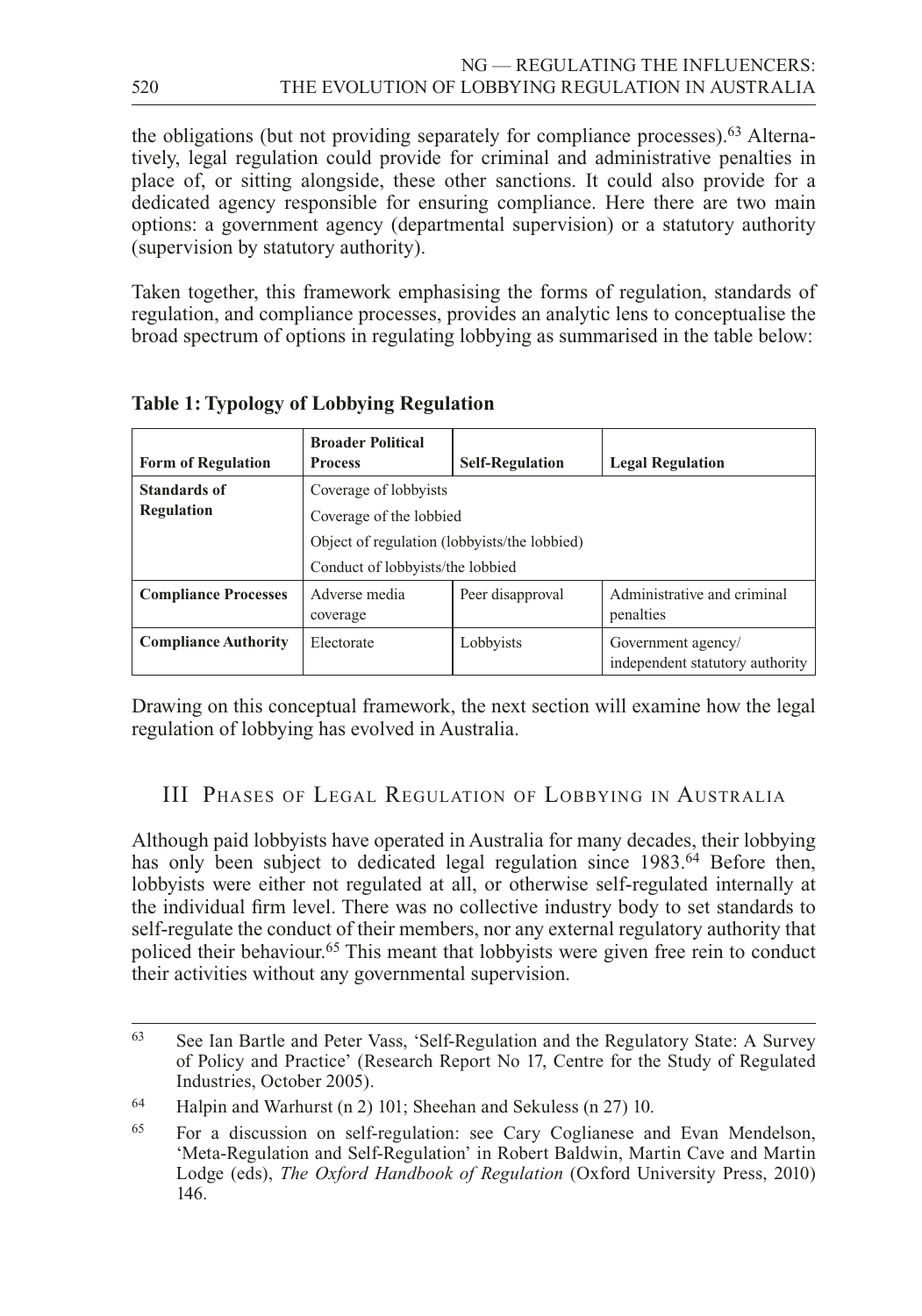The first phase of legal regulation of lobbying only existed at the Commonwealth level and can be characterised as a minimalist executive model. This was followed by the second phase of executive regulation taken up by the Commonwealth and states, with very similar models in each jurisdiction. Several jurisdictions have since moved forward to the third phase of legislative regulation.

## A *1983–2006: Minimalist Executive Regulation of Third Party Lobbyists*

The first ever regulation of lobbyists in Australia was adopted at the federal level in 1983 by the Hawke Labor government.66 This took the form of two registers of lobbyists: a general register for domestic lobbyists and a separate register for lobbyists representing foreign governments or their agencies, accompanied by guidelines for Ministers regarding their dealings with lobbyists.<sup>67</sup> The registers contained the names and addresses of lobbyists and their clients, and lobbyists were required to register each time they either accepted a brief or engaged a new client.

This executive regulation was introduced in response to the scandal generated by the Combe-Ivanov affair,68 where prominent lobbyist David Combe established a relationship with Soviet diplomat Valery Ivanov, who turned out to be a spy for the Soviet government. This explains the separate lobbyist register established for those dealing with foreign governments. A legislative scheme was considered by the Cabinet, but it was decided that executive schemes offered more flexibility and it was argued that overseas legislative schemes were ineffective due to complex definitional problems, such as who is to be regarded as a lobbyist.<sup>69</sup>

Nevertheless, the Hawke executive lobbyist registration scheme was widely considered to be a failure due to its defective compliance processes.70 The flawed assumption seemed to have been that nominal executive regulation would result in adequate compliance. The registers were not made public and were only available to Ministers and government Departments on a 'need to know' basis.71 This was interpreted strictly, with a shadow Minister denied access and a Minister being told that he had to inspect the register at the Department.<sup>72</sup> The shadow Minister who was denied

- <sup>69</sup> Cabinet Minute Amended Decision No 2570 (n 66). See also Parliament of Australia, *Lobbyists and the Australian Government and Parliament: A Discussion Paper*  (Report, September 1983).
- <sup>70</sup> Fitzgerald, *Lobbying in Australia* (n 27) 108–9; Warhurst, *Behind Closed Doors* (n 27)  $25-6.$

<sup>72</sup> John Warhurst, 'Locating the Target: Regulating Lobbying in Australia' (1998) 51(4) *Parliamentary Affairs* 538, 545.

<sup>66</sup> *Regulation of Lobbyists* (Cabinet Minute, Amended Decision No 2570, 5 December 1983) <[http://recordsearch.naa.gov.au/SearchNRetrieve/Interface/ViewImage.aspx?](http://recordsearch.naa.gov.au/SearchNRetrieve/Interface/ViewImage.aspx?B=31406136) [B=31406136>](http://recordsearch.naa.gov.au/SearchNRetrieve/Interface/ViewImage.aspx?B=31406136) ('Cabinet Minute Amended Decision No 2570').

<sup>67</sup> Ibid; Commonwealth, *Parliamentary Debates*, Senate, 6 December 1983, 3273 (Kim Beazley).

<sup>68</sup> For an account of this affair: see Warhurst, *Behind Closed Doors* (n 27) 22–3.

<sup>71</sup> Cabinet Minute Amended Decision No 2570 (n 66).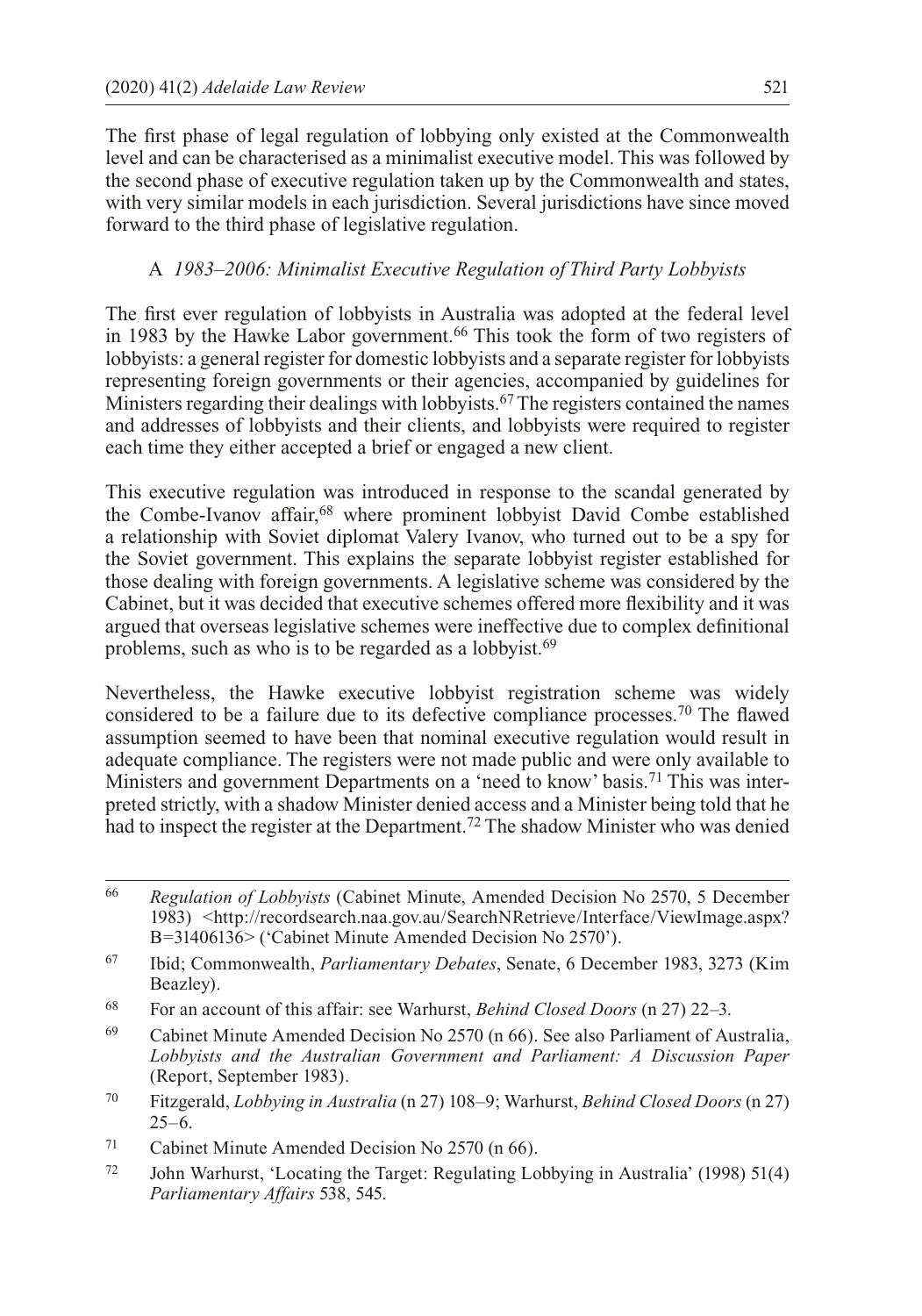access denounced the scheme as 'a sham and virtually useless, particularly to the press, the Parliament and those who want to put government decision-making under scrutiny'.73 With such a lack of transparency, regulation through the broader political process has no purchase. Moreover, registration by the lobbyists was voluntary, and although Ministers and Commonwealth officials were prohibited from dealing with unregistered lobbyists, this was not enforced.<sup>74</sup> All these features warrant the characterisation of this regime as minimalist.

In 1996, the newly elected Howard Coalition government abolished the scheme, arguing that the registers were not being used.75 Instead, a section was inserted in a guide for Ministers issued by then Prime Minister John Howard, requiring Ministers and Parliamentary Secretaries to ensure that dealings with lobbyists did not give rise to a conflict between public duty and private interest.76 This change signalled a shift in focus from standards dealing with transparency to those based on conflicts of interest. This difference sat alongside key continuities that reflected a minimalist approach. The removal of the lobbyist registers could be said to be a break from the past and a marked decline in regulatory intensity, as it removed all forms of direct regulation of lobbyists. Compliance processes depended upon a model of self-regulation, with the onus principally placed on Ministers and Parliamentary Secretaries to ensure that their dealings with lobbyists were appropriate, and the Prime Minister having the (political) ability to sanction for departures from the guide.<sup>77</sup> As details of lobbying activities were not publicised, regulation through the broader political process had little or no impact.

## B *2007–09: Stronger Executive Regulation of Third Party Lobbyists*

More than a decade later, controversy surrounding the lobbying activities of former WA Premier Brian Burke, his former ministerial colleague Julian Grill, and former Senator Noel Crichton-Browne prompted a round of regulation directed at third party lobbyists, that is, those who conduct lobbying activities on behalf of a third party client.78 Burke, Grill, and Crichton-Browne were aggressive lobbyists with an

<sup>73</sup> Ibid 546.

<sup>74</sup> Fitzgerald, *Lobbying in Australia* (n 27) 108–9; Warhurst, *Behind Closed Doors* (n 27)  $25-6$ .

<sup>75</sup> Warhurst, *Behind Closed Doors* (n 27) 27–8.

<sup>76</sup> Prime Minister John Howard, 'A Guide on Key Elements of Ministerial Responsibility' (Guide, December 1998) cl 5.

<sup>77</sup> Ibid.

<sup>78</sup> See Commonwealth Government, *Lobbying Code of Conduct* (2008) cl 3.5 ('*2008 Lobbying Code of Conduct* (Cth)'). The Commonwealth *Lobbying Code of Conduct*  was updated in 2019. New South Wales Government, *NSW Government Lobbyist Code of Conduct* (4 February 2009) cl 3 ('*2009 Lobbyist Code of Conduct* (NSW)'). The *NSW Lobbyists Code of Conduct* (n 56) is now contained in *Lobbying of Government Officials (Lobbyists Code of Conduct) Regulation* 2014 sch 1. Queensland Government, *Lobbyists Code of Conduct* (12 September 2013) cl 5 ('*Lobbyists Code of Conduct* (Qld)'). Department of the Premier and Cabinet (SA), *The Lobbyist Code*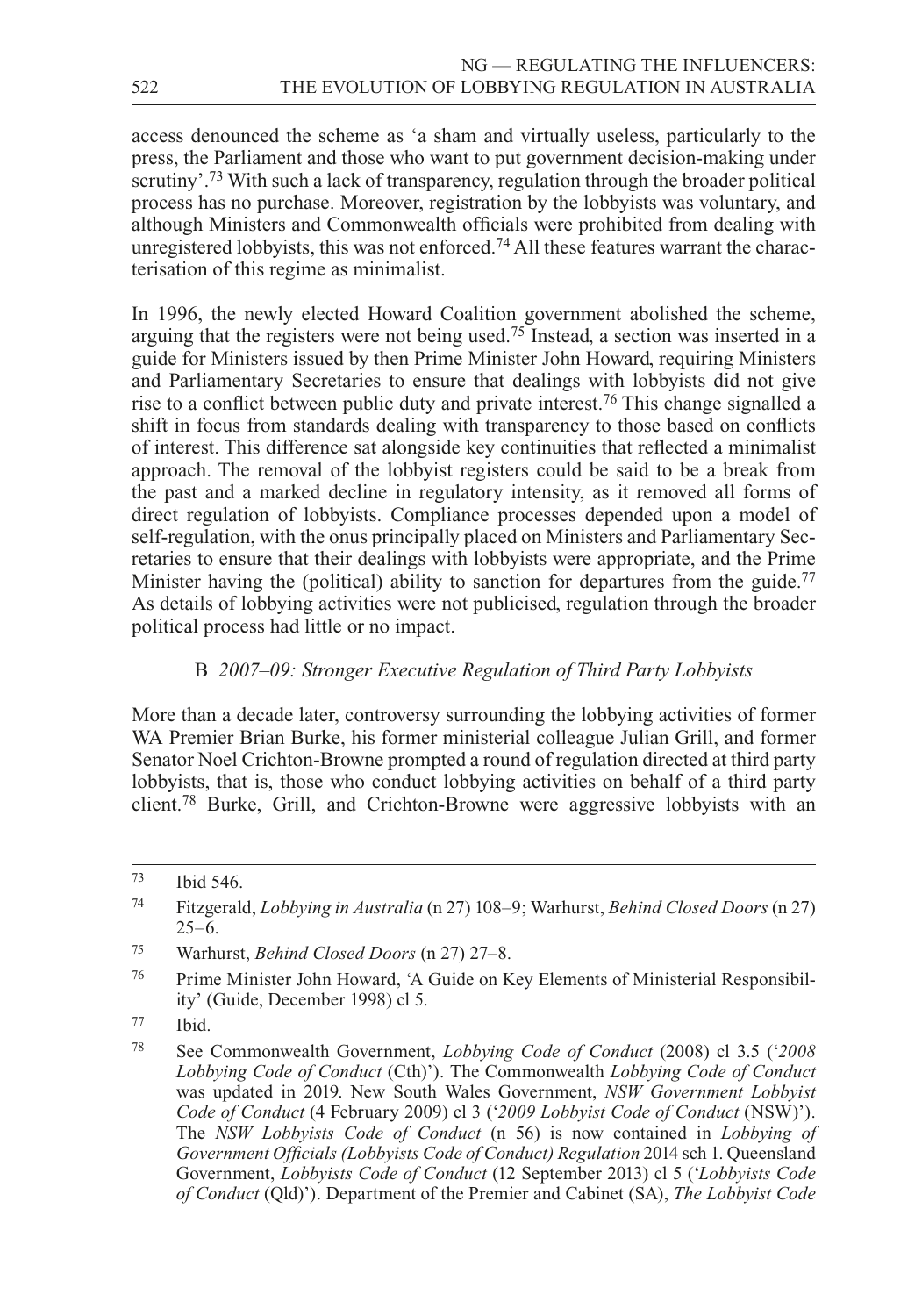extensive network of ministerial, party and bureaucratic contacts. They exploited these contacts to obtain confidential information and influence governmental decisions for the purposes of their lobbying activities. These activities led to findings of misconduct against various public officials by the WACCC79 and prompted the resignations of four Ministers.80

Following the controversy, the WA government put into place a new scheme of executive regulation of lobbying in 2007.81 The *WA Contact with Lobbyists Code* created for the first time a public register of lobbyists, established rules for contact between lobbyists and Ministers, Parliamentary Secretaries, ministerial staff and public sector employees, and established standards of conduct for lobbyists who wished to be included on the register of lobbyists.<sup>82</sup> Then Premier Alan Carpenter expressly linked the introduction of the register to the activities of Burke, Grill, and Crichton-Browne, and announced a ban on them being registered as lobbyists under the new scheme.<sup>83</sup>

This form of lobbying regulation was subsequently adopted by the federal<sup>84</sup> and other state85 governments in the following two years, exhibiting a direct policy transfer between jurisdictions. The lobbying registration schemes and Codes of

*of Conduct 2009* (1 December 2009) cl 3 ('*2009 Lobbyist Code of Conduct* (SA)'). The SA *Lobbyist Code of Conduct* was updated in 2014. Tasmanian Government, *Tasmanian Government Lobbying Code of Conduct* (2009) cl 3 ('*Lobbying Code of Conduct* (Tas)'). Victorian Government, *Victorian Government Professional Lobbyist Code of Conduct* (1 November 2013) cl 3.4 ('*Professional Lobbyist Code of Conduct* (Vic)'). Western Australian Government, *Contact with Lobbyists Code* (2008) cl 3 ('*2008 Contact with Lobbyists Code* (WA)'). The WA *Lobbyists Code of Conduct* is now contained in *Integrity (Lobbyists) Act 2016* (WA) s 16.

<sup>79</sup> Corruption and Crime Commission (WA), *Report on the Investigation of Alleged Misconduct concerning Dr Neale Fong, Director General of the Department of Health* (Report, 25 January 2008) 5 ('*Report on the Alleged Misconduct Involving Dr Neale Fong*'); Corruption and Crime Commission (WA), *Report on the Investigation of Alleged Public Sector Misconduct Linked to the Smiths Beach Development at Yallingup* (5 October 2007) 101 ('*Report on Alleged Public Sector Misconduct Linked to the Smiths Beach Development at Yallingup*').

<sup>80</sup> Warhurst, *Behind Closed Doors* (n 27) 60.

<sup>81</sup> Western Australia, *Parliamentary Debates*, Legislative Assembly, 20 March 2007, 329–30 (Alan Carpenter).

<sup>82</sup> Ibid.

<sup>83</sup> Ibid.

<sup>84</sup> *2008 Lobbying Code of Conduct* (Cth) (n 78). The Commonwealth Lobbyist Register and *Lobbying Code of Conduct* were introduced without fanfare as part of an overall political accountability package tackling political donations, government communications, and campaign advertising: Commonwealth, *Parliamentary Debates*, House of Representatives, 25 September 2008, 34 (Melissa Parke).

<sup>85</sup> *2009 Lobbyist Code of Conduct* (NSW) (n 78); *Lobbyists Code of Conduct* (Qld) (n 78); *2009 Lobbyist Code of Conduct* (SA) (n 78); *Lobbying Code of Conduct* (Tas) (n 78); *Professional Lobbyist Code of Conduct* (Vic) (n 78).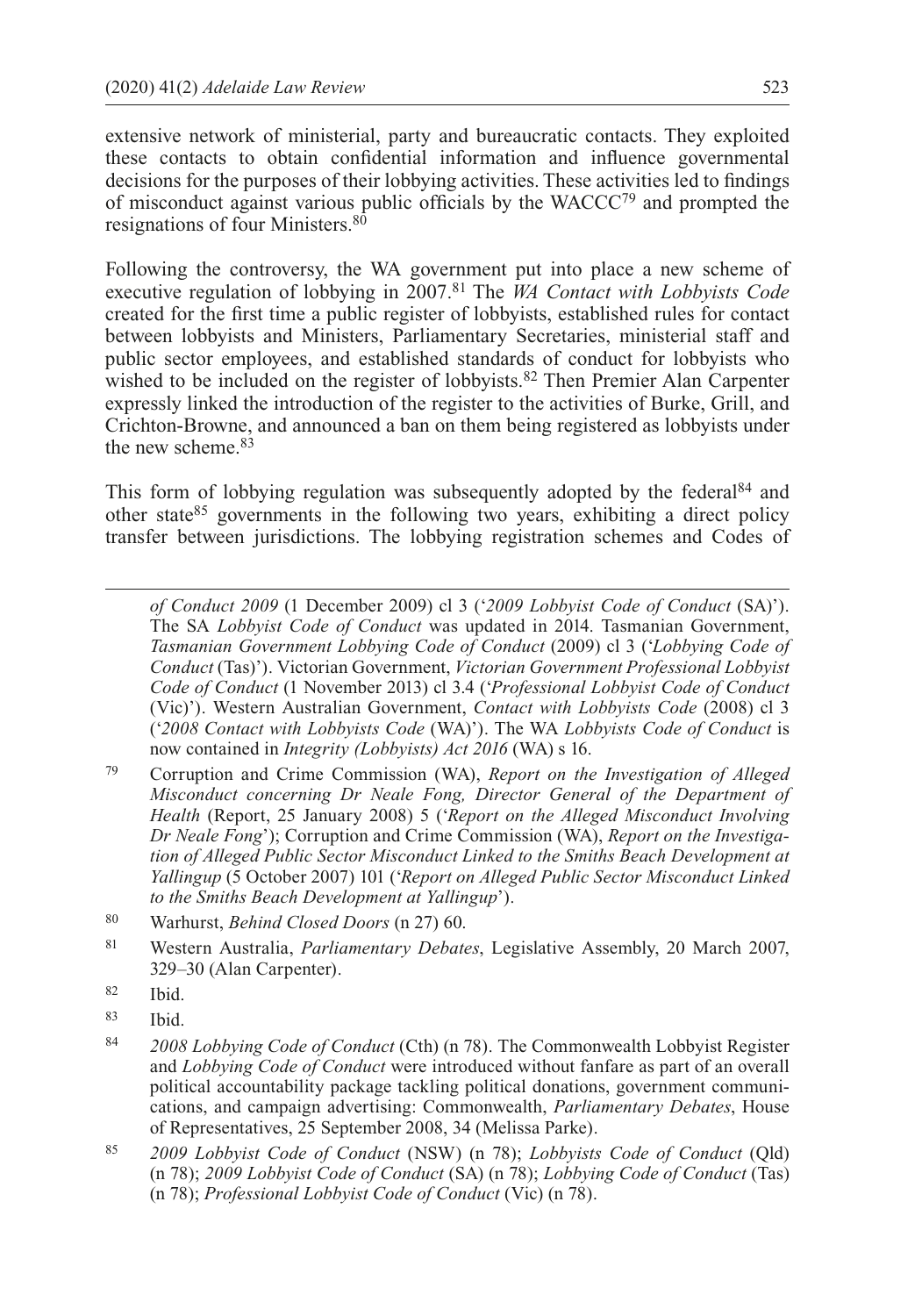Conduct introduced by these jurisdictions were broadly similar, being schemes of executive regulation involving a lobbyist register and a Code of Conduct. Lobbyists were obliged to register their details and agree to abide with a Code of Conduct set by the government. As the schemes in the Commonwealth and the states essentially replicate each other, they will be discussed concurrently.

In terms of the standards laid down by these schemes, their scope is relatively narrow, covering only third party lobbyists, defined under the registers as any person, company or organisation who conducts lobbying activities on behalf of a third party client or whose employees conduct lobbying activities on behalf of a third party client.<sup>86</sup> As to the conduct required of those third party lobbyists, the first set of obligations are directed to increased transparency. Third party lobbyists are required to register their details on a lobbyist register. Only registered lobbyists can lobby government representatives. Broadly speaking, government representatives include Ministers, Parliamentary Secretaries, ministerial advisers and senior public servants, <sup>87</sup> but exclude MPs and local government officials.

The standards under these schemes also subject third party lobbyists to obligations going beyond those of disclosure. These obligations are provided under the various Codes of Conduct that require third party lobbyists to engage with government representatives in an appropriate manner, including prohibiting corrupt or dishonest conduct and requiring full disclosure of their interests.88 Lobbyists who breach the Code of Conduct can be removed from the register.

<sup>86</sup> *2008 Lobbying Code of Conduct* (Cth) (n 78) cl 3.5; *2009 Lobbyist Code of Conduct*  (NSW) (n 78) cl 3; *Lobbyists Code of Conduct* (Qld) (n 78) cl 5; *2009 Lobbyist Code of Conduct* (SA) (n 78) cl 3; *Lobbying Code of Conduct* (Tas) (n 78) cl 3; *Professional Lobbyist Code of Conduct* (Vic) (n 78) cl 3.4; *2008 Contact with Lobbyists Code* (WA) (n 78) cl 3.

<sup>87</sup> Under the registers in Victoria, SA, WA and the Commonwealth, 'government representatives' included Ministers, Parliamentary Secretaries, ministerial advisers and senior public servants. In Tasmania, 'government representatives' included Ministers, Parliamentary Secretaries, MPs of the political party (or parties) constituting the executive government, ministerial advisers and agency heads appointed under the *State Service Act 2000* (Tas). In one respect, the coverage of the Tasmanian scheme was narrower than the other jurisdictions, as it did not cover all senior public servants, but instead only covered the agency heads; in another respect, it was broader as it covered MPs of the party of the government of the day. See *2008 Lobbying Code of Conduct* (Cth) (n 78) cl 3.3; *2009 Lobbyist Code of Conduct* (NSW) (n 78) cl 3; *Lobbyists Code of Conduct* (Qld) (n 78) cl 5; *2009 Lobbyist Code of Conduct* (SA) (n 78) cl 3; *Lobbying Code of Conduct* (Tas) (n 78) cl 3; *Professional Lobbyist Code of Conduct* (Vic) (n 78) cl 3.2; *2008 Contact with Lobbyists Code* (WA) (n 78) cl 3.

<sup>88</sup> *2008 Lobbying Code of Conduct* (Cth) (n 78) cl 8; *2009 Lobbyist Code of Conduct*  (NSW) (n 78) cl 7; *Lobbyists Code of Conduct* (Qld) (n 78) cl 3; *2009 Lobbyist Code of Conduct* (SA) (n 78) cl 8; *Lobbying Code of Conduct* (Tas) (n 78) cl 8; *2008 Contact with Lobbyists Code* (WA) (n 78) cl 5.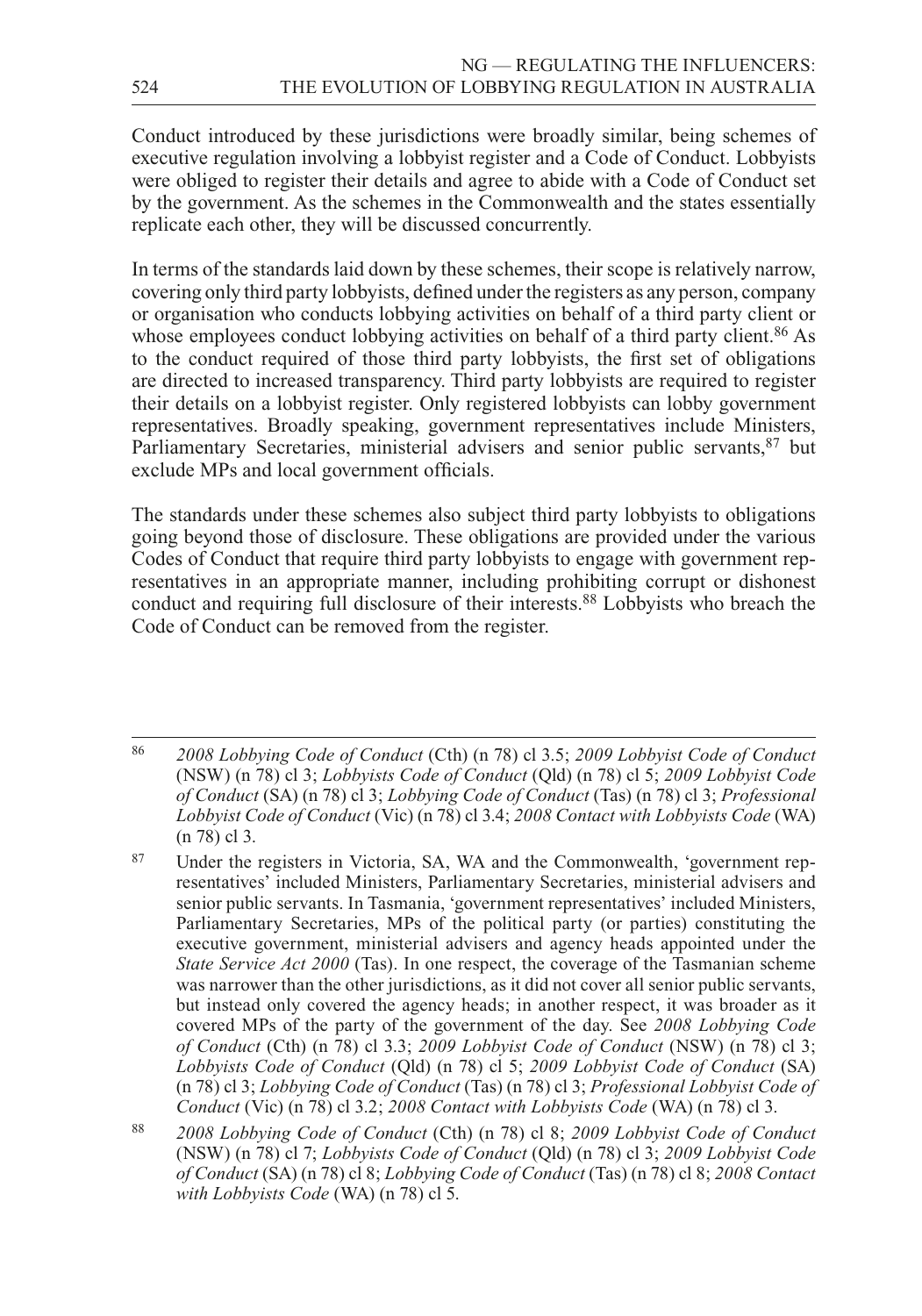In terms of compliance processes, there is a definite shift away from the secretive approach of the previous era. The publicly available information through the registers provides the possibility of regulation through the broader political process. The schemes also provide for a dedicated agency to ensure compliance with two distinct approaches taken. Departmental supervision is provided under the Commonwealth, SA, and Tasmanian schemes,<sup>89</sup> while the schemes in Victoria and WA are supervised by statutory agencies — specifically public sector commissioners.90

These executive schemes were not seen by commentators to be adequately strong in terms of coverage and enforcement. Then Greens Party Leader Bob Brown criticised the federal Code for being unenforceable and stated that the Code 'should be toughened up and made into law',<sup>91</sup> whilst academic John Warhurst argued that the scheme was 'too timid and too narrow'.92 As mentioned above, the narrow coverage of the schemes to third party lobbyists exempted from regulation up to 80% of those who lobby the government.<sup>93</sup> In addition, the nature of executive schemes based on 'soft law', such as aspirational Codes of Conduct, means that enforcement measures are weaker than those available under legislation, with the principal sanction being deregistration from a register that was never complete in the first place. Such weak enforcement mechanisms may not deter improper or unethical behaviour.

#### C *2009–16: The Emergence of Legislative Regulation of Third Party Lobbyists*

The third phase of lobbying regulation in Australia is legislative regulation, as reflected by legislation introduced in Queensland (2009), NSW (2014), SA (2015), WA (2016), and the Commonwealth (2018).<sup>94</sup> Victoria and Tasmania remain regulated by executive schemes, although Victoria introduced an additional register

- <sup>89</sup> The schemes were administered by the Department of the Prime Minister and Cabinet and now the Attorney-General's Department at the Commonwealth level. The Department of Premier and Cabinet administered in the schemes in SA, NSW, and Tasmania. See *2008 Lobbying Code of Conduct* (Cth) (n 78) cl 3.7, 6, 9; *2009 Lobbyist Code of Conduct* (NSW) (n 78) cl 3, 9; *2009 Lobbyist Code of Conduct* (SA) (n 78) cl 9; *Lobbying Code of Conduct* (Tas) (n 78) cl 9.
- <sup>90</sup> *Professional Lobbyist Code of Conduct* (Vic) (n 78) cl 9; *2008 Contact with Lobbyists Code* (WA) (n 78) cl 8.
- <sup>91</sup> Hogan, Murphy and Chari, 'Regulating the Influence Game in Australia' (n 26) 107, quoting Damien Murphy, 'New Lobbying Rules for Former Government Insiders', *The Sydney Morning Herald* (online, 14 May 2008) [<https://www.smh.com.au/national/](https://www.smh.com.au/national/new--lobbying--rules--for--former--government--insiders--20080514--gdsdk4.html) [new-lobbying-rules-for-former-government-insiders-20080514-gdsdk4.html](https://www.smh.com.au/national/new--lobbying--rules--for--former--government--insiders--20080514--gdsdk4.html)>.
- <sup>92</sup> Hogan, Murphy and Chari, 'Regulating the Influence Game in Australia' (n 26) 107, citing John Warhurst, Submission No 4 to Senate Standing Committees on Finance and Public Administration, Parliament of Australia, *Inquiry into the Lobbying Code of Conduct* (8 April 2008) 4.
- <sup>93</sup> Finance and Administration Committee, Parliament of Queensland, *Oversight of the Queensland Integrity Commissioner 2012 and Review of the Lobbyists Code of Conduct* (Report No 26, March 2013) vi.
- <sup>94</sup> *FITSA* (n 34); *Electoral and Lobbying Legislation Amendment Act 2014* (NSW); *Lobbyists Act 2015* (SA); *Integrity (Lobbyists) Act 2016* (WA).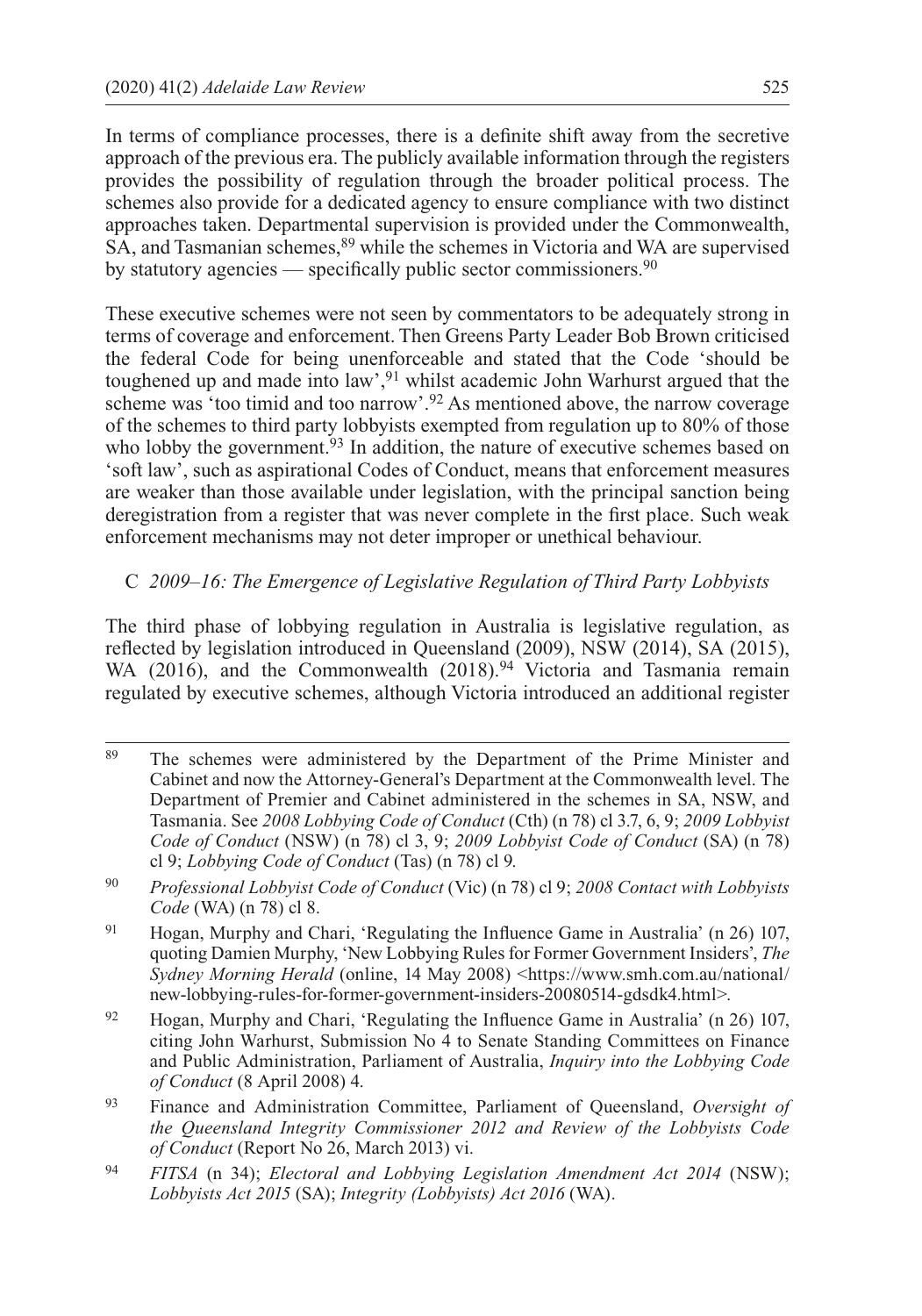for in-house government affairs directors who have held specified roles in government or a political party.95

As opposed to the second phase of executive regulation where the Commonwealth and states essentially replicated similar schemes, the five jurisdictions that have adopted legislative regulation have forged their own paths, which the author has classified into three main streams: (1) the innovative models (Queensland and NSW); (2) the codified executive model (SA and WA); and (3) the selective model (the Commonwealth).

#### 1 *The Innovative Models*

NSW and Queensland have both adopted innovative legislative models to regulate lobbying that have greatly increased the standards of regulation in terms of disclosure and enforcement mechanisms. As the schemes have unique elements, these will be discussed separately.

#### *(a) Queensland*

Queensland was the first Australian jurisdiction to regulate lobbying legislatively. Like the previous schemes of executive regulation, the Queensland legislative scheme mandates a lobbyist register and Code of Conduct.<sup>96</sup>

In terms of the standards of regulation, the coverage imposed by the scheme in relation to lobbyists is similar to previous executive regulation, that is, the Queensland register only covers third party lobbyists,<sup>97</sup> which is a significant limitation as it excludes the bulk of the lobbyist population. However, there is broader coverage of public officials under the Queensland register. In addition to Ministers, Parliamentary Secretaries and ministerial advisers, the Queensland register also includes all public sector officers (instead of just senior public servants), local government lobbying, as well as lobbying of certain opposition Members.<sup>98</sup> Success fees are banned in Queensland and are subject to a maximum penalty of 200 penalty units (\$26,690).<sup>99</sup>

- <sup>97</sup> *Integrity Act 2009* (Qld) s 41.
- <sup>98</sup> Ibid ss 42, 44–47B.
- $99$  Ibid s 69.

<sup>95</sup> *Professional Lobbyist Code of Conduct* (Vic) (n 78) cl 5.1(e). The *Professional Lobbyist Code of Conduct* (Vic) requires the registration of government affairs directors who have held the position of National or State Secretary, Director or Deputy or Assistant Secretary, director of a registered political party, who are former Ministers or Parliamentary Secretaries of a state or Commonwealth government; who have been a Chief of Staff, Senior Adviser or Adviser in the private office of a Commonwealth or state Minister or Parliamentary Secretary: Victorian Public Sector Commissioner, 'Register of Government Affairs Directors, *Victoria State Government* (Online Register) <[https://www.lobbyistsregister.vic.gov.au/lobbyists](https://www.lobbyistsregister.vic.gov.au/lobbyistsregister/index.cfm?event=whoIsOnRegister)[register/index.cfm?event=whoIsOnRegister](https://www.lobbyistsregister.vic.gov.au/lobbyistsregister/index.cfm?event=whoIsOnRegister)>.

<sup>96</sup> *Lobbyists Code of Conduct* (Qld) (n 78) cl 3.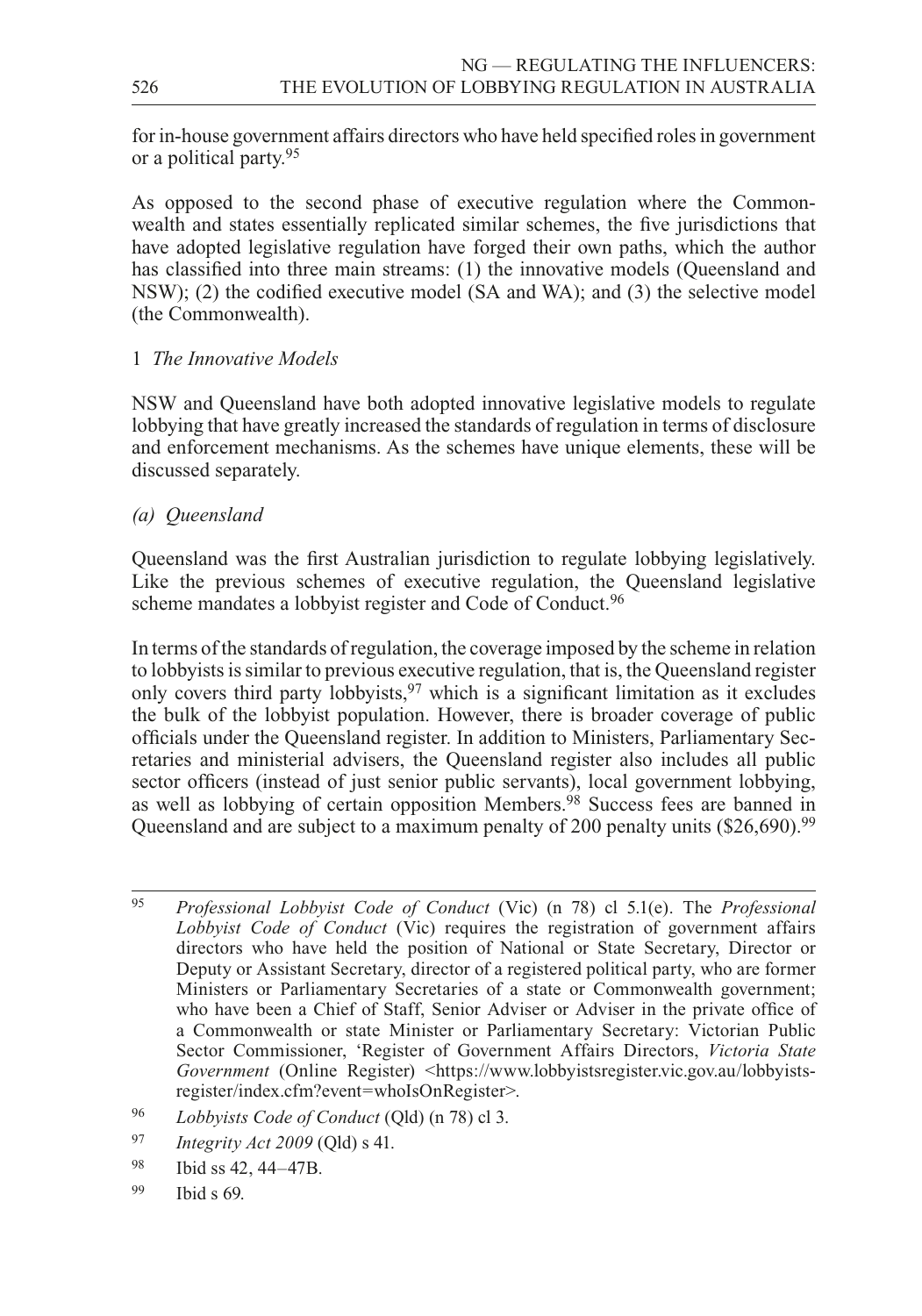Like the schemes of executive regulation, lobbyists are obliged to operate consistently with a Code of Conduct that sets out expected standards of behaviour.

A major change is the enhancement of disclosure provisions. In an unprecedented step, third party lobbyists are required to inform the Queensland Integrity Commissioner, within 15 days after the end of every month, details of every lobbying contact, including the name of the registered lobbyist, whether the lobbyist complied with the Code of Conduct in arranging the contact, the date of contact and client of the lobbyist, the title and/or name of the government or opposition representative, and the purpose of contact.100 This information is made publicly available on the Integrity Commissioner's website. The disclosure regime thus promotes transparency in publishing details of each and every lobbying contact with public officials. This facilitates regulation through the broader political process, enabling the media and interested public to scrutinise the records and make further investigations. Disclosure requirements under the previous executive scheme are also preserved in relation to lobbyists providing their details, keeping them updated, as well as annually confirming their details and lack of serious convictions or imprisonment of more than 30 months.101 In addition, ministerial diaries are published in Queensland on a monthly basis, providing information about the name of the organisation or person, and the purpose of the meeting.102 However, the quality of diary disclosures is poor, with some entries simply listing 'other' or 'meeting', which does not provide any illumination about the subject matter discussed or the purpose of the meeting.103

The Queensland legislative scheme also strengthened the compliance model. The scheme is administered by the Integrity Commissioner, an independent officer of the Queensland Parliament.104 The Integrity Commissioner is responsible for maintaining the register and monitoring compliance by lobbyists, government and local government with the *Integrity Act 2009* (Qld) and the Code.105 The Commissioner can impose a broader range of administrative sanctions on lobbyists compared to

<sup>100</sup> Ibid s 68(4); *Lobbyists Code of Conduct* (Qld) (n 78) cl 4.

<sup>101</sup> *Integrity Act 2009* (Qld) ss 49(3), 50, 51, 53. These details include the lobbyist's name and business registration particulars; for each person employed, contracted or otherwise engaged by the lobbyist to carry out a lobbying activity, the person's name and role; and if the person is a former senior government representative or a former opposition representative, the date the person became a former senior government representative or a former opposition representative: see *Integrity Act 2009* (Qld) s 49(3).

<sup>&</sup>lt;sup>102</sup> Diary entries exclude personal, electorate or party political meetings or events, media events and interviews and information contrary to public interest (eg, meetings regarding sensitive law enforcement, public safety or whistle blower matters): The Queensland Cabinet and Ministerial Directory (n 60).

<sup>103</sup> Transcript of Proceedings, *Operation Eclipse* (Independent Commission Against Corruption (NSW), E19/0417 Peter M Hall QC, 7 August 2019) 154T, 157T (Yee-Fui Ng).

<sup>104</sup> *Integrity Act 2009* (Qld) s 6(2).

 $105$  Ibid ss  $7(1)(c)$ , 49(1).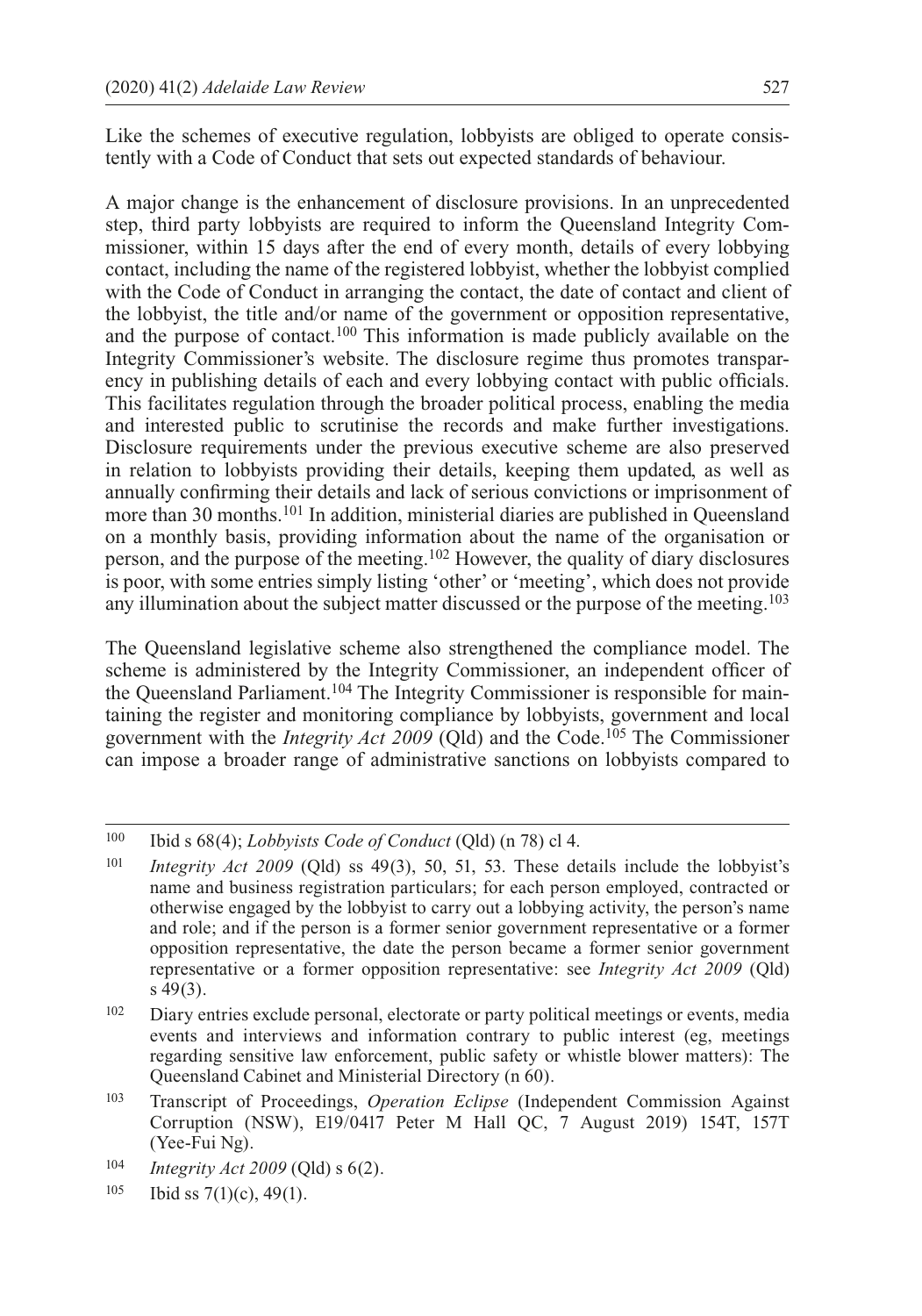other jurisdictions, including issuing a warning or suspending the registration of a lobbyist for a reasonable period, in addition to cancelling their registration.<sup>106</sup>

There is, however, cause to doubt the efficacy of enforcement of lobbying provisions. The former Queensland Integrity Commissioner, Richard Bingham reported that his regulation of lobbying in 2014–16 was low, partly due to lobbyists strategically restructuring their businesses to offer consulting services rather than direct lobbying, meaning that they no longer fell within the statutory definition of third party lobbyists.107 The government decided not to expand the ambit of the lobbyists covered by the scheme and instead reduced funding to the Commissioner to regulate lobbying issues.<sup>108</sup>

The Queensland scheme is thus a pioneering one in Australia, as the first legislative lobbying scheme. It sets up an independent oversight system in the form of an Integrity Commissioner, who is an officer of Parliament. Lobbyists are required to disclose a broader set of information to the Integrity Commissioner compared to other jurisdictions, including details of all lobbying activity, and this information is made publicly available, which promotes transparency. However, the ambit of the scheme remains narrow, ie confined to third party lobbyists, which limits its efficacy. In addition, the enforcement of the scheme may not be optimal, as lobbyists are able to evade regulation by restructuring their businesses.

*(b) NSW*

The enactment of the *Electoral and Lobbying Legislation Amendment (Electoral Commission) Act 2014* (NSW) transformed lobbying regulation in NSW. This legislation was prompted by a general ICAC (NSW) investigation into the lobbying industry, as well as ICAC investigations involving former Labor Ministers Eddie Obeid and Ian Macdonald that found multiple instances of corruption by both public officials and the lobbyists involved. Obeid was ultimately sentenced to five years' imprisonment for misconduct in a public office.<sup>109</sup> The investigations also ended the political careers of 10 Liberal MPs following evidence of systematic failure in political funding that rewarded corruption.<sup>110</sup>

 $106$  Ibid ss 62, 66, 66A(2).

<sup>107</sup> Queensland Integrity Commissioner, *Annual Report 2015–16* (Annual Report, 2016) 6 ('*Annual Report 2015–16*').

<sup>108</sup> Ibid.

<sup>109</sup> Lucy Carter and Kathleen Calderwood, 'Eddie Obeid Sentenced to Five Years' Jail for Misconduct in Public Office', *ABC News* (online, 16 December 2016) <[http://](http://www.abc.net.au/news/2016--12--15/eddie--obeid--sentenced--five--years--jail--misconduct--public--office/8122720) [www.abc.net.au/news/2016-12-15/eddie-obeid-sentenced-five-years-jail-misconduct](http://www.abc.net.au/news/2016--12--15/eddie--obeid--sentenced--five--years--jail--misconduct--public--office/8122720)[public-office/8122720](http://www.abc.net.au/news/2016--12--15/eddie--obeid--sentenced--five--years--jail--misconduct--public--office/8122720)>.

<sup>110</sup> Yee-Fui Ng, 'After Operation Spicer, what more needs to be done to Clean Up Political Donations in NSW?', *The Conversation* (online, 30 August 2016) <[https://](https://theconversation.com/after--operation--spicer--what--more--needs--to--be--done--to--clean--up--political--donations--in--nsw--64547) [theconversation.com/after-operation-spicer-what-more-needs-to-be-done-to-clean](https://theconversation.com/after--operation--spicer--what--more--needs--to--be--done--to--clean--up--political--donations--in--nsw--64547)[up-political-donations-in-nsw-64547](https://theconversation.com/after--operation--spicer--what--more--needs--to--be--done--to--clean--up--political--donations--in--nsw--64547)>.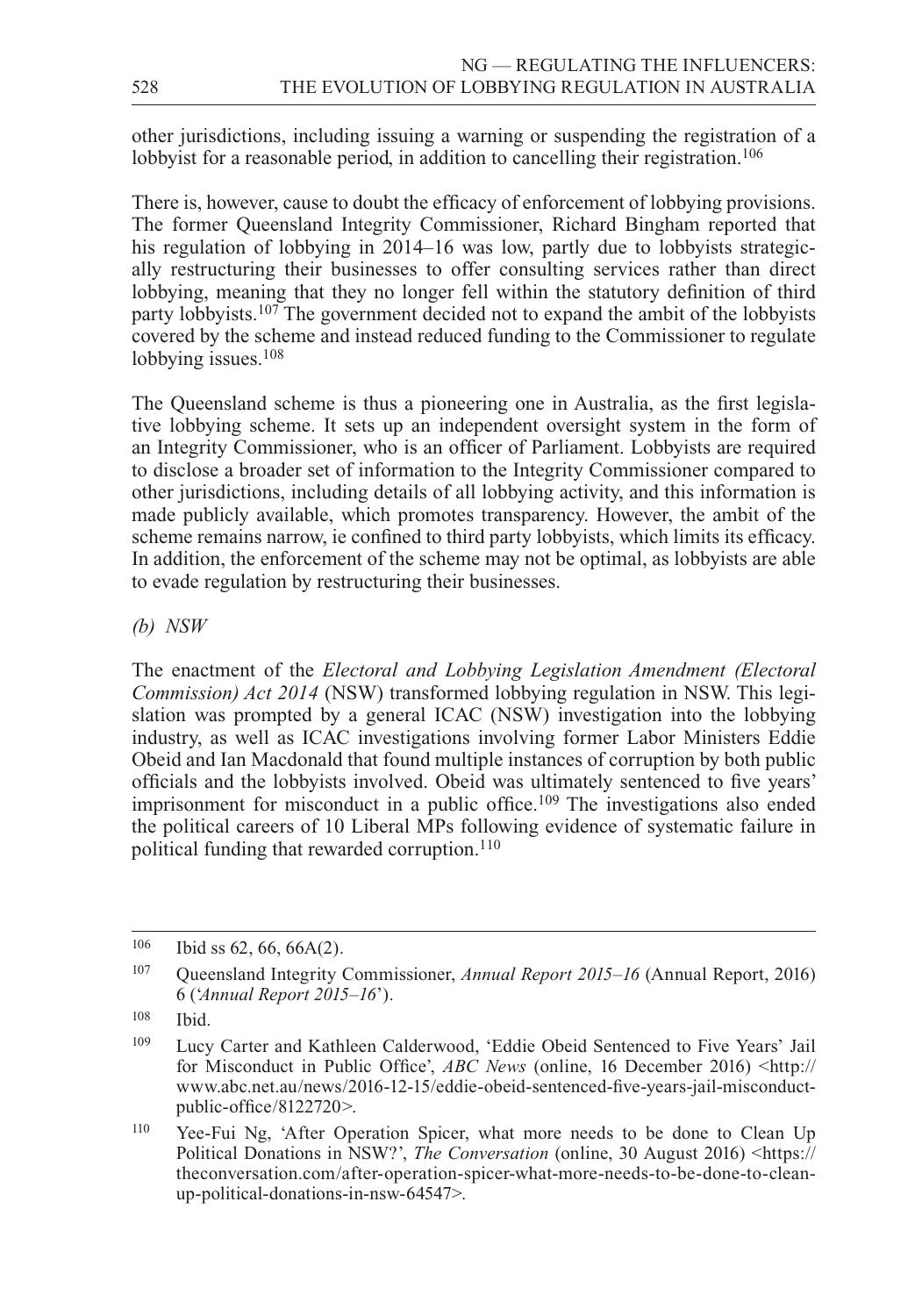The NSW scheme includes a register of lobbyists and Code of Conduct, but in addition to the previous executive scheme it incorporates certain offences under the *Lobbying of Government Officials Act 2011* (NSW) ('*Lobbying Government Officials Act*'). Alongside the legislative scheme, there is also an executive requirement for Ministers to disclose publicly their diaries, including meetings with lobbyists.

Under the new scheme, the compliance regime has been strengthened. The scheme is administered and enforced by a statutory authority: the NSW Electoral Commission ('NSWEC').111 With the coercive power to compel documents and information, the NSWEC has ample powers to enforce the *Lobbying Government Officials Act*. 112 The NSWEC also has a range of administrative sanctions at its disposal; it may cancel or suspend the registration of a third party lobbyist if they breach the *Act* or Code, or fail to update information on the Register.<sup>113</sup>

The NSW scheme also provides for a novel compliance mechanism. The NSWEC is required to maintain a Lobbyists Watch List, which is a public document published on the same website as the Lobbyist Register, listing any third party or other lobbyists who have breached the *Lobbying Government Officials Act* or Code.114 This is a pioneering mechanism to 'name and shame' errant lobbyists and to enable stronger controls to be implemented for lobbyists who have previously breached their obligations, as lobbyists on the Watch List are subject to stricter controls by regulating the conduct of the lobbied. Codes of Conduct of government officials may specify special procedures for communication by officials with lobbyists on the Watch List.<sup>115</sup> The Premier's Memorandum on the Code provides that the lobbying activities of entities on the Watch List are to be subject to strict meeting protocols, that is, having two NSW government officials present during any communication with the lobbyist.<sup>116</sup> One of those officials is required to take notes of the communications with the lobbyist and provide the notes to the agency head.117 Premier's Memoranda are a form of executive self-regulation, and much depends on how the Premier enforces these standards politically.

In addition to bolstered compliance mechanisms, the standards of regulation have also improved significantly. Coverage of the *NSW Lobbyists Code of Conduct*

 $117$  Ibid.

<sup>111</sup> *Electoral and Lobbying Legislation Amendment Act 2014* (NSW) sch 3 pt 4 s 19, amending *Lobbying of Government Officials Act 2011* (NSW).

<sup>112</sup> *Electoral and Lobbying Legislation Amendment Act 2014* (NSW) sch 3 pt 4 s 19(2), amending *Lobbying of Government Officials Act 2011* (NSW); *Election Funding, Expenditure and Disclosures Act 1981* (NSW) s 110A as repealed by *Electoral Funding Act 2018* (NSW) s 157. The power to compel documents was given to the Election Funding Authority, whose role was replaced by the NSWEC by the *Electoral and Lobbying Legislation Amendment (Electoral Commission) Act 2014* (NSW).

<sup>113</sup> *Lobbying of Government Officials Act 2011* (NSW) s 9(7).

<sup>114</sup> Ibid s 12.

<sup>115</sup> Ibid s 12(2).

<sup>116</sup> Premier's Memorandum M2014-13, *NSW Lobbyists Code of Conduct* (2014) 2.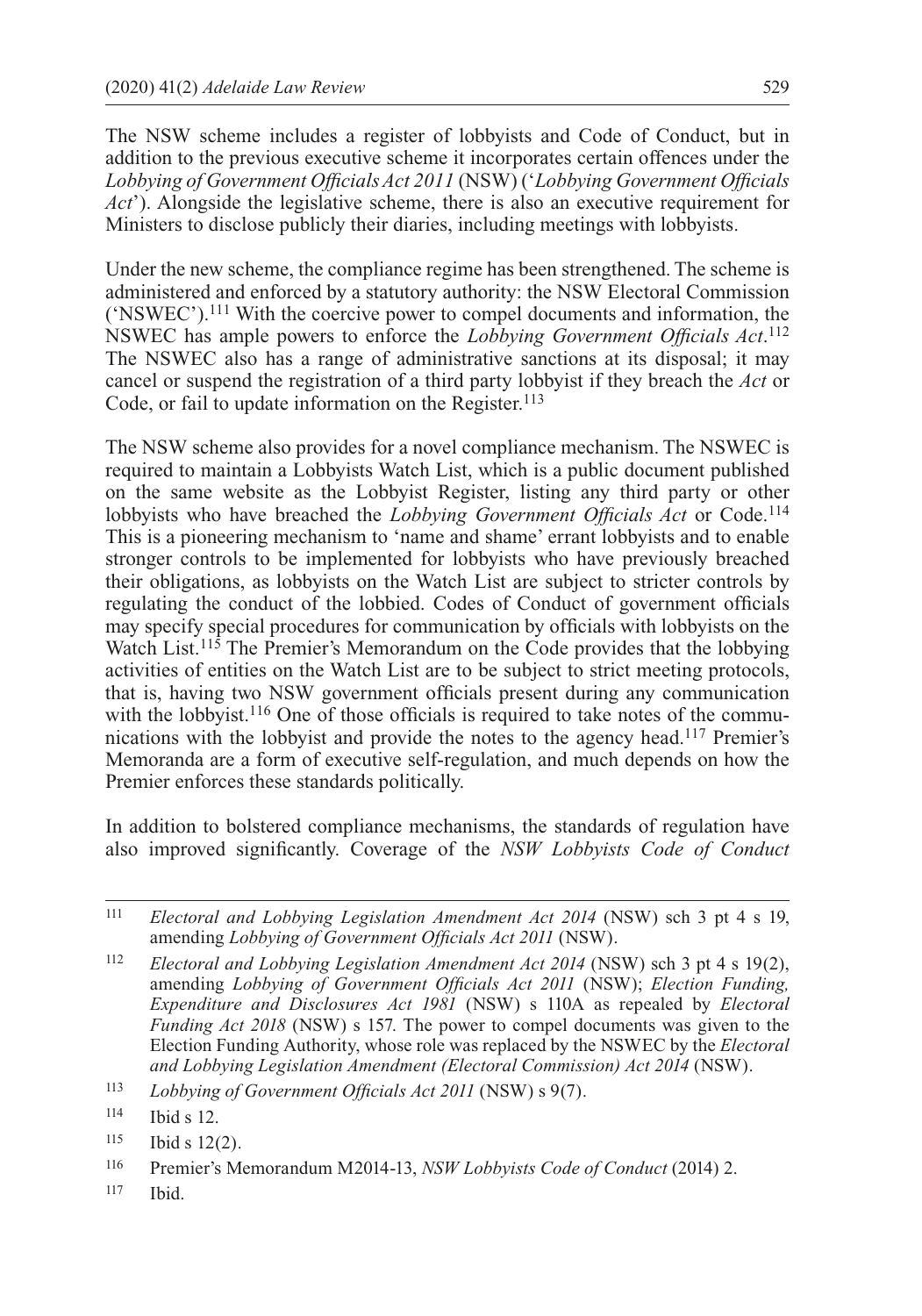('*NSW Code*') has been expanded to apply to both third party and other lobbyists (broadly defined as any other individual or body that lobbies government officials), meaning that all individuals and corporations seeking to influence governmental policy and legislation are covered by the NSW regime. The coverage of the *NSW Code* is hence broader than other jurisdictions, which are confined to third party lobbyists. There is a disjuncture, however, with the coverage under the register of lobbyists with only third party lobbyists coming within its scope.<sup>118</sup>

Additional disclosure requirements apply to the lobbied as well. The Premier's Memorandum requires all Ministers to publish extracts regularly from their diaries detailing scheduled meetings held with stakeholders, including third party lobbyists.<sup>119</sup> The Department of Premier and Cabinet (NSW) administers the publication of diaries, and will notify the Premier if the Memorandum is not complied with. The Premier is then able to reprimand the errant Minister and request that they comply or face the displeasure of the Premier. This approach, however, does not cover lobbyists who explicitly target and meet with ministerial advisers and public servants rather than Ministers. Yet these government officials are logical targets for lobbyists, as they often have great power and influence in decision-making and policymaking due to their privileged positions within the Westminster advisory system.<sup>120</sup> There is strong justification to require disclosure of lobbying interactions between ministerial advisers and public servants who are senior, as well as those who provide significant public policy advice or make significant decisions. There may be less justification, however, to subject more junior public servants and ministerial advisers to extensive disclosure requirements, as they would generally not be targets for lobbyists. The Queensland regime that obligates lobbyists to disclose each and every lobbying contact provides for more fulsome disclosure requirements.<sup>121</sup> At any rate, the quality of diary disclosures has been poor, with minimal to non-existent information about the purpose of the lobbying contact.<sup>122</sup>

Certain lobbying activities are prohibited by the *Lobbying Government Officials Act*. It is an offence for a former Minister or former Parliamentary Secretary to lobby

<sup>121</sup> Furthermore, diary disclosures in NSW are currently limited to scheduled meetings with external stakeholders who are seeking to influence government policy or decisions, but do not cover official events, town hall meetings, and community functions, where lobbying frequently happens. By contrast the diary disclosures in Queensland include these events, and thus provides more comprehensive data: see The Queensland Cabinet and Ministerial Directory (n 102).

<sup>118</sup> *Lobbying of Government Officials Act 2011* (NSW) s 9.

<sup>119</sup> The extracts must disclose the organisation or individual with whom the meeting occurred, details of any registered lobbyists present, the name of the lobbyists' client, and the purpose of the meeting: Memorandum M2015-05 (n 62).

<sup>&</sup>lt;sup>120</sup> Yee-Fui Ng, *The Rise of Political Advisors in the Westminster System* (Routledge, 2018) 75; Yee-Fui Ng, *Ministerial Advisers in Australia: The Modern Legal Context*  (Federation Press, 2018) 48–53.

<sup>122</sup> Evidence to the Independent Commission Against Corruption (NSW), Sydney, 7 August 2019 in Operation Eclipse, 154T, 157T (Yee-Fui Ng).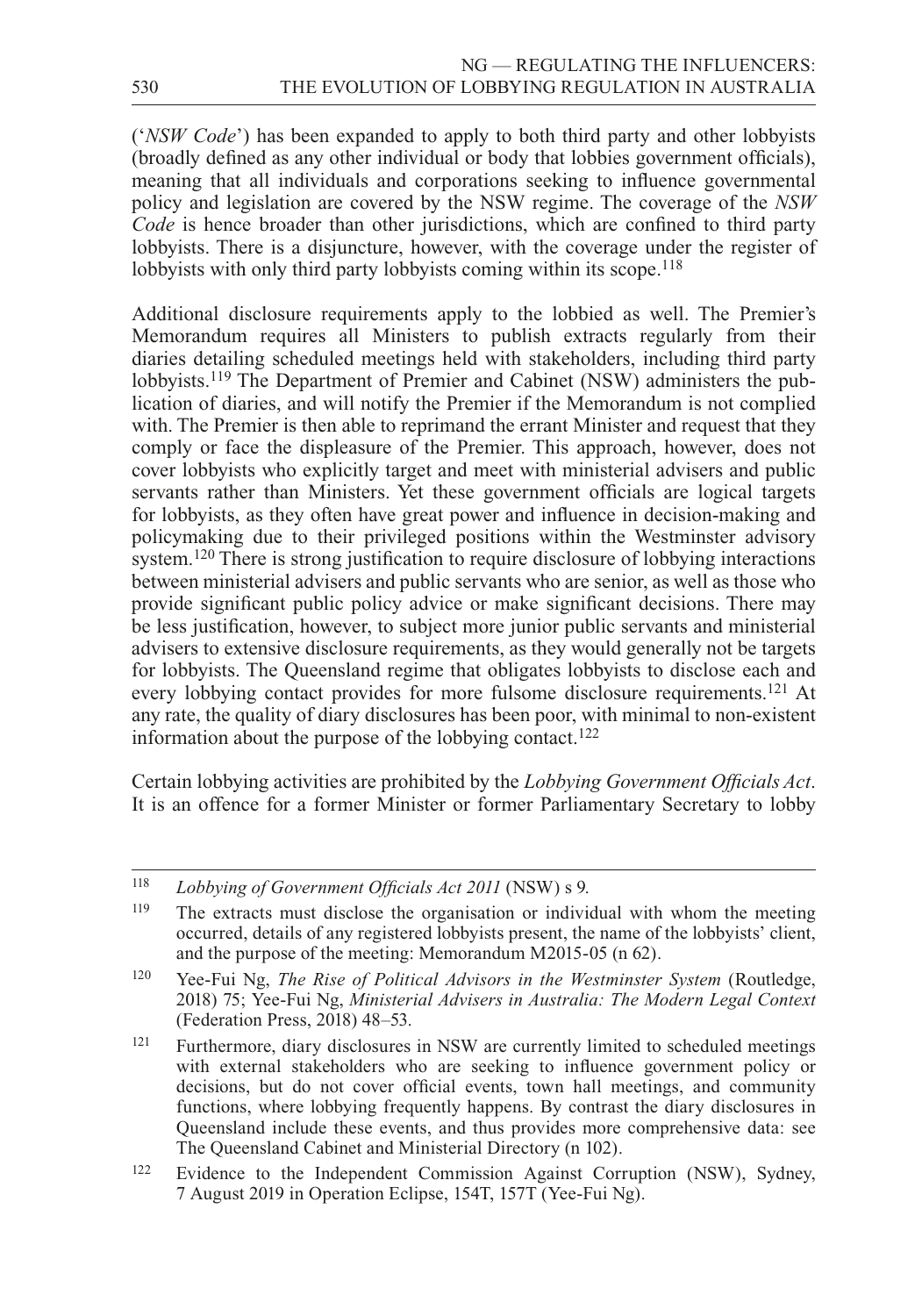a government official in relation to an official matter dealt with by them in their portfolio responsibilities during the 18 months before they ceased to hold office.123 The maximum penalty for this offence is 200 penalty units  $(\$22,000).<sup>124</sup>$  The Act also bans success fees being paid to, or received by, a lobbyist, $125$  with a maximum penalty of 500 penalty units for corporations (\$55,000) or 200 penalty units for individuals (\$22,000).126 Similar to other jurisdictions, the *NSW Code* prohibits lobbyists from engaging in misleading, dishonest, corrupt or unlawful conduct, and requires lobbyists to provide true and accurate information.

The NSW scheme is thus unique in Australia, with stricter standards for both lobbyists and government officials dealing with lobbyists. Alongside the legislative scheme, there is a requirement for Ministers to disclose their diaries publicly, including meetings with lobbyists, which adds a further layer of transparency. The Lobbyists Watch List is an innovation that potentially provides for enhanced compliance through public scrutiny of lobbyists on the list and strict meeting protocols. In addition, the *NSW Code* is broader than other Australian jurisdictions, incorporating all lobbyists seeking to influence government officials rather than just third party lobbyists. Furthermore, there is independent oversight of lobbying regulation through a statutory authority: the NSWEC.

#### 2 *The Codified Executive Model*

The SA and WA lobbyist legislation both merely codify the previous executive scheme and introduce stricter penalties.127 Both schemes are still limited to third party lobbyists, and the compliance regime for each jurisdiction remains the same: the register is still managed by the Chief Executive of the Department of the Premier and Cabinet in South Australia,128 and the Public Sector Commissioner in WA.129

The standards of regulation are slightly tightened, as lobbying activities in SA and WA are more restricted, with sanctions imposed for giving and receiving success fees,130 as well as for engaging in lobbying except in accordance with the registration requirements (\$30,000 or imprisonment for 2 years for individuals and \$150,000 for a body corporate in  $SA^{131}$  and a \$10,000 fine in WA<sup>132</sup>). In WA, a penalty of

<sup>126</sup> Ibid.

<sup>123</sup> *Lobbying of Government Officials Act 2011* (NSW) s 18.

<sup>124</sup> Ibid.

<sup>125</sup> Ibid s 15.

<sup>127</sup> *Lobbyists Act 2015* (SA); *Integrity (Lobbyists) Act 2016* (WA).

<sup>128</sup> *Lobbyists Act 2015* (SA) ss 3, 10.

<sup>129</sup> *Integrity (Lobbyists) Act 2016* (WA) ss 3, 10.

<sup>130</sup> *Lobbyists Act 2015* (SA) s 14; *Integrity (Lobbyists) Act 2016* (WA) ss 20–2.

<sup>131</sup> *Lobbyists Act 2015* (SA) s 5.

<sup>132</sup> *Integrity (Lobbyists) Act 2016* (WA) s 8.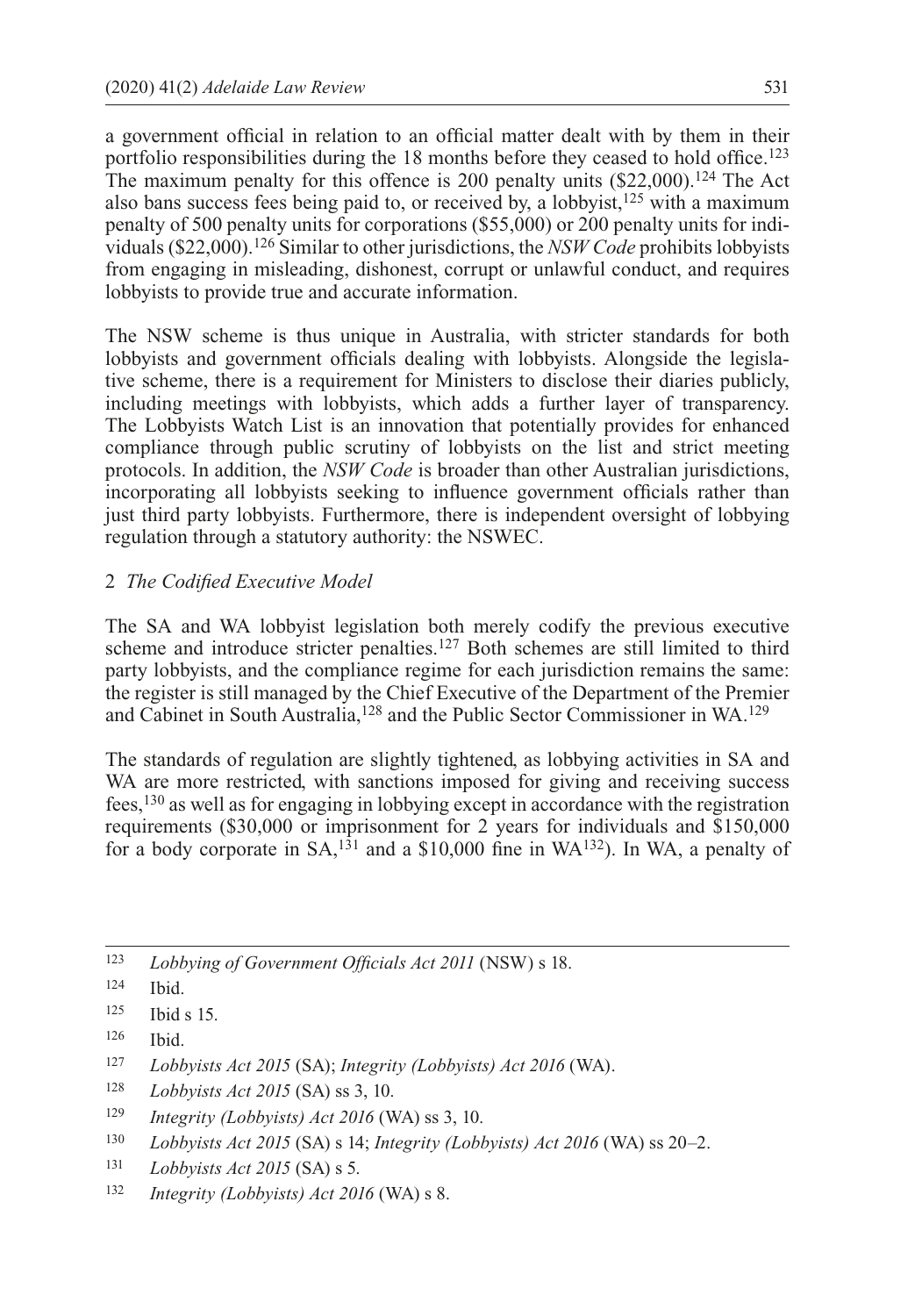\$10,000 also applies to those who supply false or misleading information to the Commissioner.<sup>133</sup>

## 3 *The Selective Model*

At the Commonwealth level, the legislation regulating lobbying activity is selectively targeted at combating foreign influence, with the vast majority of lobbyists still remaining under executive regulation.

The introduction of the foreign agent register for lobbyists was sparked by allegations of Chinese interference in Australian politics. In particular, Labor Senator Sam Dastyari was forced to resign after it was revealed that he advocated in favour of China's position on the South China Sea against his own party's policy, following a meeting with a Chinese lobbyist, Huang Xiangmo.134 Dastyari later travelled to Huang's home to warn him that his phone might be tapped. These incidents sparked the introduction of then Prime Minister Malcolm Turnbull's foreign interference legislative package, including creating a new public register for agents acting on behalf of a foreign principal through the *Foreign Influence Transparency Scheme Act 2018*   $(Ch)$  (' $FITSA$ ').<sup>135</sup> Turnbull stated that '[f]oreign powers are making unprecedented and increasingly sophisticated attempts to influence the political process, both here and abroad'.136

The *FITSA* deals with persons and entities who lobby on behalf of foreign principals and requires them to be registered as foreign agents.<sup>137</sup> Details of individuals and entities lobbying Commonwealth public officials or seeking to influence Commonwealth political or governmental processes on behalf of foreign principals are required to be published on a public register administered by the Attorney-General's

<sup>133</sup> Ibid s 24.

<sup>134</sup> Aaron Patrick, 'Sam Dastyari is a Chinese "Agent of Influence": Ex-Intelligence Chief', *The Australian Financial Review* (online, 4 December 2017) [<https://www.](https://www.afr.com/politics/sam--dastyari--is--a--chinese--agent--of--influence--exintelligence--chief--20171203--gzxktb) [afr.com/politics/sam-dastyari-is-a-chinese-agent-of-influence-exintelligence-chief-](https://www.afr.com/politics/sam--dastyari--is--a--chinese--agent--of--influence--exintelligence--chief--20171203--gzxktb)[20171203-gzxktb>](https://www.afr.com/politics/sam--dastyari--is--a--chinese--agent--of--influence--exintelligence--chief--20171203--gzxktb).

<sup>135</sup> The foreign interference package also included laws banning foreign political donations and increasing offences for foreign interference and espionage: *National Security Legislation Amendment (Espionage and Foreign Interference) Act 2018* (Cth); *Electoral Legislation Amendment (Electoral Funding and Disclosure Reform) Act 2018* (Cth).

<sup>136</sup> Claire Bickers, 'Foreign Interference: Malcolm Turnbull Launches Fiery Attack on Sam Dastyari in Question Time', *News.com.au* (online, 5 December 2017) <[https://](https://www.news.com.au/national/politics/foreign--interference--malcolm--turnbull--launches--fiery--attack--on--sam--dastyari--in--question--time/news--story/36f7732cddf516bd81ce607cc72170bc) [www.news.com.au/national/politics/foreign-interference-malcolm-turnbull](https://www.news.com.au/national/politics/foreign--interference--malcolm--turnbull--launches--fiery--attack--on--sam--dastyari--in--question--time/news--story/36f7732cddf516bd81ce607cc72170bc)[launches-fiery-attack-on-sam-dastyari-in-question-time/news-story/36f7732cddf516](https://www.news.com.au/national/politics/foreign--interference--malcolm--turnbull--launches--fiery--attack--on--sam--dastyari--in--question--time/news--story/36f7732cddf516bd81ce607cc72170bc) [bd81ce607cc72170bc](https://www.news.com.au/national/politics/foreign--interference--malcolm--turnbull--launches--fiery--attack--on--sam--dastyari--in--question--time/news--story/36f7732cddf516bd81ce607cc72170bc)>.

<sup>137</sup> *FITSA* (n 34) ss 22–3. See 'Foreign Influence Transparency Scheme Public Register', *Attorney-General's Department* (Web Page) <[https://transparency.ag.gov.au/](https://transparency.ag.gov.au)>.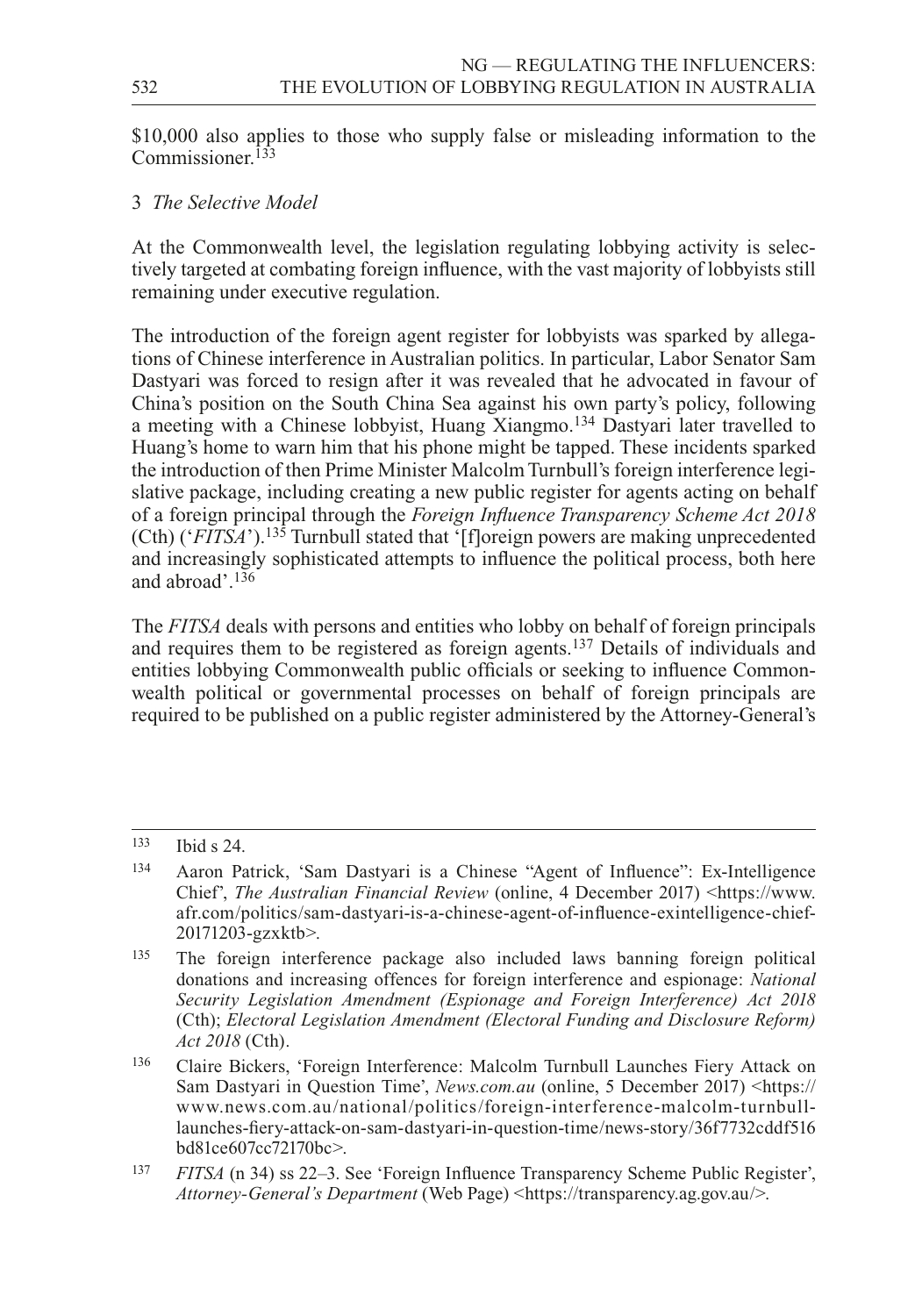Department,138 which represents departmental regulation. This is a selective legislative approach that only targets a small category of lobbyists.

In terms of compliance processes, the *FITSA* gives the Attorney-General's Department a large range of enforcement measures. The Secretary of the Attorney-General's Department has broad powers to require a potential registrant to provide information if it reasonably suspects that person to be liable to registration.139 Furthermore, the Secretary may require *any* person to give them information and documents if they reasonably believe the person (whether a registrant or not) has information 'relevant to the operation of the scheme'.140 It is not an excuse to claim that the information may incriminate the person.141 Failure to comply with these notices may result in six months' imprisonment,<sup>142</sup> while providing false or misleading information may lead to three years' imprisonment.<sup>143</sup> The Secretary may consequently issue a 'Transparency Notice' ('TN'), which allows the Department to declare that a person is a foreign principal.144 If the Secretary remains satisfied of this fact after the person has made submissions, the Secretary *must* make the TN public on a website.<sup>145</sup>

Penalties for failure to apply for or renew registration are imprisonment from 12 months to 5 years, depending on whether the omission was intentional or reckless, if the person knew they had to register, and whether the registrable activity was actually undertaken.146 Similar penalties apply for informing the Secretary that the person ceases to be liable when this is not true.147 Penalties for failure to fulfil one's responsibilities under the *FITSA*, such as by failing to keep or destroy records, range from 60 penalty units (\$13,320) to 2 years' imprisonment respectively.148 These are very comprehensive compliance mechanisms that can be deployed to enforce the legislation.

#### D *Overview*

In the first phase of regulation, only the Commonwealth regulated lobbying. This first phase of regulation from 1983 to 2006 can be characterised as minimalist. The Hawke government period involved a voluntary and private register without

<sup>138</sup> See generally Chris Draffen and Yee-Fui Ng, 'Foreign Influence Registration Schemes in Australia and the United States: The Scope, Risks and Limitations of Transparency' (2020) 43(4) *University of New South Wales Law Journal* 1100.

- <sup>143</sup> Ibid s 60.
- <sup>144</sup> Ibid s 14A(1).
- <sup>145</sup> Ibid s 43(2A).
- <sup>146</sup> Ibid s 57.
- <sup>147</sup> Ibid s 57A.
- <sup>148</sup> Ibid ss 58, 61.

<sup>139</sup> *FITSA* (n 34) ss 45–6.

<sup>140</sup> Ibid s 46.

<sup>141</sup> Ibid s 47.

<sup>142</sup> Ibid s 59.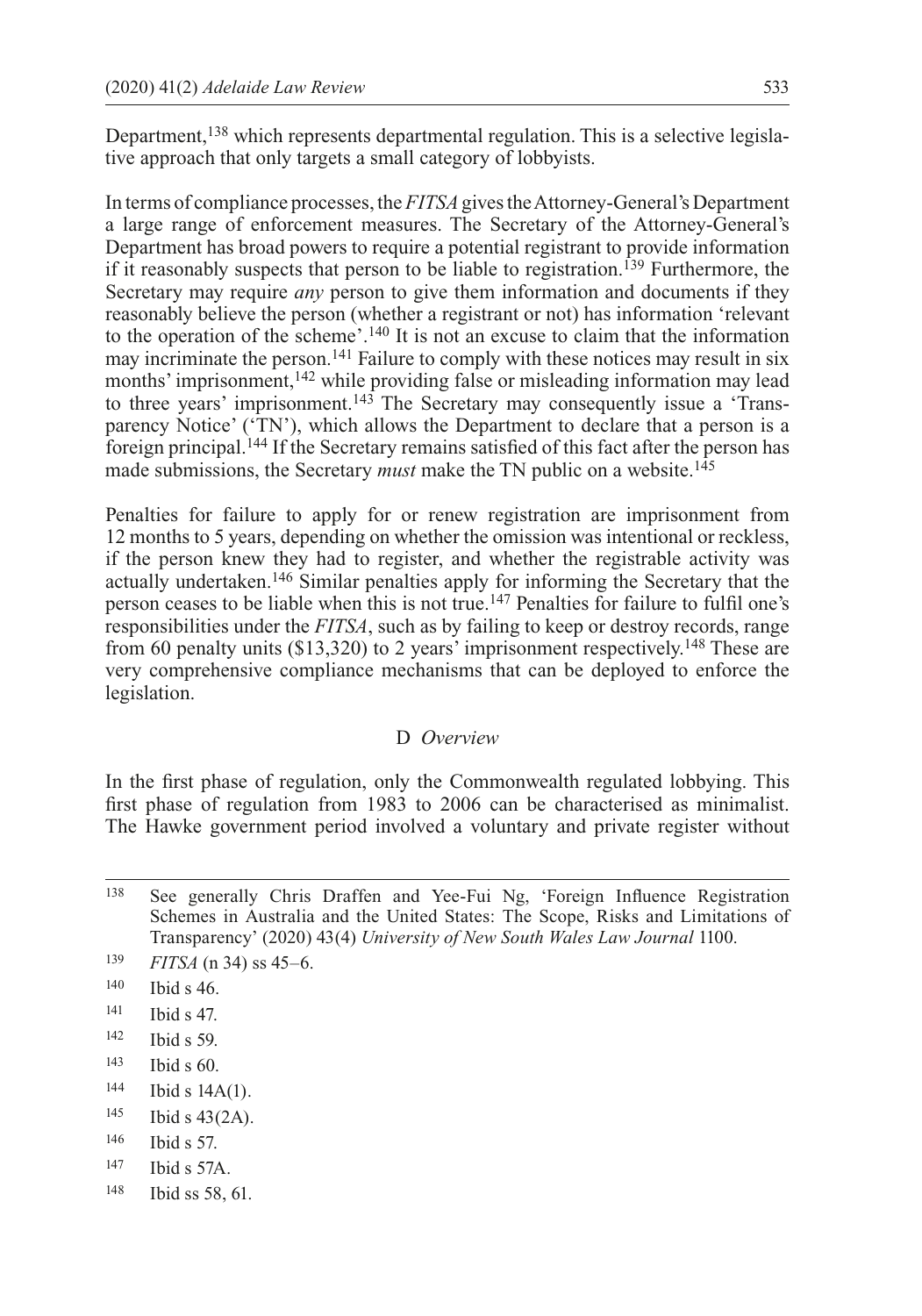enforcement, while the Howard government period dispensed with all lobbyist registration requirements. Although Howard did introduce for the first time a Ministerial Code of Conduct that required Ministers to avoid conflicts of interest with their dealings with lobbyists, this essentially left the responsibility to Ministers to manage their relations with lobbyists.<sup>149</sup> The secretive nature of the Hawke and Howard schemes, combined with the lack of enforcement, meant that it was essentially up to the lobbyists and government officials to individually self-regulate their own behaviour. Following this, in the second phase, the executive model introduced in WA was adopted in a similar form by the Commonwealth and the other states, exhibiting direct regulatory transfer across jurisdictions.

Finally, in the legislative regulation phase, there was a fracturing and disaggregation of legislative schemes across jurisdictions, with each adopting their own regulatory framework. What we can see from the new legislative models is a general trend towards more stringent regulation of lobbying. This is consonant with the history of evolution of lobbying rules in Canada and the US, where each iteration of lobbying legislation imposed more rigorous rules over time.<sup>150</sup> There are three main models of legislative regulation: the 'innovative models' exhibited in Queensland and NSW, that include new structural or operational innovations; the 'codification model' exhibited in SA and WA, that merely replicates existing executive schemes, albeit with tougher penalties; and the 'selective model' at the federal level that only targets those who lobby on behalf of foreign principals. Victoria and Tasmania have lagged behind and have remained with schemes of executive regulation, although Victoria has introduced an additional register for in-house government affairs directors. These regulatory schemes are summarised in Table 2.

## IV The Convergences and Divergences of Lobbying Regulation across the Australian Federation: AN EXPLANATORY ACCOUNT

So, how are we to account for the regulatory changes that have occurred within the Australian federal system, and the departures in direction in legal regulation between the jurisdictions?

The first observation that can be made is that drastic changes to the lobbying schemes in Australian jurisdictions have tended to be in direct response to crises and scandals. The first ever lobbying regulation in Australia, in the form of the Commonwealth executive register, was introduced by the Hawke Government following a scandal involving a Soviet spy.151 Similarly, the trigger for the second phase of lobbying regulation via executive regulation was the findings of misconduct by the WACCC stemming from the shady activities of former Premier Burke, former Minister Grill

<sup>149</sup> Prime Minister John Howard (n 76).

<sup>150</sup> Chari, Hogan and Murphy, *Regulating Lobbying: A Global Comparison* (n 27) 102.

<sup>151</sup> Warhurst, *Behind Closed Doors* (n 27) 22–3.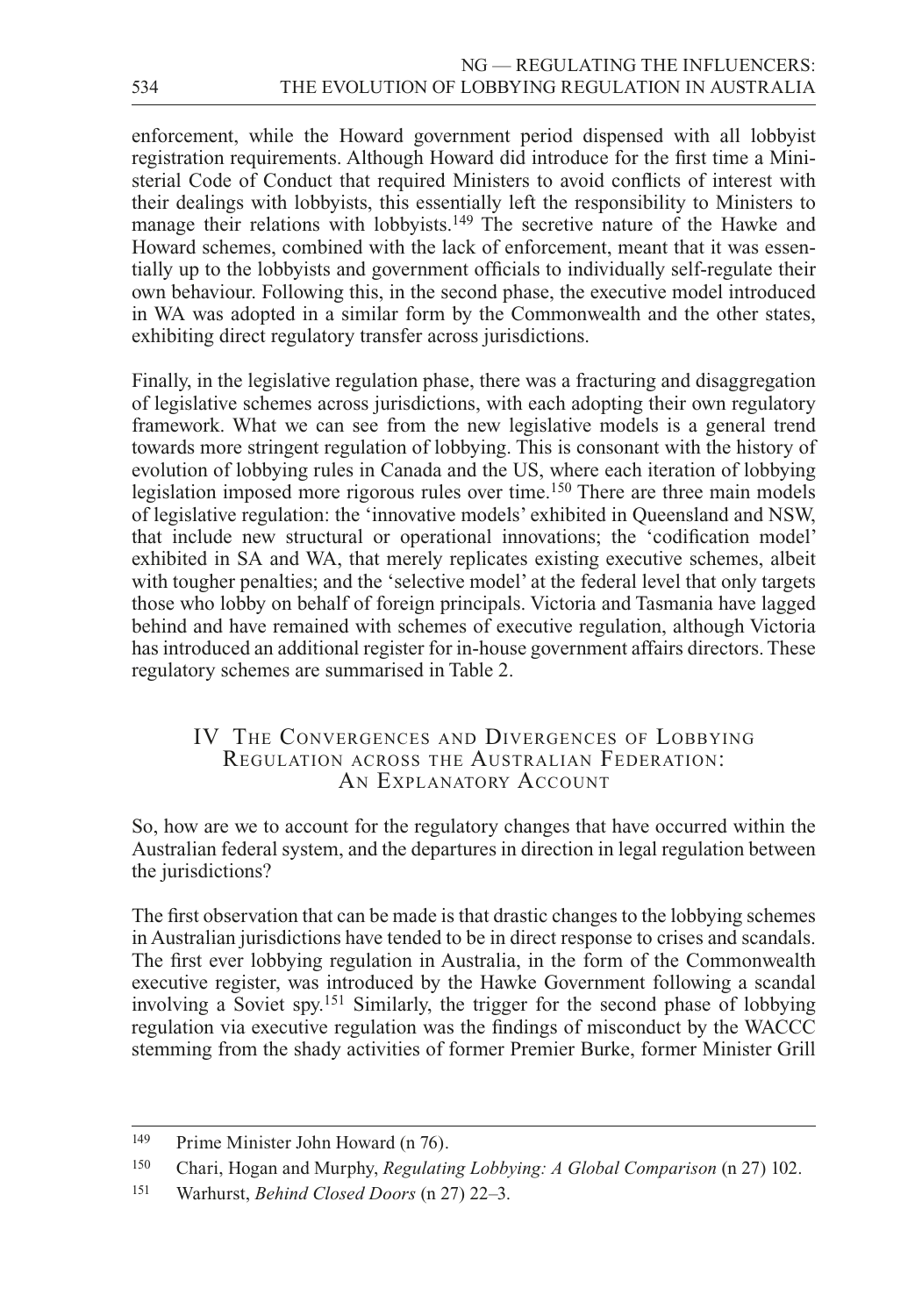|                                  |                                                                                                    | Table 2: Lobbying Regulation in Australian Jurisdictions                                                      |                                                                                                                                                                              |                                                                                                                            |                                                       |                                                                                 |                                                                                                                                                                                       |
|----------------------------------|----------------------------------------------------------------------------------------------------|---------------------------------------------------------------------------------------------------------------|------------------------------------------------------------------------------------------------------------------------------------------------------------------------------|----------------------------------------------------------------------------------------------------------------------------|-------------------------------------------------------|---------------------------------------------------------------------------------|---------------------------------------------------------------------------------------------------------------------------------------------------------------------------------------|
|                                  | <b>NSW</b>                                                                                         | Commonwealth                                                                                                  | Victoria                                                                                                                                                                     | S <sub>A</sub>                                                                                                             | XX                                                    | Tasmania                                                                        | Queensland                                                                                                                                                                            |
| Lobbying regime                  | Law                                                                                                | Administrative<br>Law (foreign<br>influence)/                                                                 | Administrative                                                                                                                                                               | $\rm Law$                                                                                                                  | Law                                                   | Administrative                                                                  | Law                                                                                                                                                                                   |
| Code of conduct                  |                                                                                                    |                                                                                                               |                                                                                                                                                                              |                                                                                                                            |                                                       |                                                                                 |                                                                                                                                                                                       |
| Lobbyists covered                | $\sigma$ f<br>(register), Third<br>party and other<br>lobbyists (Code o<br>Third party<br>Conduct) | foreign principals<br>(administrative)<br>Lobbyists for<br>(legislative)<br>Third party                       | government affairs<br>directors that have<br>held specified<br>lobbyists and<br>Third party<br>positions                                                                     | Third party                                                                                                                | Third party                                           | Third party                                                                     | Third party                                                                                                                                                                           |
| Revolving door<br>bans           | 8 months for<br>Parliamentary<br>Ministers and<br>Secretaries                                      | 18 months for<br>12 months for<br>Parliamentary<br>Ministers and<br>senior public<br>Secretaries,<br>servants | Secretaries, senior<br>ministerial staff<br>executives, and<br>12 months for<br>Parliamentary<br>public service<br>for Ministers<br>and Cabinet<br>Secretaries,<br>18 months | staff and public<br>12 months for<br>Parliamentary<br>Secretaries,<br>2 years for<br>ministerial<br>Ministers,<br>servants | service executive<br>1 year for MPs,<br>senior public | Secretaries and<br>Parliamentary<br>agency heads<br>for Ministers,<br>12 months | service executives<br>2 years for senior<br>ministerial staff,<br>representatives,<br>representatives<br>i.e. Ministers,<br>senior public<br>government<br>councillors,<br>opposition |
| Administrative<br>responsibility | NSW Electoral<br>Commission                                                                        | Department of the<br>Prime Minister<br>and Cabinet                                                            | Commissioner<br>Public Sector                                                                                                                                                | Department of<br>Premier and<br>Cabinet                                                                                    | Commissioner<br>Public Sector                         | Department of<br>Premier and<br>Cabinet                                         | Commissioner<br>Integrity                                                                                                                                                             |
|                                  |                                                                                                    |                                                                                                               |                                                                                                                                                                              |                                                                                                                            |                                                       |                                                                                 | continues                                                                                                                                                                             |

|   | ۱<br>ا                                         |
|---|------------------------------------------------|
| i | į<br>ĺ<br>l                                    |
|   | Ē<br>$\frac{1}{2}$                             |
|   | D<br>ſ<br>- 1<br>- 1<br>- 1<br>- 1<br>- 1<br>ℷ |
| ŀ |                                                |
| ł | iy an                                          |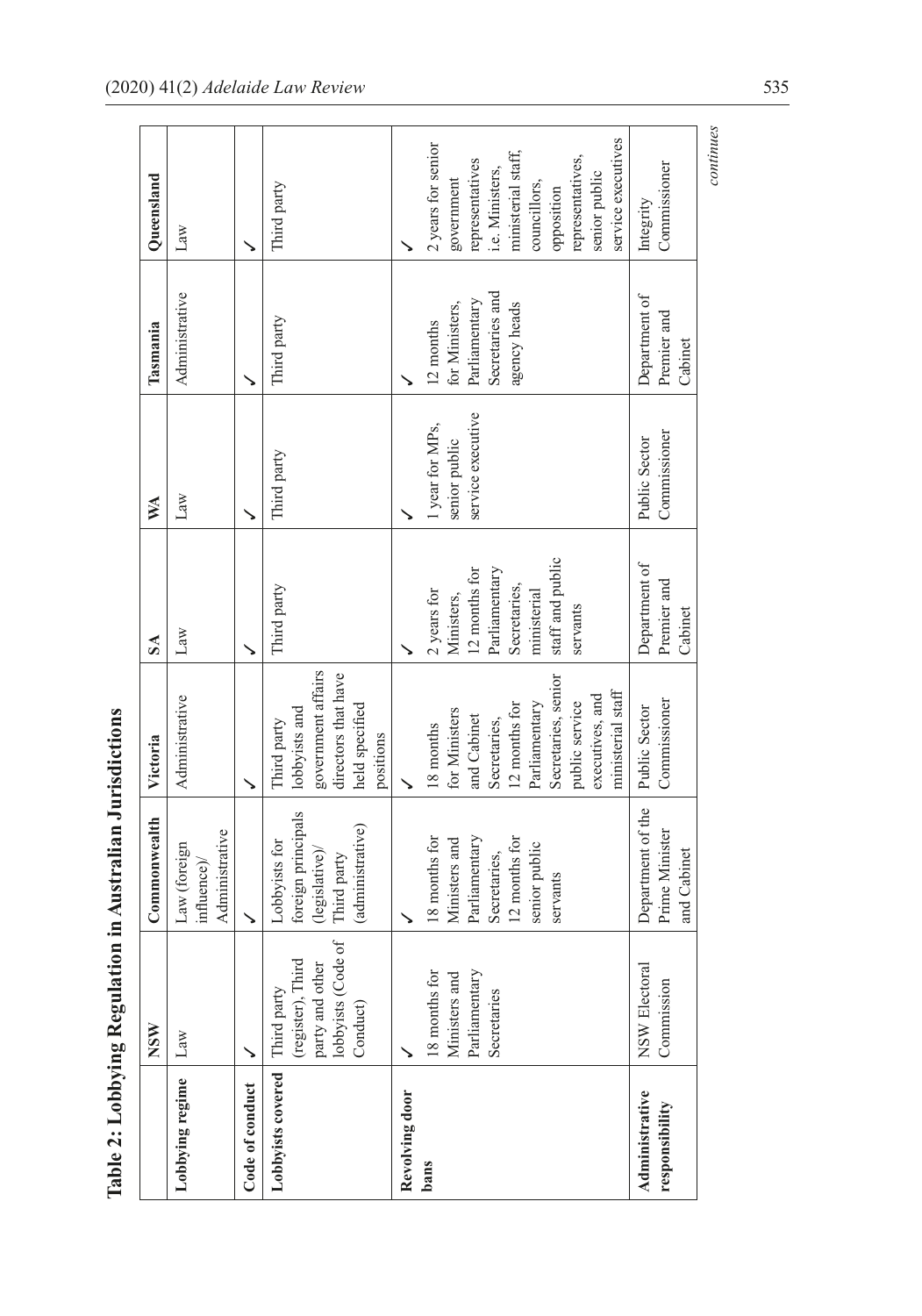|                            | Table 2: Lobbying Regulation in Australian Jurisdictions <i>continued</i>                                       |                |                |                                                                                                                                                                                                                  |    |                |                                                                                                                                                                                                                                                                                                                                                                   |
|----------------------------|-----------------------------------------------------------------------------------------------------------------|----------------|----------------|------------------------------------------------------------------------------------------------------------------------------------------------------------------------------------------------------------------|----|----------------|-------------------------------------------------------------------------------------------------------------------------------------------------------------------------------------------------------------------------------------------------------------------------------------------------------------------------------------------------------------------|
|                            | NSW                                                                                                             | Commonwealth   | Victoria       | $S_{\Lambda}$                                                                                                                                                                                                    | XX | Tasmania       | Queensland                                                                                                                                                                                                                                                                                                                                                        |
| Sanctions                  | meeting protocols<br>List (additional<br>deregistration,<br>Suspension or<br>named on<br>public Watch<br>apply) | Deregistration | Deregistration | against Lobbyists<br>Act 2015 (SA)<br>the Independent<br>the purposes of<br>also constitutes<br>Corruption Act<br>Deregistration;<br><b>Commissioner</b><br>corruption for<br>an offence<br>2012 (SA)<br>Against |    | Deregistration | Commissioner,<br>suspension or<br>deregistration<br>Warning by<br>Integrity                                                                                                                                                                                                                                                                                       |
| Meetings with<br>lobbyists | Ministerial diaries<br>published                                                                                | ×              | ×              | ×                                                                                                                                                                                                                | ×  | ×              | Lobbyists required<br>diaries published.<br>to report monthly<br>lobbying contact,<br>date, client, title<br>Commissioner's<br>details of every<br>to the Integrity<br>Commissioner<br>of government<br>representative,<br>including, the<br>or opposition<br>published on<br>and/or name<br>Information<br>the purpose<br>Ministerial<br>of contact.<br>website. |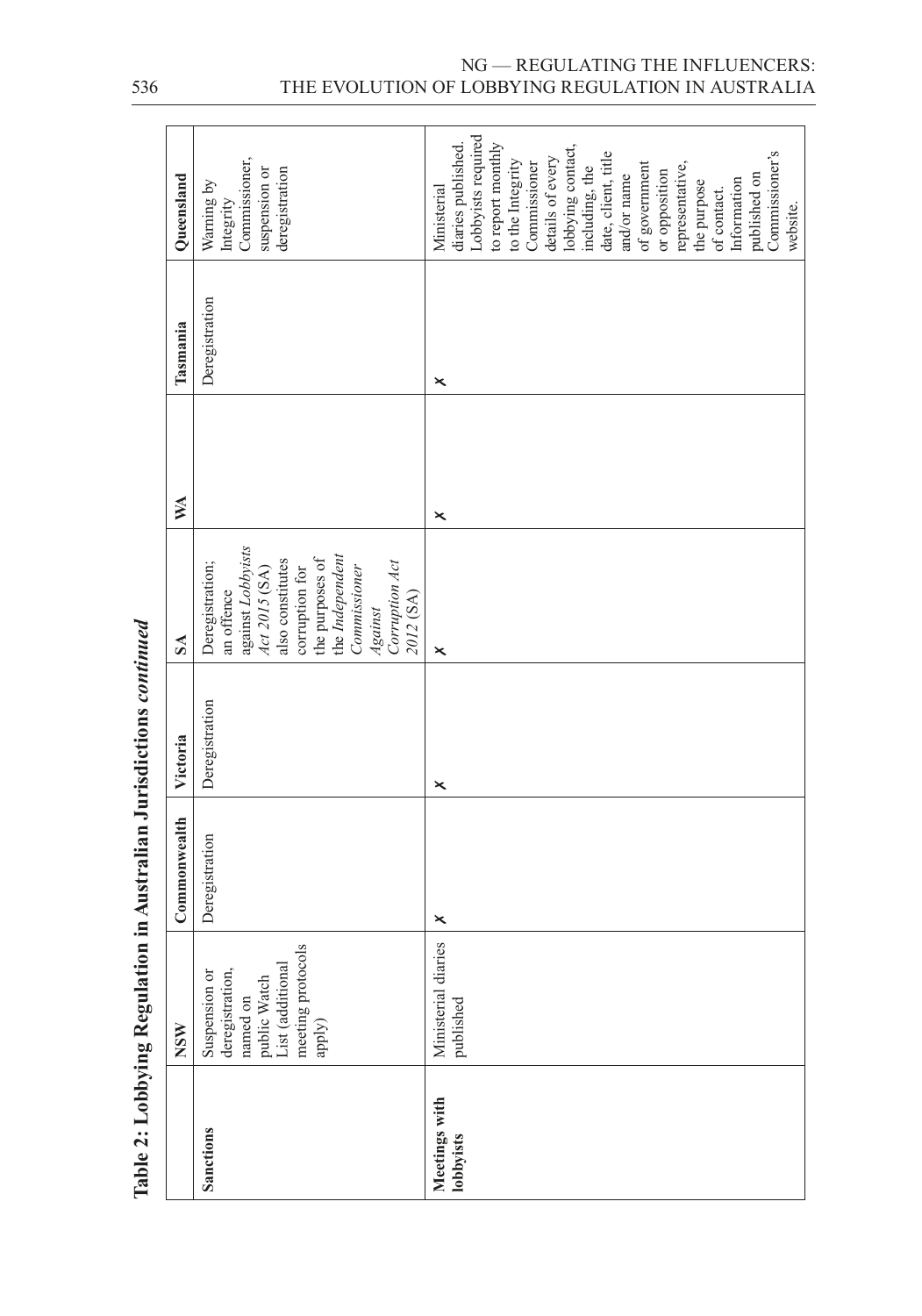and former Senator Crichton-Browne, discussed above.152 Legislative regulation in NSW153 was triggered following the resignation of the Premier and 10 MPs over the ICAC investigation 'Operation Spicer', which also led former Minister Obeid to be sentenced to five years' imprisonment for misconduct in public office.<sup>154</sup>

The trigger for legislative regulation in Queensland<sup>155</sup> followed from extensive public consultation on large-scale integrity reforms for the State,156 which exhibited a desire to undertake far-reaching accountability reforms. The discussion paper from that consultation remarked that Queensland had come a long way 20 years after the explosive Fitzgerald Inquiry into corruption in the police service and public sector, which uncovered large-scale corruption that led to the resignations and imprisonments of various former Ministers and officials.157 Thus, the indirect trigger for Queensland's legislative regulation of lobbying was an explosive scandal that resonated through the State for several decades, leading to wide scale integrity reforms.

By contrast, the more lacklustre codification of the executive schemes in WA and SA did not reflect any scandals, and thus did not introduce any radical changes to the pre-existing scheme. Based on these trends, if further scandal and controversy erupts in a jurisdiction, we might expect to see further reform and tightening of lobbying regulation.

Unique issues can also be observed in the federal sphere. A predominant concern at the Commonwealth level seems to be the influence of foreign actors on Australian democracy. As mentioned above, the first regulation of lobbyists in the Hawke era involved two executive registers of lobbyists: a general register for domestic lobbyists and a separate register for lobbyists representing foreign governments or their agencies, based on a scandal involving a Soviet spy. The more recent

- <sup>152</sup> Corruption and Crime Commission (WA), *Report on the Alleged Misconduct Involving Dr Neale Fong*' (n 79) 5; Corruption and Crime Commission (WA), *Report on Alleged Public Sector Misconduct Linked to the Smiths Beach Development at Yallingup* (n 79) 101.
- <sup>153</sup> *Electoral and Lobbying Legislation Amendment Act 2014* (NSW).
- <sup>154</sup> See Yee-Fui Ng, 'After Operation Spicer, what more needs to be done to Clean Up Political Donations in NSW?', *The Conversation* (online, 30 August 2016) [<https://](https://theconversation.com/after--operation--spicer--what--more--needs--to--be--done--to--clean--up--political--donations--in--nsw--64547) [theconversation.com/after-operation-spicer-what-more-needs-to-be-done-to-clean](https://theconversation.com/after--operation--spicer--what--more--needs--to--be--done--to--clean--up--political--donations--in--nsw--64547)[up-political-donations-in-nsw-64547](https://theconversation.com/after--operation--spicer--what--more--needs--to--be--done--to--clean--up--political--donations--in--nsw--64547)>; Carter and Calderwood (n 109).
- <sup>155</sup> *Integrity Act 2009* (Qld).
- <sup>156</sup> See Queensland Government, *Response to Integrity and Accountability in Queensland* (Report, November 2009); Queensland Department of the Premier and Cabinet, *Discussion Paper: Integrity and Accountability in Queensland* (Report, August 2009).
- <sup>157</sup> Queensland Department of the Premier and Cabinet (n 156). See 'Players in a Vast Drama', *Courier Mail* (online, 14 May 2007) <[https://www.couriermail.com.au/](https://www.couriermail.com.au/news/players--in--a--vast--drama/news--story/9271190b1c687ec7a76571395f6421b0?sv=7d60de3363144b968d3a60ad3dfff7ca) [news/players-in-a-vast-drama/news-story/9271190b1c687ec7a76571395f6421b0?sv=](https://www.couriermail.com.au/news/players--in--a--vast--drama/news--story/9271190b1c687ec7a76571395f6421b0?sv=7d60de3363144b968d3a60ad3dfff7ca) [7d60de3363144b968d3a60ad3dfff7ca>](https://www.couriermail.com.au/news/players--in--a--vast--drama/news--story/9271190b1c687ec7a76571395f6421b0?sv=7d60de3363144b968d3a60ad3dfff7ca).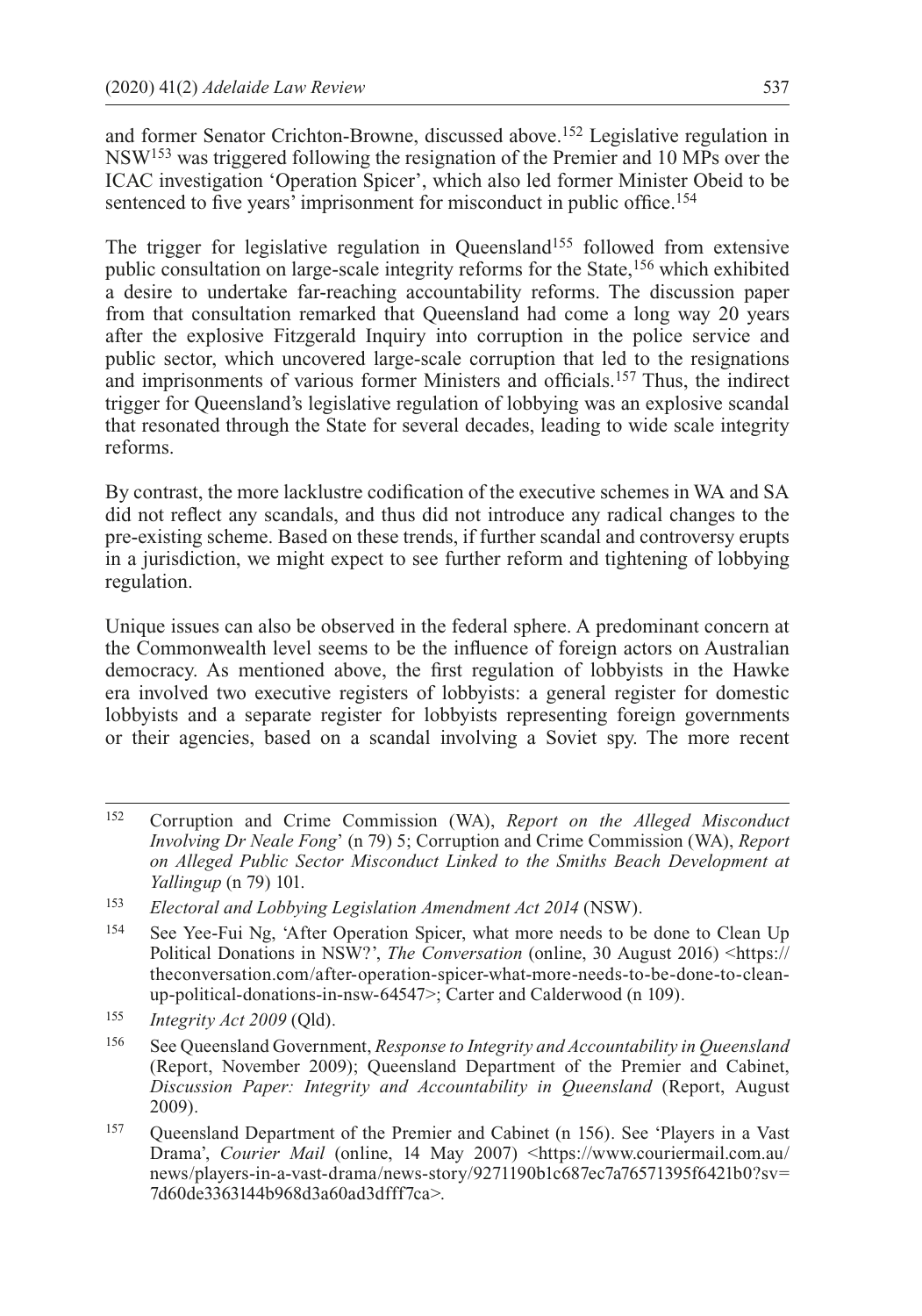legislative public register for lobbyists representing foreign interests was in response to a scandal involving Senator Dastyari, who was forced to resign following revelations about his dealings with a Chinese lobbyist.<sup>158</sup> Having a register of foreign agents is ultimately founded in the concern that decisions regarding the direction of one's nation should be driven by those who will ultimately be affected by those decisions: citizens and residents. The language often employed is that of preserving a country's self-determination and national sovereignty.159 Although the focus is on overseas interests affecting Australian officials, foreign agent registration schemes are driven by the same underlying concerns as domestic lobbying — the prevention of corruption and undue influence of public officials. As foreign affairs traditionally take place at the federal level, the issue of foreign influence seems to be a preoccupation of the Commonwealth government.

A further question is why certain regulatory choices were made in constructing the standards of regulation of lobbyists in Australia. The coverage of lobbyists required to register in all Australian jurisdictions is confined to third party lobbyists. This means that a large proportion of lobbyists are not covered by regulation, such as those that operate in-house as employees, peak groups, and community groups. Such restrictive coverage fails to provide proper transparency of government decision-making in terms of direct lobbying by 'repeat players'. For instance, Dr David Solomon former Queensland Integrity Commissioner — estimated that the Queensland regime, which only extended to third party lobbyists, covered 'only a small proportion perhaps 20 per cent — of the corporate lobbying that does occur'.<sup>160</sup> Such restrictive coverage also constitutes unfair treatment of third party lobbyists, as there is no justifiable basis for distinguishing their direct lobbying activities from those by other 'repeat players' (eg, in-house lobbyists). By contrast, comparable jurisdictions that have a long history of regulating lobbyists, such as Canada and the US, cover both third party and in-house lobbyists.<sup>161</sup>

The justification for confining the register to third party lobbyists, from the Hawke era to the present, has been that for third party lobbyists it is not clear which interests they represent, whereas for in-house lobbyists it is obvious who they represent, thus a register was not required for those that work in-house.162 This is a very narrow reading of the purpose of regulating lobbying, which as discussed above, has broader purposes of preventing corruption and enhancing political equality through transparency, enabled through public disclosure.

<sup>158</sup> Patrick (n 134).

<sup>159</sup> Joint Standing Committee on Electoral Matters, Parliament of Australia, *Second Interim Report on the Inquiry into the Conduct of the 2016 Federal Election: Foreign Donations* (Interim Report No 2, March 2017) ix.

<sup>160</sup> David Solomon, 'Ethics, Government and Lobbying' (Speech, Transparency International Seminar, 21 June 2013) 5.

<sup>161</sup> *Lobbying Act* (Canada) (n 53) ss 5, 7 (Canada); *Lobbying Disclosure Act 1995*, 2 USC § 1602(10) (2007) ('*US Lobbying Disclosure Act*').

<sup>162</sup> Cabinet Minute Amended Decision No 2570 (n 66) 7.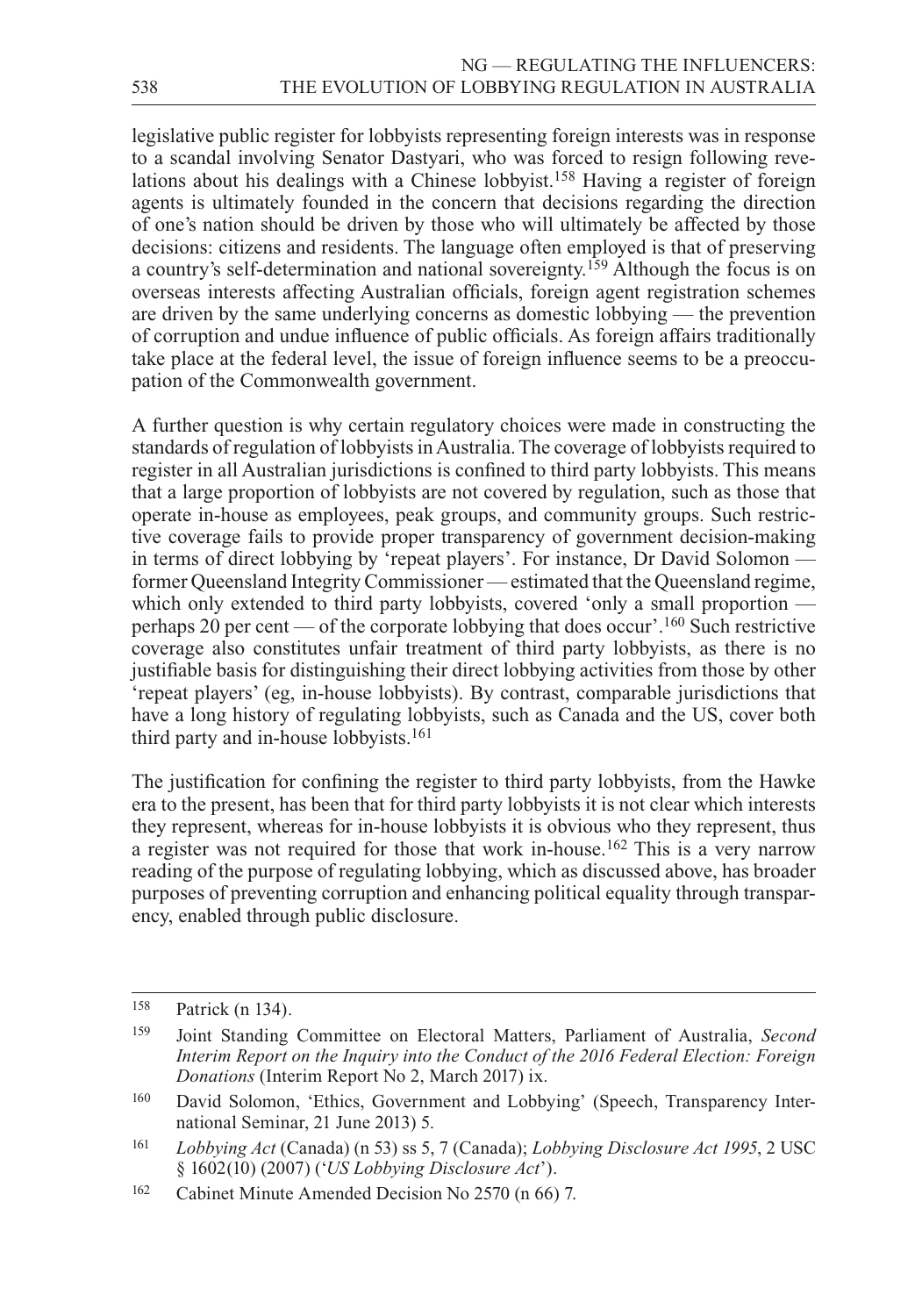The cause of this narrow reasoning being actively deployed to justify regulation limited to third party lobbyists, from the initial regulation in the Hawke era in 1983163 which has continually been reiterated throughout the years,<sup>164</sup> is due to the effective advocacy of lobbyists and public relations firms, as well as lawyers and community groups, who have managed to keep the ambit of regulation narrow in their own self-interest. In the last 30 years, lobbyists have been active and vociferous in campaigning about the level of regulation they should be subject to, and have made numerous submissions to government about the appropriate scope of regulation in their best interests, that is, minimal regulation.165 This is hardly surprising as it is the nature of their profession to lobby effectively to achieve beneficial outcomes for the party they represent — in this case themselves.

Yet the question of who should be covered by lobbying regulation goes to the normative question of significance, that is, whether they undertake a significant level of activity that warrants closer public scrutiny. If the coverage of lobbyists is too narrow, regulation is ineffective to achieve the purposes of political equality and the prevention of corruption, as it does not encompass those who undertake significant lobbying activities. If too many individuals and groups are caught within the regulatory framework, including those that approach government for minor or personal matters that are not of interest to the wider public, it could create a burden on small bit players and obscure the major players.

To confine the categories of lobbyists to significant players, the coverage of lobbyists can be narrowed based on the intensity of lobbying activity, for instance, the amount or percentage of time spent lobbying, or the amount of money spent or income received from lobbying activities. For example, in the US, there are two main thresholds that need to be met before the requirement to register is triggered. The first is based on the level of lobbying activities, where a person is only required to register if they make more than one lobbying contact for the client over the course of its representation, and the lobbying activities consume at least 20% of that person's time for that client over a three-month period.166 The other requirement is based on differential financial thresholds for third party and in-house lobbying firms, based on how much they earn

<sup>163</sup> Ibid 7–9.

<sup>164</sup> The Commonwealth Special Minister of State outlined the rationale for the federal lobbyist code of conduct: 'The objective of the code is not to make every company whose staff or executives visit a Minister sign a register. Rather it is to ensure Ministers and other Government representatives know whose interests are being represented by lobbyists before them and to enshrine a code of principles and conduct for the professional lobbying industry': see Commonwealth, *Parliamentary Debates*, Senate, 13 May 2008, 1510 (John Faulkner). See also Senate Finance and Public Administration References Committee (n 4) 7–10; Transcript of Proceedings, *Operation Eclipse* (Independent Commission Against Corruption (NSW), Peter M Hall QC, 6 August 2019) 111T (Annabelle Warren).

<sup>165</sup> See eg Cabinet Minute Amended Decision No 2570 (n 66) 8–9.

<sup>166</sup> *US Lobbying Disclosure Act* (n 161) § 1602(10).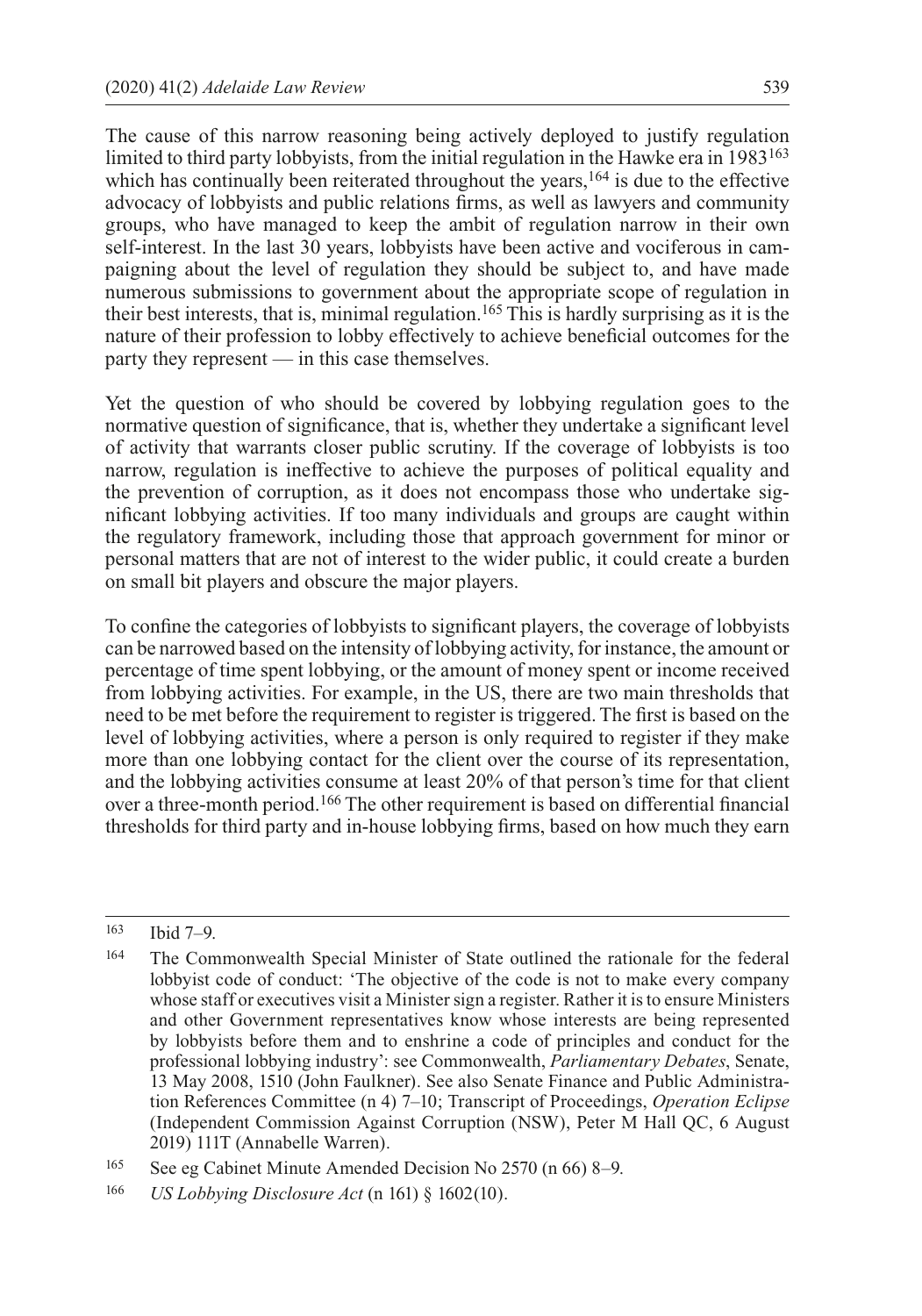or spend on lobbying activities.167 In Canada, a similar element of significance is required, where only persons whose lobbying activities constitute a significant part of their duties are required to register, which has been interpreted to be greater than 20% of employee duties.168

Another approach could be tiered regulation based on risk, such as adopting a risk assessment framework to assess whether each person should register, or alternatively, to determine higher risk industries (eg, property developers and the gambling and mining industries), which are then subject to more onerous regulation. Certain low risk groups could also be exempted from regulation, such as charities or not-forprofit organisations. This was the approach taken for electoral funding in NSW, where property developers, tobacco businesses, and the liquor and gambling industry are banned from making political donations.<sup>169</sup>

Finally, compliance and enforcement processes remain key to a successful system of lobbying regulation. *The Guardian* has reported dismal enforcement efforts by Australian regulators, where not a single lobbyist has been punished for breaching rules in the past five years federally, or in Victoria, WA, Queensland, or SA.170 In 2018, the Commonwealth Auditor-General found that the Department of the Prime Minister and Cabinet, which oversaw the federal Lobbyist Register at the time, had not suspended or removed the registration of a single lobbyist since 2013, despite identifying at least 11 possible breaches.<sup>171</sup> The Auditor-General recommended that the Prime Minister's Department assess risks to compliance with the Code and provide advice on the ongoing sufficiency of the current compliance management framework.172 The Secretary of the Department of the Prime Minister and Cabinet responded that they considered their role to be merely administrative rather than regulatory: 'As you are aware, the Lobbying Code of Conduct, as established in 2008 and continued by successive Governments, is an administrative initiative, *not* a regulatory regime'.173 This weak enforcement points to a need for an independent regulator administering a legislative scheme, rather than the responsibility residing

 $167$  Ibid §  $1603(a)(3)(A)(i)$ .

<sup>168</sup> *Lobbying Act* (Canada) (n 53) ss 7, 10(1). See 'A Significant Part of Duties ("The 20% Rule")', *Office of the Commissioner of Lobbying of Canada* (Web Page, July 2009) <<https://lobbycanada.gc.ca/eic/site/012.nsf/eng/00115.html>>.

<sup>169</sup> *Electoral Funding Act 2018* (NSW) s 51.

<sup>170</sup> Christopher Knaus, 'Not a Single Lobbyist Punished for Rule Breaches in Five Years', *The Guardian* (online, 18 September 2018) <[https://www.theguardian.com/australia](https://www.theguardian.com/australia--news/2018/sep/18/not--a--single--lobbyist--punished--for--rule--breaches--in--five--years)[news/2018/sep/18/not-a-single-lobbyist-punished-for-rule-breaches-in-five-years](https://www.theguardian.com/australia--news/2018/sep/18/not--a--single--lobbyist--punished--for--rule--breaches--in--five--years)>.

<sup>171</sup> Australian National Audit Office, *Management of the Australian Government's Register of Lobbyists* (Report No 27, 14 February 2018) <[https://www.anao.gov.au/](https://www.anao.gov.au/work/performance--audit/management--australian--government--register--lobbyists) [work/performance-audit/management-australian-government-register-lobbyists>](https://www.anao.gov.au/work/performance--audit/management--australian--government--register--lobbyists).

<sup>172</sup> Ibid.

<sup>173</sup> Stephen Easton, 'PM&C Shrugs off Audit of Toothless Federal Lobbying Rules', *The Mandarin* (online, 15 February 2018) <[https://www.themandarin.com.au/88434](https://www.themandarin.com.au/88434--pmc--shrugs--off--audit--of--toothless--federal--lobbying--rules) [pmc-shrugs-off-audit-of-toothless-federal-lobbying-rules/](https://www.themandarin.com.au/88434--pmc--shrugs--off--audit--of--toothless--federal--lobbying--rules)> (emphasis in original).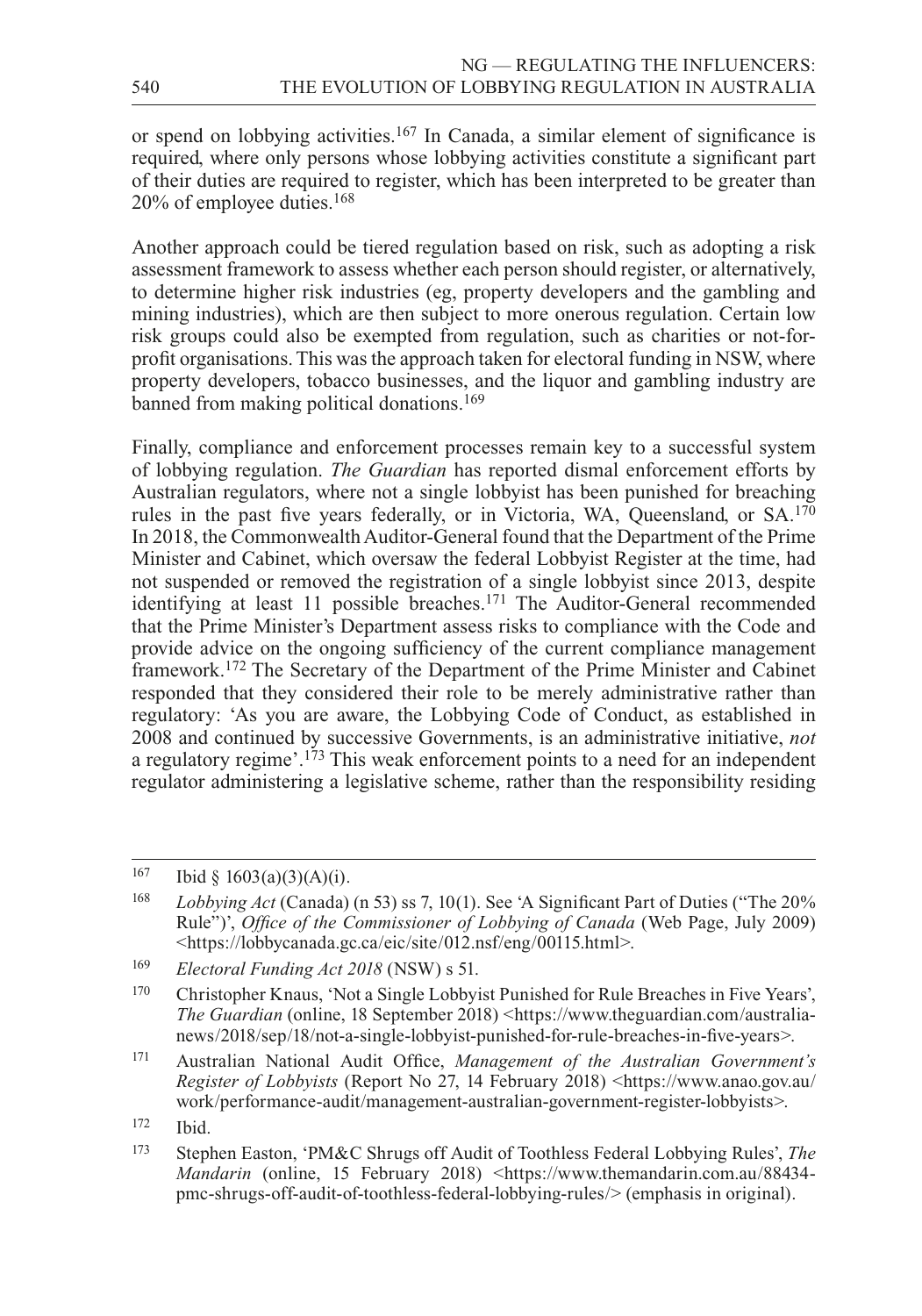within a government department that does not have sufficient independence from the core executive.

The implementation of the more selective federal scheme, *FITSA,* has also faced criticism. By November 2019, the scheme had resulted in only one notice (requiring information to satisfy the Secretary whether a person is liable to register under the scheme under s 45) being sent out to a potential registrant, despite sending out more than 1,500 letters.174 The Attorney-General was forced to defend the scheme after former Prime Minister Tony Abbott was asked to join the register, with respect to an address he was to make at the inaugural Australian Conservative Political Action Conference, an organisation founded by the American Conservative Union and linked to the US Republican Party, in August 2019.175 Event organiser Andrew Cooper was the only person to have received a notice under s 45 from the Secretary. Both Abbott and Cooper strongly declined to cooperate with the request, causing the Attorney-General to clarify that he 'expect[s] [the Department] to demonstrate a focus on the most serious instances of noncompliance'.176 While *FITSA* does not ostensibly 'target any particular country, nationality or diaspora community',177 the Australian government appears to have had particular actors in mind when formulating the *Act*, none of which are likely to have been Abbott. Although it is too early to make a definitive evaluation about the Attorney-General's Department's long-run enforcement of *FITSA*, the apparently muddled early enforcement of the legislation leaves much to be desired.

By contrast to other Australian jurisdictions, since the NSWEC became responsible for regulating lobbyists on 1 December 2014, it has undertaken a number of compliance actions, where five matters of potential breaches of the *NSW Code* were subject to a compliance review or investigation. All resulted in no further action. In addition, during 2017–18, a number of registered lobbyists received warnings (45), had their registration suspended (four) or cancelled (one), or were placed on the Watch List (four) for failing to confirm their registered details were up to date.<sup>178</sup> This may indicate that an independent statutory authority may take a more active

<sup>176</sup> Janet Albrechtsen and Joe Kelly, 'Tony Abbott Declares: I'm not an Agent of Foreign Influence', *The Australian* (online, 1 November 2019) [<https://www.theaustralian.](https://www.theaustralian.com.au/nation/politics/tony--abbott--declares--im--not--an--agent--of--foreign--influence/news--story/da7994187fc74acd6797c3d5918b77a0) [com.au/nation/politics/tony-abbott-declares-im-not-an-agent-of-foreign-influence/](https://www.theaustralian.com.au/nation/politics/tony--abbott--declares--im--not--an--agent--of--foreign--influence/news--story/da7994187fc74acd6797c3d5918b77a0) [news-story/da7994187fc74acd6797c3d5918b77a0](https://www.theaustralian.com.au/nation/politics/tony--abbott--declares--im--not--an--agent--of--foreign--influence/news--story/da7994187fc74acd6797c3d5918b77a0)>.

<sup>174</sup> Anthony Galloway, 'Foreign Interference Scheme Targets Just One Potential Agent of Influence', *The Sydney Morning Herald* (online, 28 November 2019) <[https://www.](https://www.smh.com.au/politics/federal/foreign--interference--scheme--targets--just--one--potential--agent--of--influence--20191127--p53ep5.html) [smh.com.au/politics/federal/foreign-interference-scheme-targets-just-one-potential](https://www.smh.com.au/politics/federal/foreign--interference--scheme--targets--just--one--potential--agent--of--influence--20191127--p53ep5.html)[agent-of-influence-20191127-p53ep5.html>](https://www.smh.com.au/politics/federal/foreign--interference--scheme--targets--just--one--potential--agent--of--influence--20191127--p53ep5.html).

<sup>175</sup> Max Koslowski, 'Foreign Influence Laws Won't Change After Tony Abbott Targeted, Porter says', *The Sydney Morning Herald* (online, 5 November 2019) <[https://www.](https://www.smh.com.au/politics/federal/foreign--influence--laws--won--t--change--after--tony--abbott--targeted--porter--says--20191105--p537m5.html) [smh.com.au/politics/federal/foreign-influence-laws-won-t-change-after-tony-abbott](https://www.smh.com.au/politics/federal/foreign--influence--laws--won--t--change--after--tony--abbott--targeted--porter--says--20191105--p537m5.html)[targeted-porter-says-20191105-p537m5.html](https://www.smh.com.au/politics/federal/foreign--influence--laws--won--t--change--after--tony--abbott--targeted--porter--says--20191105--p537m5.html)>.

<sup>177</sup> Revised Explanatory Memorandum, Foreign Influence Transparency Scheme Bill 2017 (Cth) 9.

<sup>178</sup> Ng and Tham (n 15) 42.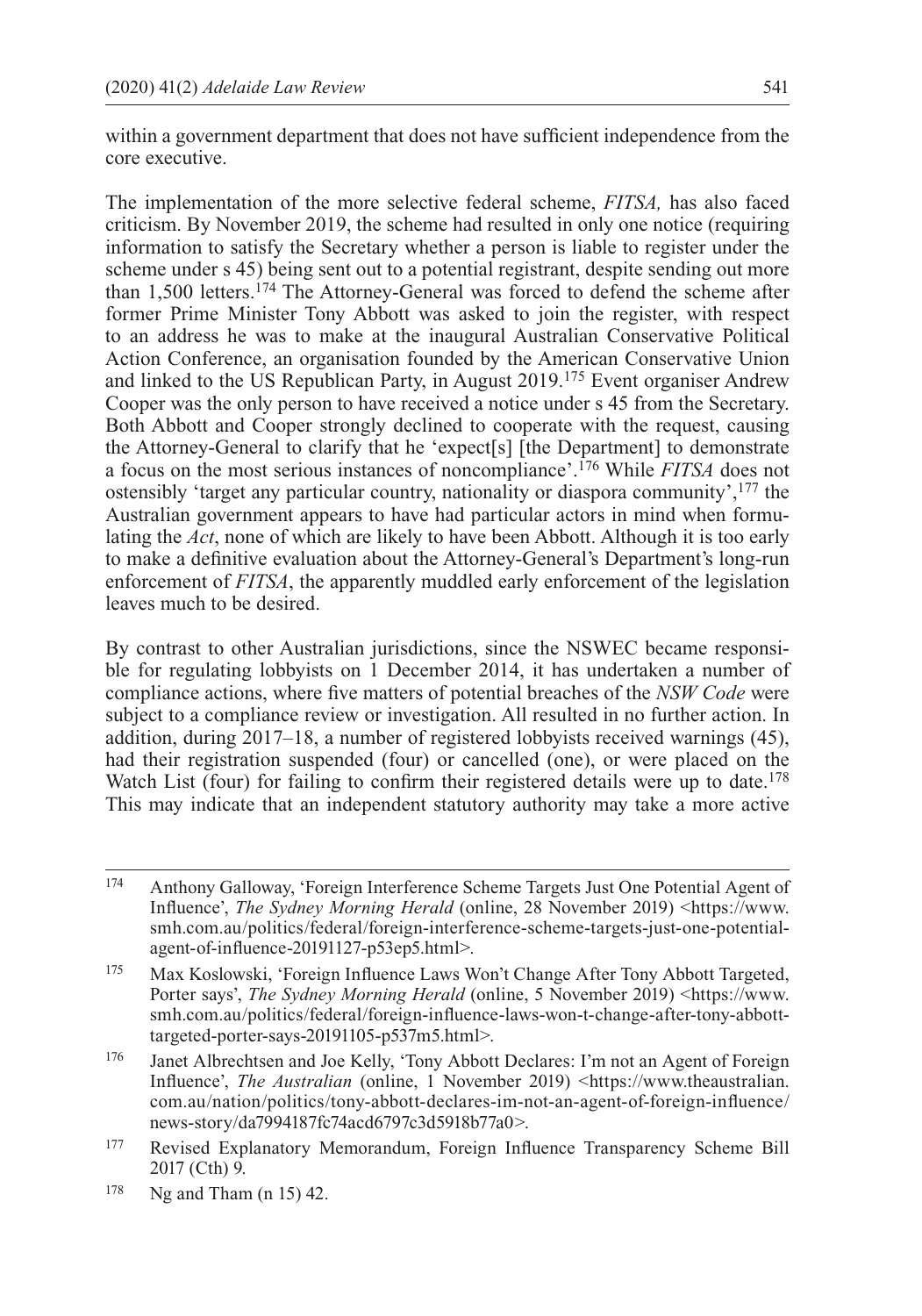role in ensuring compliance with the regulatory regime compared with departmental supervision. Although the Queensland regime is overseen by an independent statutory officer, the Integrity Commissioner, as discussed in Part III, lobbyists have been able to evade the regime by restructuring their businesses. Furthermore, the Queensland regime is poorly funded, leading to no enforcement actions being taken.179 Thus, other key aspects of effective enforcement include sufficient funding of the regulatory body and setting up standards of regulation without loopholes.

In short, enforcement of the lobbying schemes has been patchy across jurisdictions, with largely minimal enforcement, with the exception of NSW. A reason for the lacklustre enforcement could be that departmental supervision is less effective as departmental officials may regard themselves as mere administrators, rather than regulators that actively enforce statutory regimes. By contrast, independent statutory authorities are separate from the core executive, and may take a more active role in monitoring and enforcing compliance with the legislation, as can be seen in NSW. In addition, the level of funding provided to regulators may also affect compliance outcomes, which is a salutary lesson from the Queensland experience.

## V CONCLUSION

Australia is one of the world's pioneers in regulating the activity of lobbyists. This article has developed a typology of lobbying regulation based on the form of regulation, the standards it imposes, and compliance processes. In terms of the form of regulation in Australia, it can be seen that there has been a gradual move from executive regulation towards legislative regulation. The standards of lobbying have also increased over time, as Codes of Conduct that promote ethical behaviour are accompanied by legislative requirements that mandate registration and impose obligations on lobbyists, such as bans on success fees. Finally, the compliance processes vary across jurisdictions, with some jurisdictions moving to an independent statutory authority, whereas others remain with departmental regulation.

Three phases of Australian regulation of lobbying can be discerned since dedicated regulation was adopted in the early 1980s: the initial phase of minimalist executive regulation (1983–2006), stronger executive regulation of third party lobbyists (2007–09), followed by the rise of legislative regulation of third party lobbyists (2009–16). It has been shown that lobbying regulation in Australia has gradually evolved and intensified over time as a response to various crises and controversies. Within the Australian federation, there is evidence of policy transfer across jurisdictions, as well as disparate regulatory innovations in the standards of enforcement and compliance processes. However, lobbying regulation remains narrowly focussed on third party lobbyists, who amount to only 20% of the total lobbyist population, meaning that there is no transparency about the activities of major repeat players in the system. This is due to the effective advocacy of lobbyists over the years, who have successfully argued for a narrow purpose of regulating lobbying that is limited

<sup>179</sup> Queensland Integrity Commissioner, *Annual Report 2015–16* (n 107) 6.